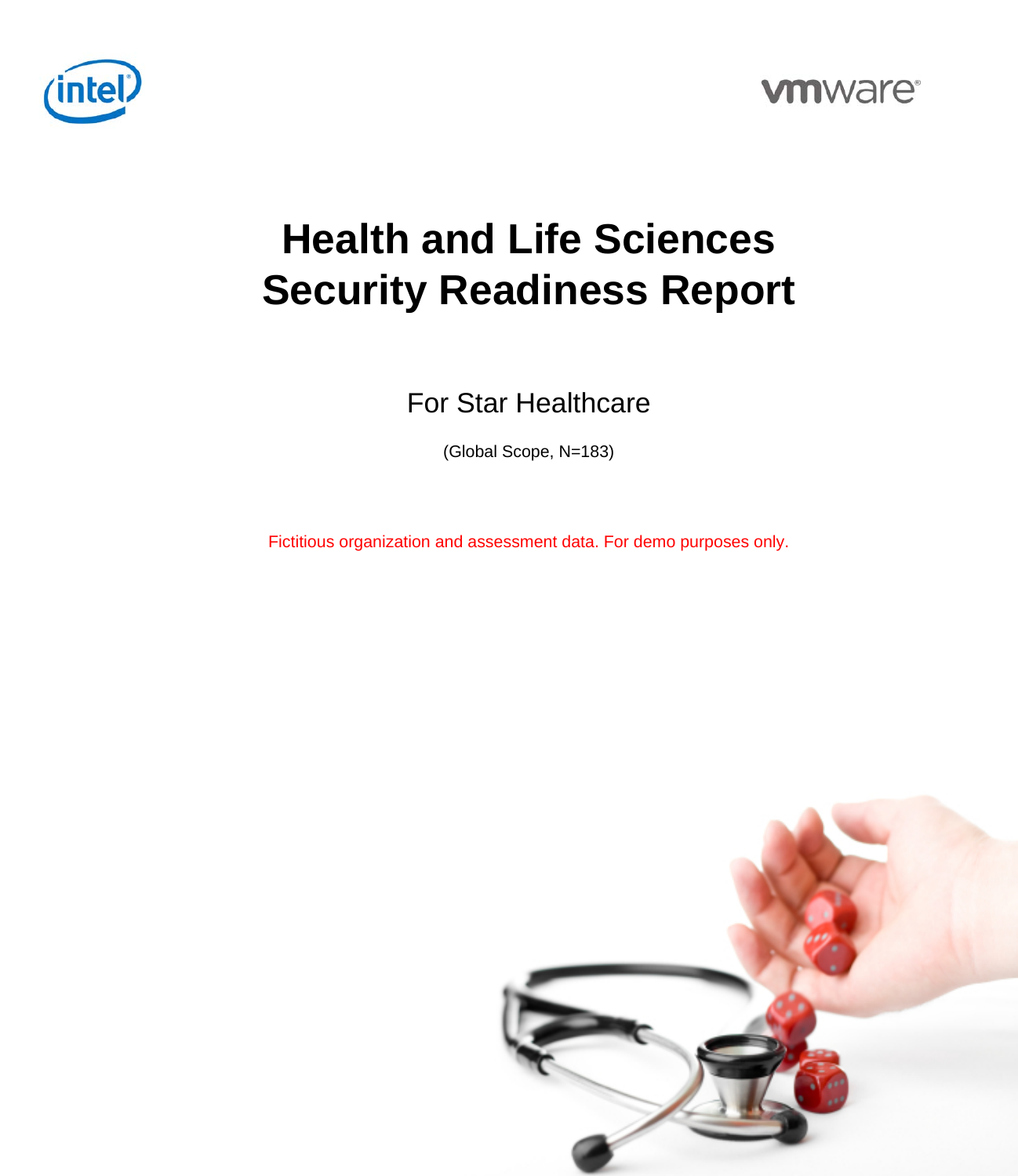### **Contents**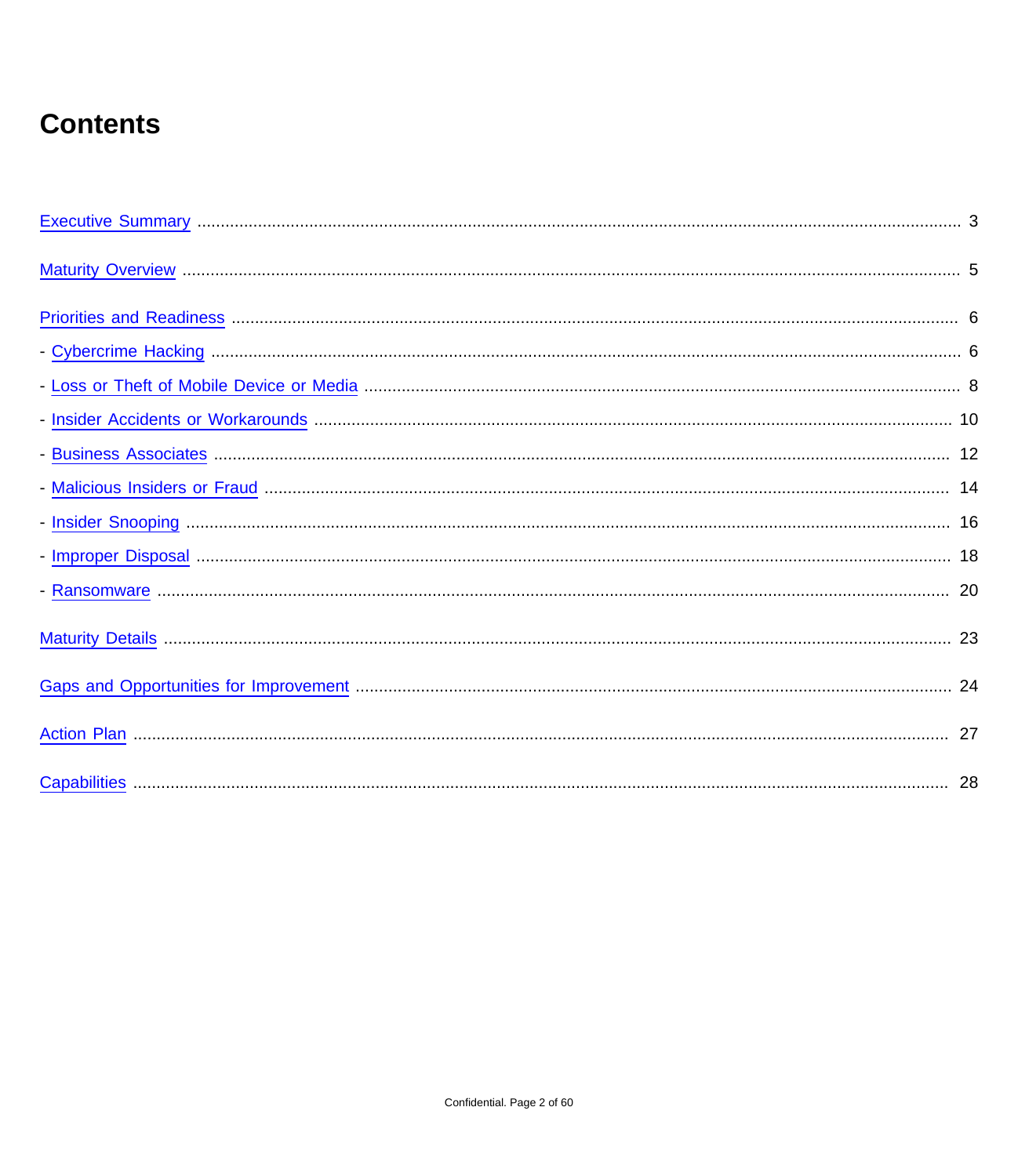| <b>Reported</b>                  | Wednesday, 21 Feb 2018 13:57 PST                                                                             |
|----------------------------------|--------------------------------------------------------------------------------------------------------------|
| Assessed                         | Monday, 1 Feb 2016 11:18 PST                                                                                 |
| Organization                     | <b>Star Healthcare</b><br>Provider, Large, US                                                                |
| <b>Account</b><br><b>Manager</b> | <b>Kathy Trustworthy</b><br>Senior Account Manager<br>VMware<br>123 456 7890<br>Kathy.Trustworthy@VMware.com |
| <b>Assessor</b>                  | Joe Whitehat CISSP<br><b>Senior Security Assessor</b><br><b>VMware</b><br>Joe. Whitehat@VMware.com           |
| Comparison                       | Global Scope, N=183                                                                                          |



#### <span id="page-2-0"></span>**Executive Summary**

Breaches are the top privacy and security concern in health and life sciences organizations, according to global research conducted by Intel in 2016. This report highlights the results of a Security Readiness Workshop and subsequent analysis of your organization's security capabilities. It compares your security maturity, priorities across breach types, and your security capabilities with those of other health and life sciences organizations that have also been analyzed up to the time of this report. This program is running throughout 2018, led by Intel in collaboration with a broad range of partners working in the health and life sciences industry globally. We welcome your feedback both on the program in general and on this report.

**E** For an introduction to this program see [Introduction to the Security Readiness Program.](https://youtu.be/NjphNcX8fOY)

This health and life sciences security assessment is a high-level survey of potential security issues. It is intended to inform participants about where they stand on selected security practices in relation to other similar participants in this study. It is not intended to replace participants' other compliance or security due diligence activities. It is also different from and complementary to risk assessments that are required by several regulations and security standards. It provides an opportunity to look at gaps and next steps that can be taken to improve security posture. Improvements to security based on this assessment may also help with compliance with privacy and security regulations, data protection laws, and standards. Please consult publicly available information on your applicable regulations, laws, and standards for further information.

**E** For help interpreting this report see [Overview of a Security Readiness Report.](https://youtu.be/xUmXUwC4HMU)

In this engagement, 42 security capabilities were assessed. Star Healthcare has 75% of the capabilities in the Baseline maturity level (1% ahead of average), 46% in Enhanced (6% behind average), and 29% in Advanced (3% behind average). The security maturity level of Star Healthcare peaks in the Baseline level. See [Maturity Overview](#page-4-0) for further details on the assessment of the security maturity level of Star Healthcare and how this compares with the broader health and life sciences industry.

Star Healthcare is leading the industry (upper percentile range) in terms of readiness for the following breach types: Improper Disposal. Star Healthcare is lagging the industry (lower percentile range) in terms of readiness for the following breach types: Cybercrime Hacking. See [Priorities and Readiness](#page-5-0) for further details on Star Healthcare readiness for various breach types and how this compares, in terms of percentile, to the rest of the health and life sciences industry. At Star Healthcare, Cybercrime Hacking, Malicious Insiders or Fraud, and Ransomware are considered High priority. Loss or Theft of Mobile Device or Media, Insider Accidents or Workarounds, Business Associates, and Insider Snooping are considered Medium priority. Improper Disposal is considered Low priority. Of the 8 priorities assessed, 3 of these are significantly different from the average priorities assigned by other health and life sciences organizations to these breach types. See [Priorities and](#page-5-0)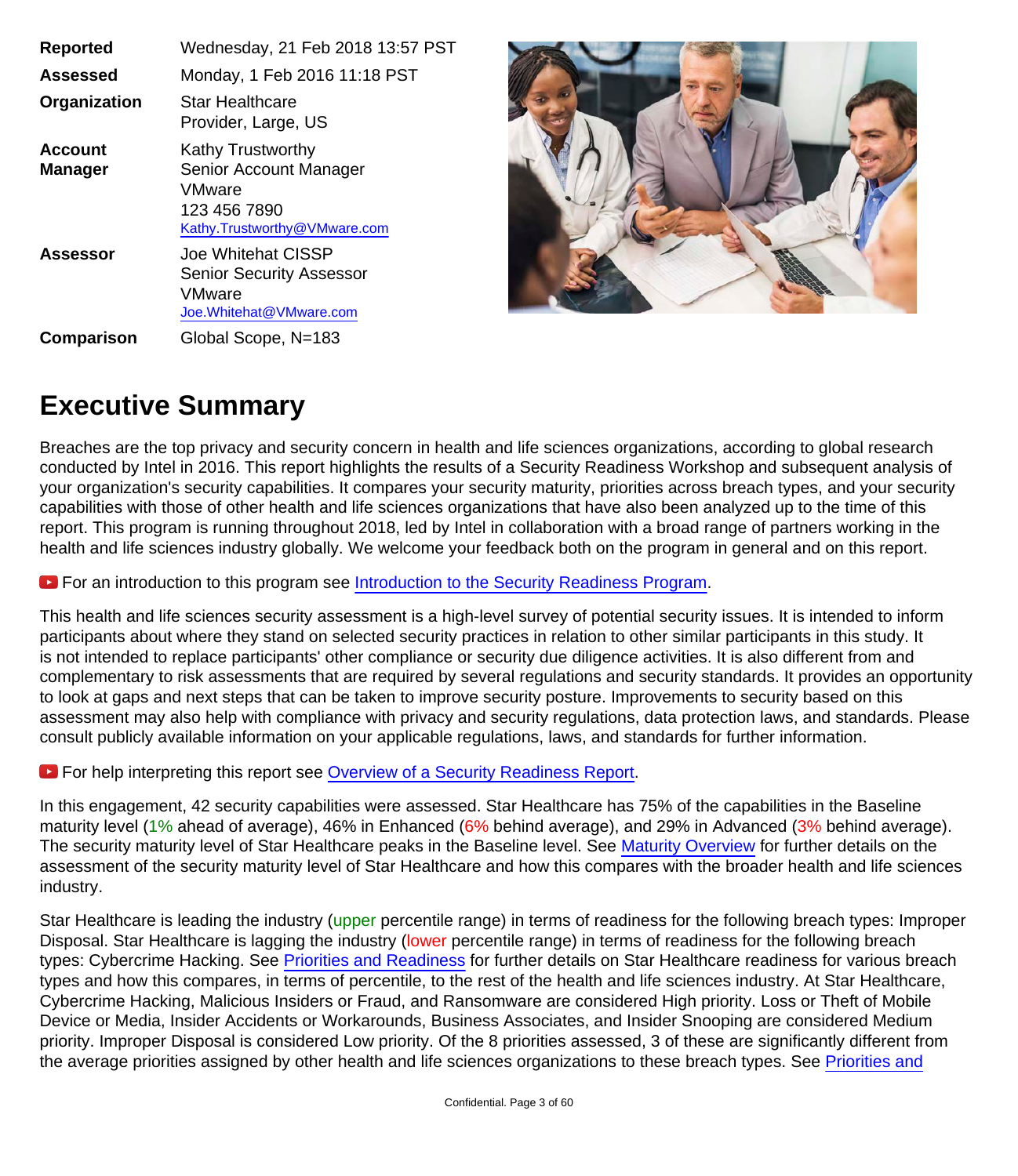[Readiness](#page-5-0) for further details on priorities assigned by Star Healthcare to various breach types and how these priorities compare to the health and life sciences industry.

In the Baseline maturity level, Star Healthcare was behind the average in 4 capabilities : Anti-Malware, Email Gateway, Web Gateway, and Backup and Restore. In the Enhanced maturity level, Star Healthcare was behind the average in 6 capabilities : Device Control, Penetration Testing, Vulnerability Scanning, Network Data Loss Prevention (Discovery Mode), Multi-Factor Authentication with Timeout, Secure Remote Administration, and Business Associate Agreements. In the Advanced maturity level, Star Healthcare was behind the average in 1 capability : Security Information and Event Management. See [Maturity](#page-22-0) [Details](#page-22-0) for how Star Healthcare was assessed across 42 security capabilities in the maturity model and how this compares with the health and life sciences industry.

During this assessment, 30 gaps in security capabilities were identified. These represent new opportunities for Star Healthcare to improve its security posture and further mitigate risk of breaches. Addressing these security capability gaps may also improve usability, reduce cost, and improve efficiency of IT operations. For details on specific gaps and opportunities for improvement, see [Gaps and Opportunities for](#page-23-0) [Improvement](#page-23-0) . It is recommended that Star Healthcare review these opportunities, and specific products, technologies, and services that can help, together with the account manager and assessor listed at the beginning of this report.



A 12-step, multi-year [Action Plan](#page-26-0) is recommended for Star Healthcare to improve security posture and further reduce residual risk of breaches.

This report includes traceability to the following security and privacy standards, regulations, and data protection laws:

- **-** HIPAA
- **-** ISO/IEC 27000 Series
- **-** NIST
- **-** PCI DSS
- **-** CIS Controls
- **-** GDPR
- **-** ISO/IEC 80001 Series
- **-** EU Medical Device Regulation 2017/745

In addressing any security capability gaps identified in this report, such traceability helps you understand how addressing these gaps may also help with compliance with applicable standards, regulations, and data protection laws. Please see each of the 42 capabilities in the [Capabilities](#page-27-0) section for details.

Thank you for participating in the Intel® Health and Life Sciences Security Readiness Program. We welcome any further updates you may have on your security priorities and capabilities to ensure the accuracy of your assessment and this report. Please coordinate any such updates with your account executive and assessor. We also welcome your feedback on the overall process, and on this report. For further information about this program, please see the [Intel Security Readiness](http://www.intel.com/content/www/us/en/healthcare-it/solutions/breach-security-assessment-program.html) [Program](http://www.intel.com/content/www/us/en/healthcare-it/solutions/breach-security-assessment-program.html) website.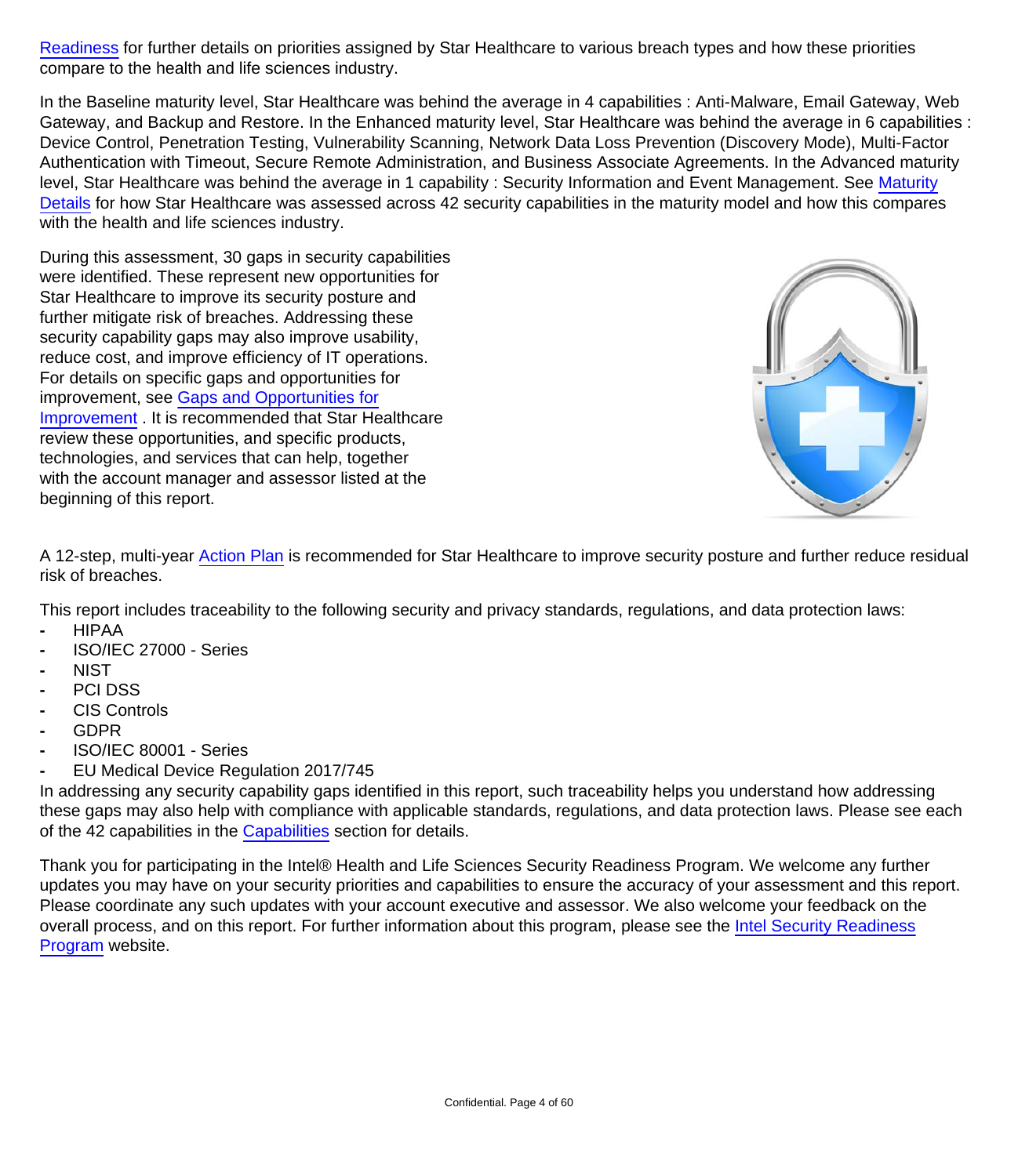### <span id="page-4-0"></span>**1. Maturity Overview**

Your maturity is shown as the percentage of security capabilities you have implemented in the Baseline, Enhanced, and Advanced maturity levels. As your security posture improves, your assessment at each of these maturity levels will approach 100%. Important aspects to note in these results are the level at which your maturity peaks and how your Baseline, Enhanced, and Advanced maturity percentages compare with the rest of the industry. A higher-than-average percentage in a given maturity tier indicates that you are ahead of the industry average in that tier. These are high-level results for a broad overview of your maturity. See subsequent sections of this report for details on how your security priorities, readiness, and capabilities compare with the industry average. See [Maturity](#page-22-0) [Details](#page-22-0) for a detailed view of how you assessed across 42 capabilities, any gaps, and whether you may be lagging the industry in implementing any capabilities.



Intel.com/SecurityReadiness N=183, Global Scope, Wednesday, 21 Feb 2018 13:57 PST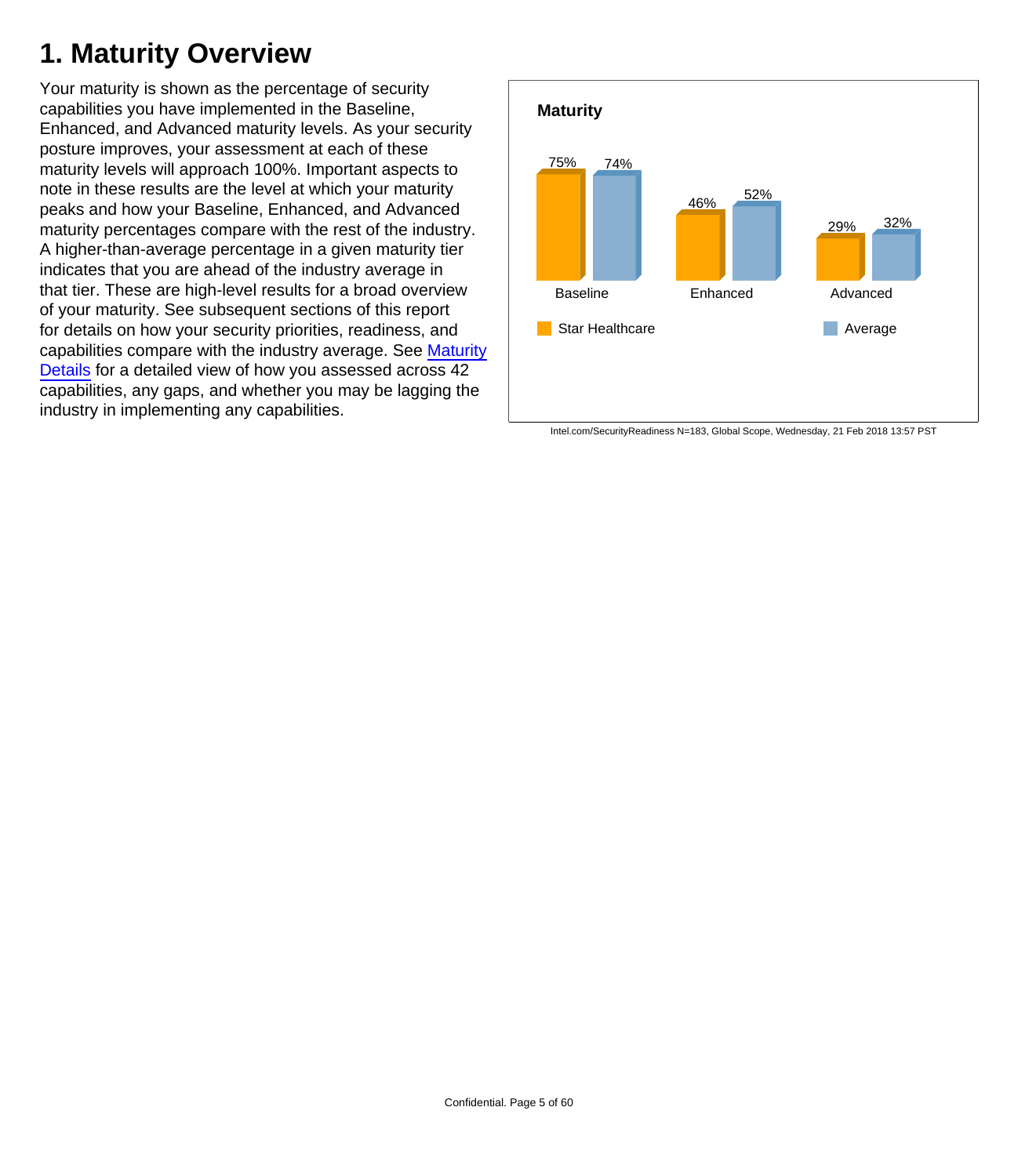### <span id="page-5-0"></span>**2. Priorities and Readiness**

Your priority, or level of concern, and readiness have been analyzed across 8 breach types. Results enable you to compare your priority and readiness with the rest of the industry. If the Priority Assessed is significantly different than the industry average, an alert will be shown in Priority Alerts. Readiness Assessed for each breach type is the percentage of relevant security capabilities you currently have implemented. Readiness Percentile is the percentile Star Healthcare falls within, across all organizations assessed, based on their Readiness Assessed scores. The most important results here are the Readiness Percentiles for each of the breach types. Pay careful attention to any red Readiness Percentile results indicating lower percentile range (less than 33%). Click on the associated breach type link for more details.

|     | <b>Star Healthcare Breach Priorities and Readiness</b>                                                                 |                 |                                  |                 |                                       |
|-----|------------------------------------------------------------------------------------------------------------------------|-----------------|----------------------------------|-----------------|---------------------------------------|
| #   | <b>Breach</b><br><b>Type</b>                                                                                           | <b>Assessed</b> | <b>Priority</b><br><b>Alerts</b> | <b>Assessed</b> | <b>Readiness</b><br><b>Percentile</b> |
| 2.1 | <b>Cybercrime Hacking</b>                                                                                              | <b>High</b>     |                                  | 48%             | 22%                                   |
| 2.2 | Loss or Theft of Mobile Device or Media                                                                                | <b>Medium</b>   |                                  | 58%             | 60%                                   |
| 2.3 | <b>Insider Accidents or Workarounds</b>                                                                                | <b>Medium</b>   |                                  | 56%             | 51%                                   |
| 2.4 | <b>Business Associates</b>                                                                                             | <b>Medium</b>   |                                  | 72%             | 61%                                   |
| 2.5 | <b>Malicious Insiders or Fraud</b>                                                                                     | <b>High</b>     | $\Lambda$ > Avg                  | 54%             | 52%                                   |
| 2.6 | <b>Insider Snooping</b>                                                                                                | <b>Medium</b>   |                                  | 56%             | 60%                                   |
| 2.7 | <b>Improper Disposal</b>                                                                                               | Low             | $\triangle$ < Avg                | 67%             | 78%                                   |
| 2.8 | Ransomware                                                                                                             | <b>High</b>     |                                  | 57%             | 37%                                   |
|     | A consistent and a second state of $H$ and $H$ and $H$ and $H$ and $H$ and $H$ and $H$ and $H$ and $H$ and $H$ and $H$ |                 |                                  |                 |                                       |

 $\Lambda$  Star Healthcare priority differs significantly from health and life sciences industry average

Intel.com/SecurityReadiness N=183, Global Scope, Wednesday, 21 Feb 2018 13:57 PST

### <span id="page-5-1"></span>**2.1 Cybercrime Hacking**

In this type of breach, an external hacker accesses your organization's network and obtains unauthorized access to sensitive information. A common example of this type of breach starts with the hacker spear phishing a worker in your organization, resulting in that worker clicking on a malicious link, which leads to drive-by download of malware. The malware then proliferates inside your intranet and key-logs the database administrator database credentials, at which point it turns into a bot that logs into your database containing sensitive information and exfiltrates this data "low and slow" to evade detection.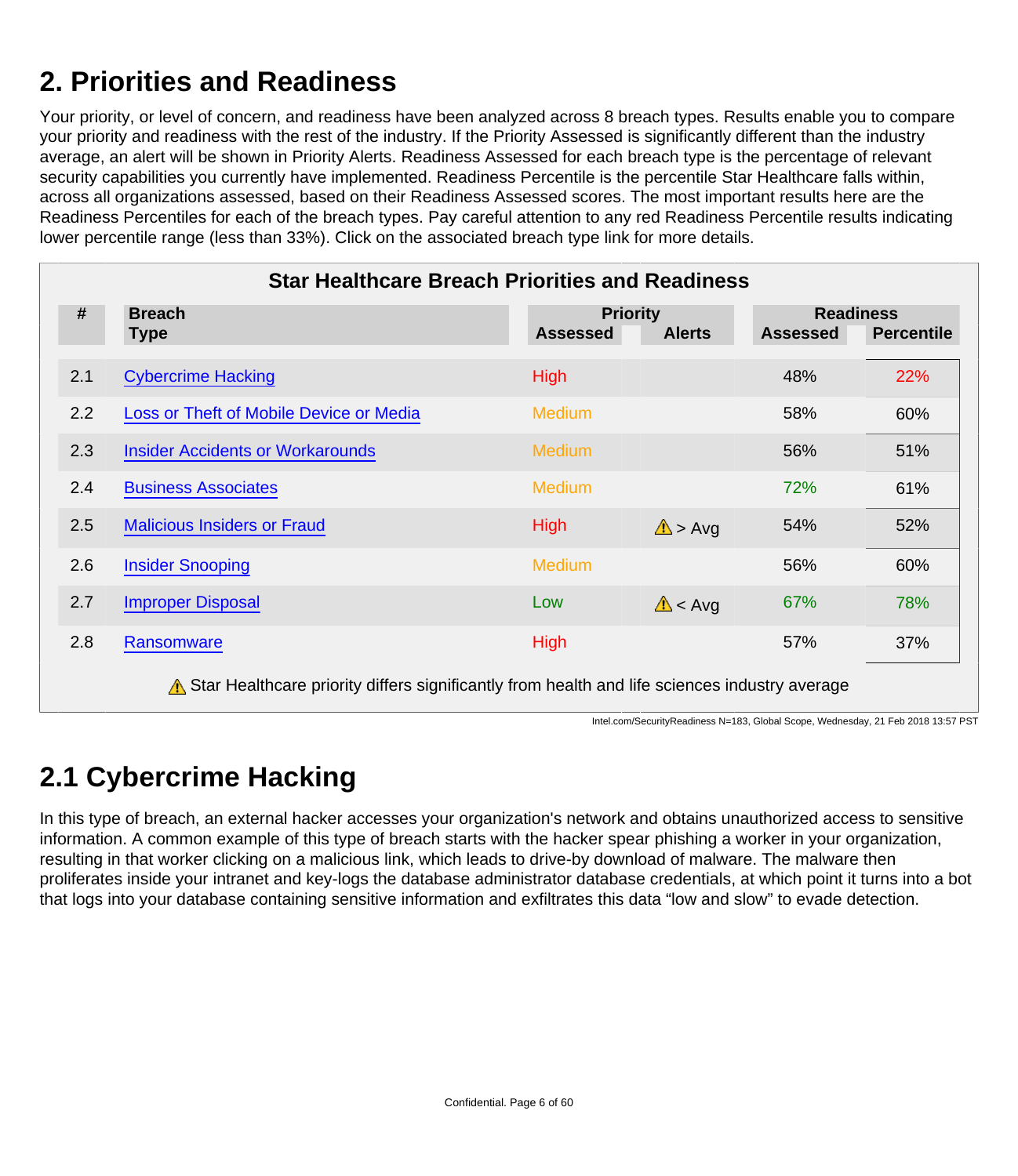#### [Workshop Overview](https://youtu.be/IGpiBmpEq7Y) WW [More Info](https://en.wikipedia.org/wiki/Cybercrime)

Star Healthcare assigned a High priority to Cybercrime Hacking.

This is comparable to the average priority assigned by the rest of the health and life sciences industry to this type of breach.



Intel.com/SecurityReadiness N=183, Global Scope, Wednesday, 21 Feb 2018 13:57 PST

Star Healthcare currently has approximately **48%** of the security capabilities relevant to Cybercrime Hacking. Based on this metric, when compared to other health and life sciences organizations, Star Healthcare is at the **22%** readiness percentile, putting it in the lower percentile range, lagging the health and life sciences industry. As Star Healthcare improves its Cybercrime Hacking readiness, the slider on the graph below would move to the right, corresponding to an increase in both its percentage of relevant security capabilities implemented and its readiness percentile.

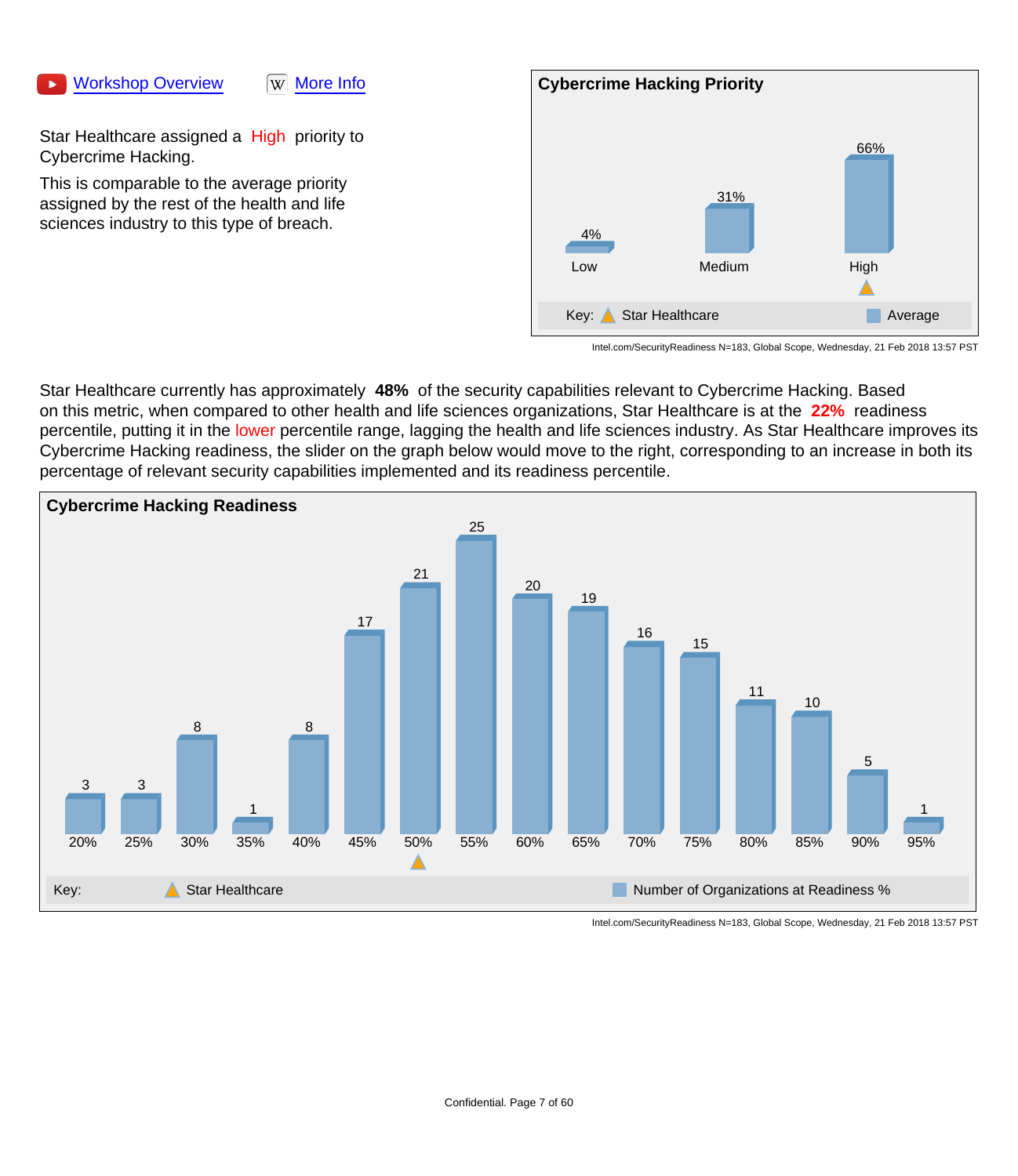The capabilities below are relevant to mitigating risk of Cybercrime Hacking breaches. This table shows the capabilities Star Healthcare has and where there are gaps. Alerts are shown where Star Healthcare lags the industry average - i.e., where Star Healthcare has gaps in capabilities that most other organizations already have implemented.



### <span id="page-7-0"></span>**2.2 Loss or Theft of Mobile Device or Media**

In this type of breach, a worker either loses or has stolen a mobile device or media containing sensitive information, resulting in potential unauthorized access to that data and a breach. A common example of this is loss of a smartphone, tablet, or laptop containing sensitive information.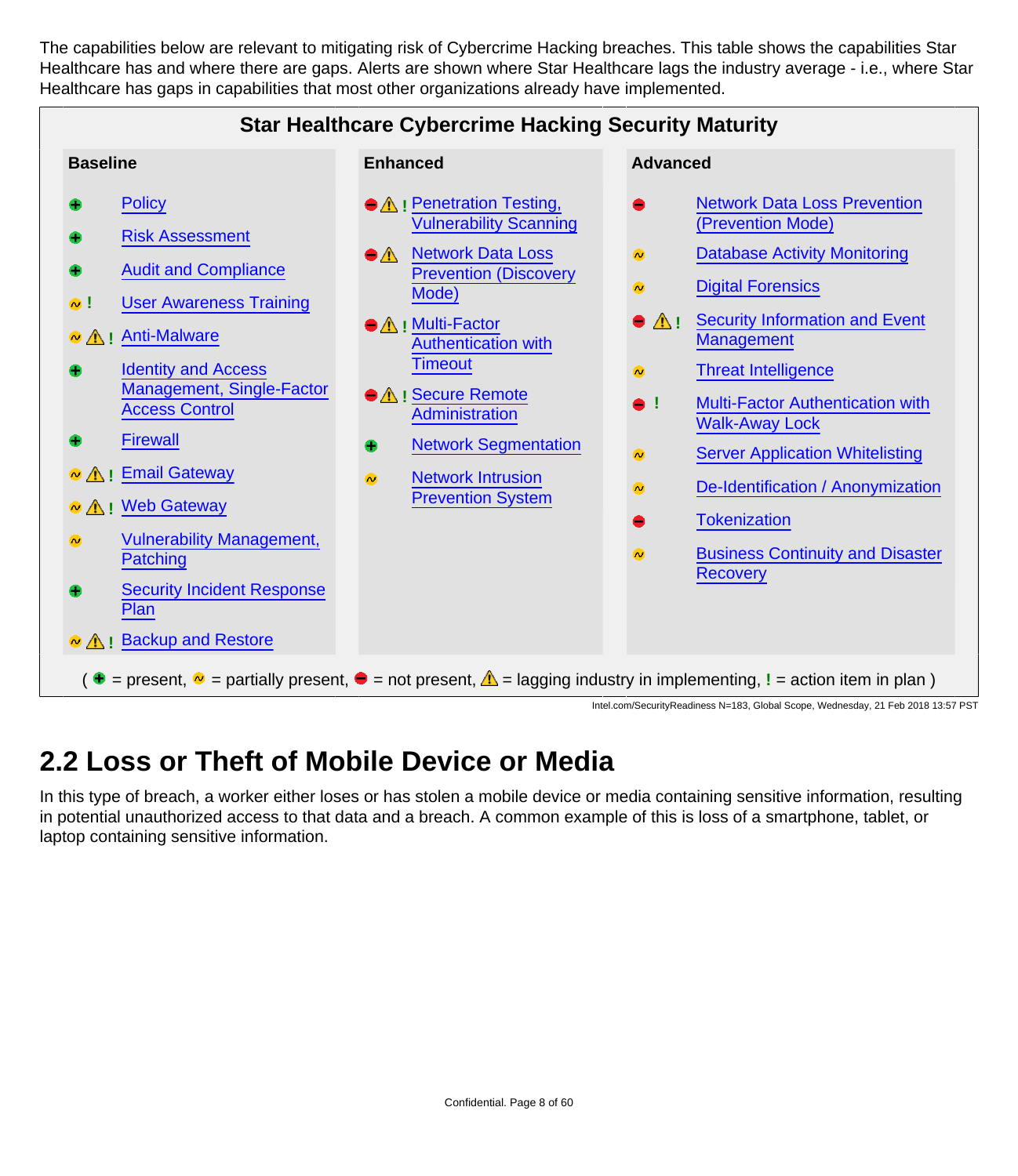#### [Workshop Overview](https://youtu.be/7EI4Gg23VUU) WW [More Info](https://en.wikipedia.org/wiki/Data_breach)

Star Healthcare assigned a Medium priority to Loss or Theft of Mobile Device or Media.

This is comparable to the average priority assigned by the rest of the health and life sciences industry to this type of breach.



Intel.com/SecurityReadiness N=183, Global Scope, Wednesday, 21 Feb 2018 13:57 PST

Star Healthcare currently has approximately **58%** of the security capabilities relevant to Loss or Theft of Mobile Device or Media. Based on this metric, when compared to other health and life sciences organizations, Star Healthcare is at the **60%**  readiness percentile. As Star Healthcare improves its Loss or Theft of Mobile Device or Media readiness, the slider on the graph below would move to the right, corresponding to an increase in both its percentage of relevant security capabilities implemented and its readiness percentile.

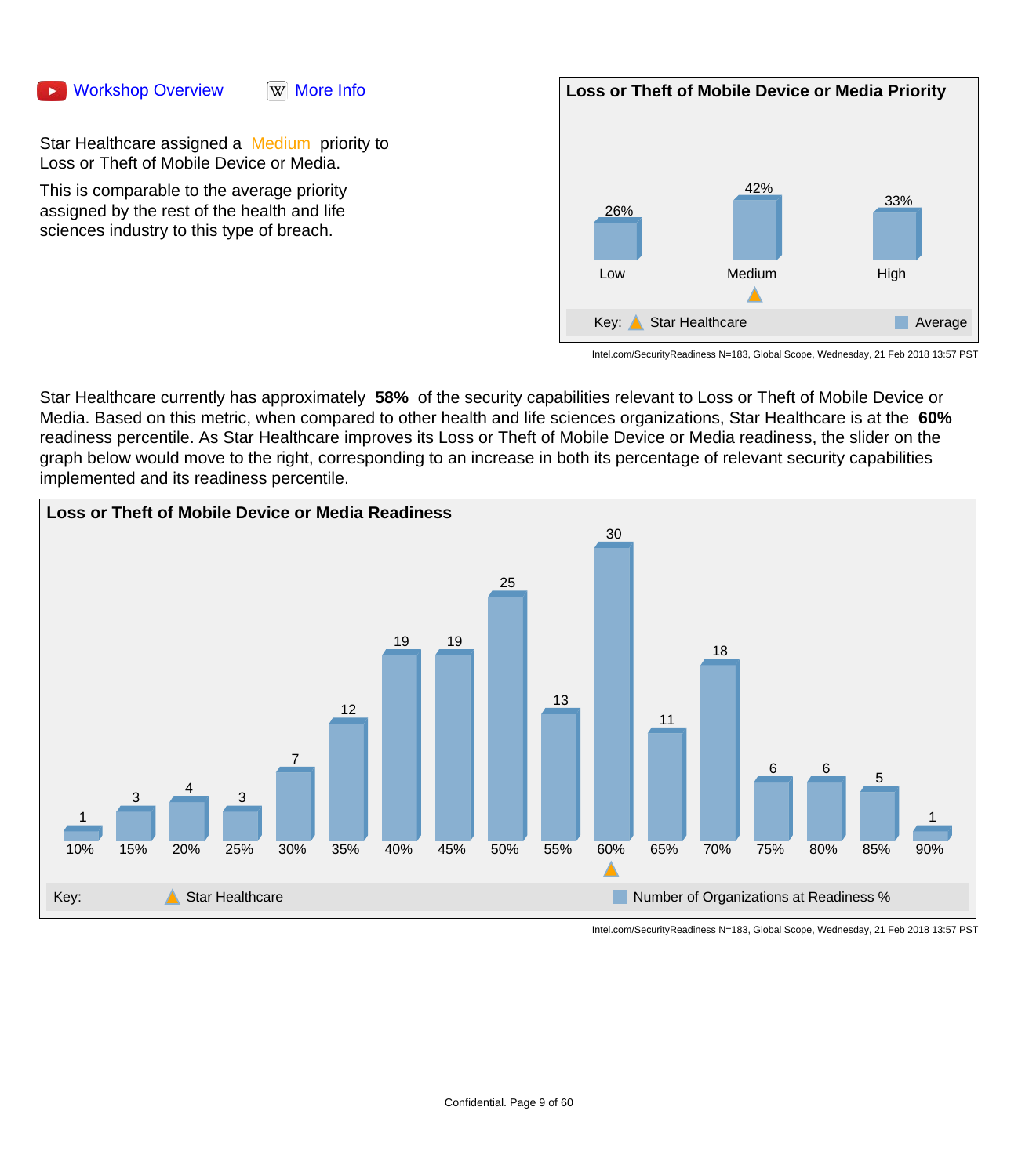The capabilities below are relevant to mitigating risk of Loss or Theft of Mobile Device or Media breaches. This table shows the capabilities Star Healthcare has and where there are gaps. Alerts are shown where Star Healthcare lags the industry average - i.e., where Star Healthcare has gaps in capabilities that most other organizations already have implemented.

#### **Star Healthcare Loss or Theft of Mobile Device or Media Security Maturity**



#### <span id="page-9-0"></span>**2.3 Insider Accidents or Workarounds**

In this type of breach, a worker performs an action that results in unauthorized access to sensitive information. A common example of this type of breach involves a worker emailing unsecured sensitive information, resulting in potential unauthorized access to this information and a breach. This type of breach can involve the use of either corporate or BYOD devices by workers.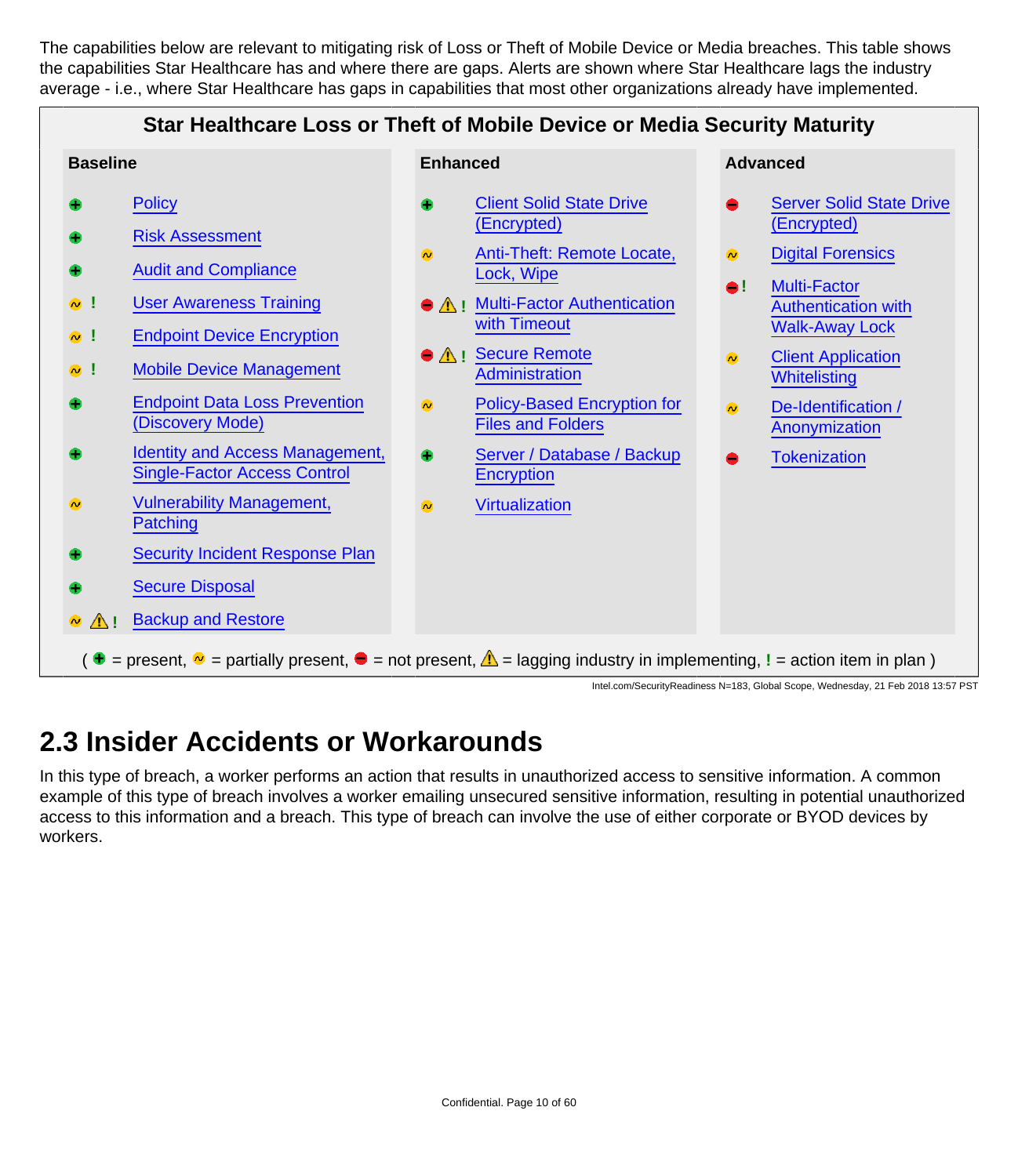#### [Workshop Overview](https://youtu.be/T7WwZYYRP4E) WW [More Info](https://en.wikipedia.org/wiki/Data_breach)



Star Healthcare assigned a Medium priority to Insider Accidents or Workarounds.

This is comparable to the average priority assigned by the rest of the health and life sciences industry to this type of breach.



Intel.com/SecurityReadiness N=183, Global Scope, Wednesday, 21 Feb 2018 13:57 PST

Star Healthcare currently has approximately **56%** of the security capabilities relevant to Insider Accidents or Workarounds. Based on this metric, when compared to other health and life sciences organizations, Star Healthcare is at the **51%**  readiness percentile. As Star Healthcare improves its Insider Accidents or Workarounds readiness, the slider on the graph below would move to the right, corresponding to an increase in both its percentage of relevant security capabilities implemented and its readiness percentile.

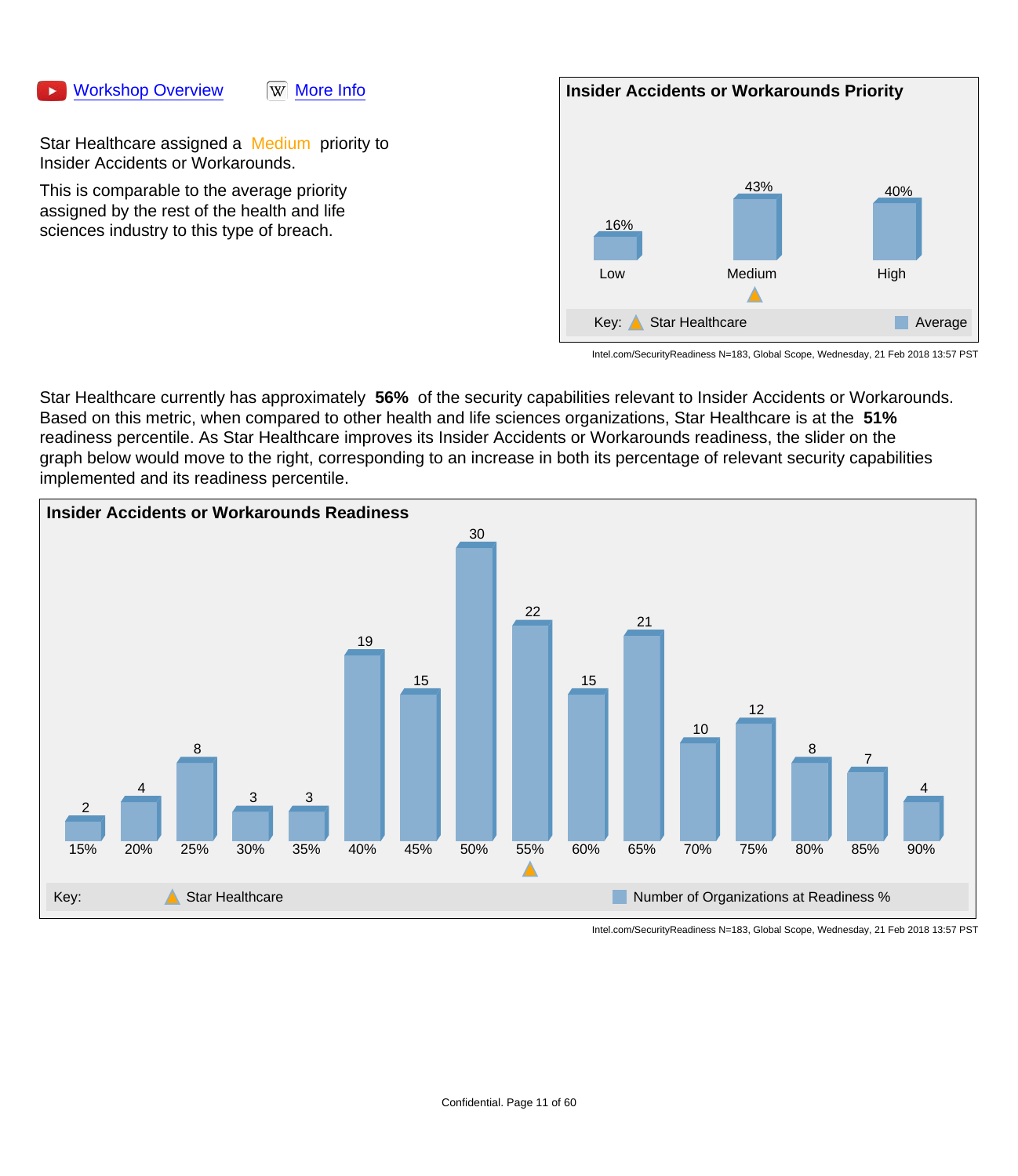The capabilities below are relevant to mitigating risk of Insider Accidents or Workarounds breaches. This table shows the capabilities Star Healthcare has and where there are gaps. Alerts are shown where Star Healthcare lags the industry average - i.e., where Star Healthcare has gaps in capabilities that most other organizations already have implemented.



#### <span id="page-11-0"></span>**2.4 Business Associates**

In this type of breach, a third-party organization contracted by your organization experiences a breach event involving unauthorized access to sensitive information. In this case the sensitive information impacted originates from your organization and was previously shared for the purpose of the third-party organization fulfilling its contractual obligations. In the United States these entities are known as Business Associates, while in Europe they are typically referred to as Data Processors.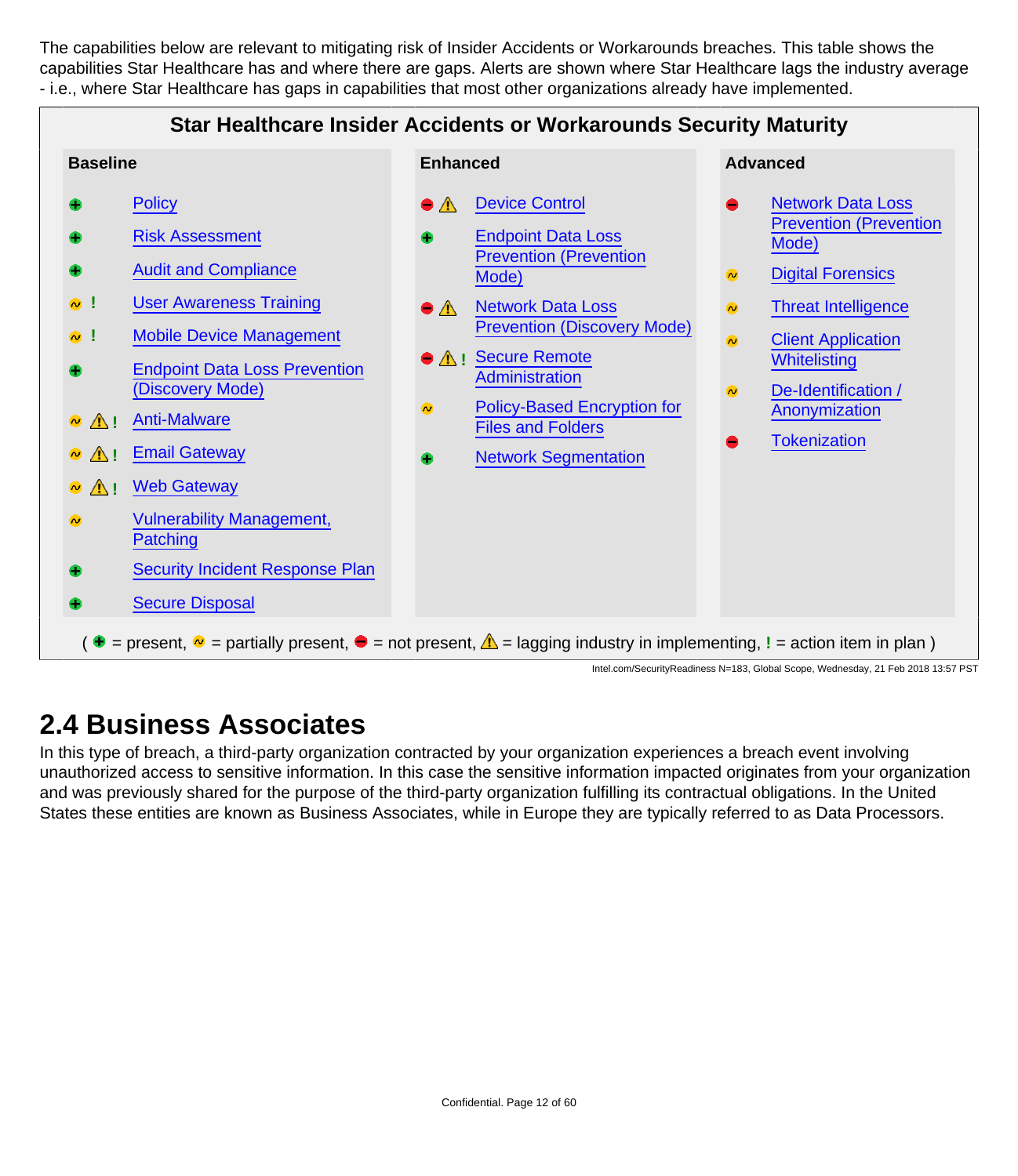#### [Workshop Overview](https://youtu.be/6033cpkQov4) WW [More Info](https://en.wikipedia.org/wiki/Data_breach)



Star Healthcare assigned a Medium priority to Business Associates.

This is comparable to the average priority assigned by the rest of the health and life sciences industry to this type of breach.



Intel.com/SecurityReadiness N=183, Global Scope, Wednesday, 21 Feb 2018 13:57 PST

Star Healthcare currently has approximately **72%** of the security capabilities relevant to Business Associates. Based on this metric, when compared to other health and life sciences organizations, Star Healthcare is at the **61%** readiness percentile. As Star Healthcare improves its Business Associates readiness, the slider on the graph below would move to the right, corresponding to an increase in both its percentage of relevant security capabilities implemented and its readiness percentile.

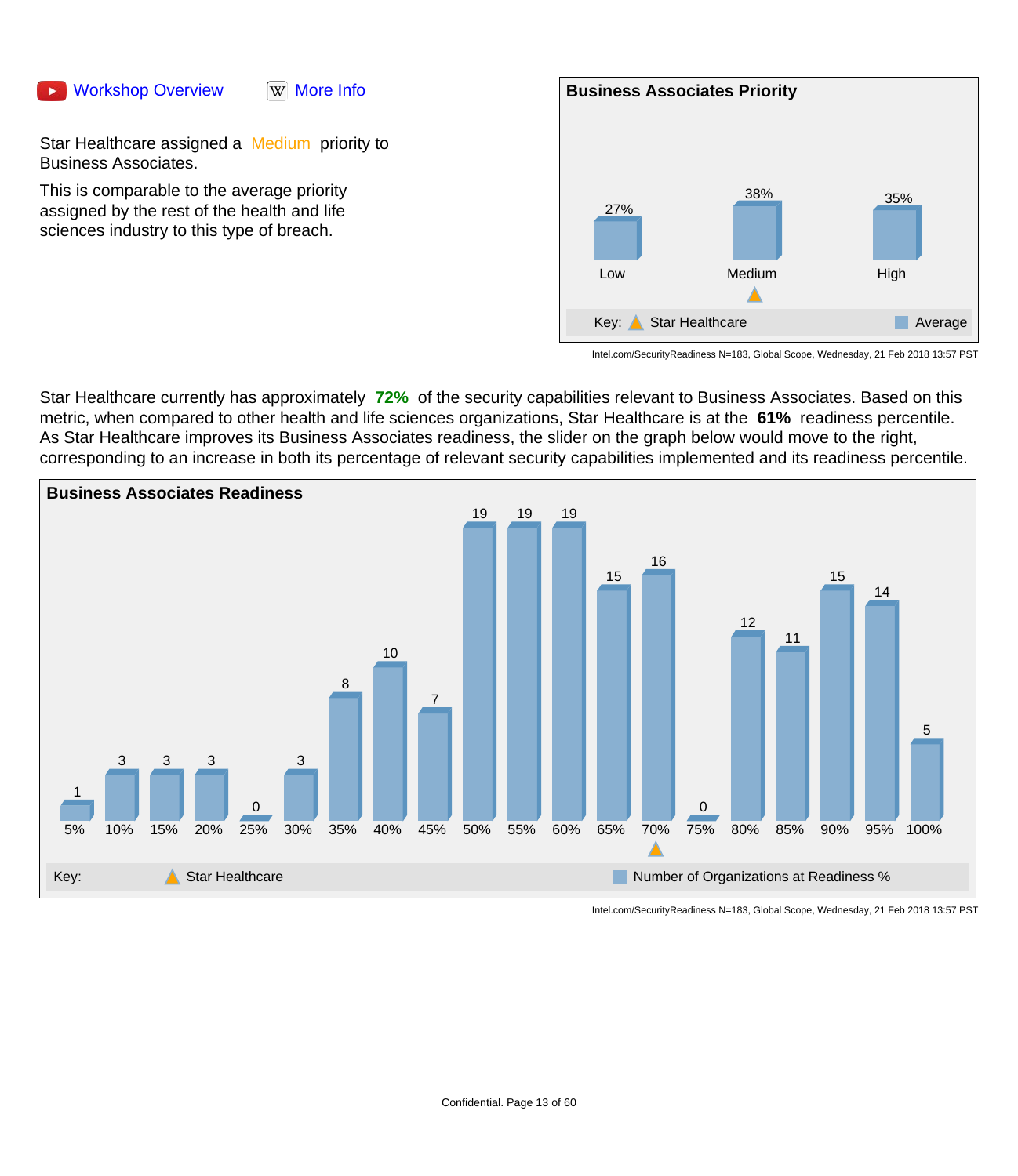The capabilities below are relevant to mitigating risk of Business Associates breaches. This table shows the capabilities Star Healthcare has and where there are gaps. Alerts are shown where Star Healthcare lags the industry average - i.e., where Star Healthcare has gaps in capabilities that most other organizations already have implemented.



#### <span id="page-13-0"></span>**2.5 Malicious Insiders or Fraud**

In this type of breach, a worker performs a malicious action that results in unauthorized access to sensitive information. This could be a disgruntled worker or one attempting to commit fraud.

[Workshop Overview](https://youtu.be/wH2SuZ6DSHo) W [More Info](https://en.wikipedia.org/wiki/Insider_threat)

Star Healthcare assigned a High priority to Malicious Insiders or Fraud.

 $\triangle$  This generated an alert because, on average, the health and life sciences industry prioritizes this type of breach lower.

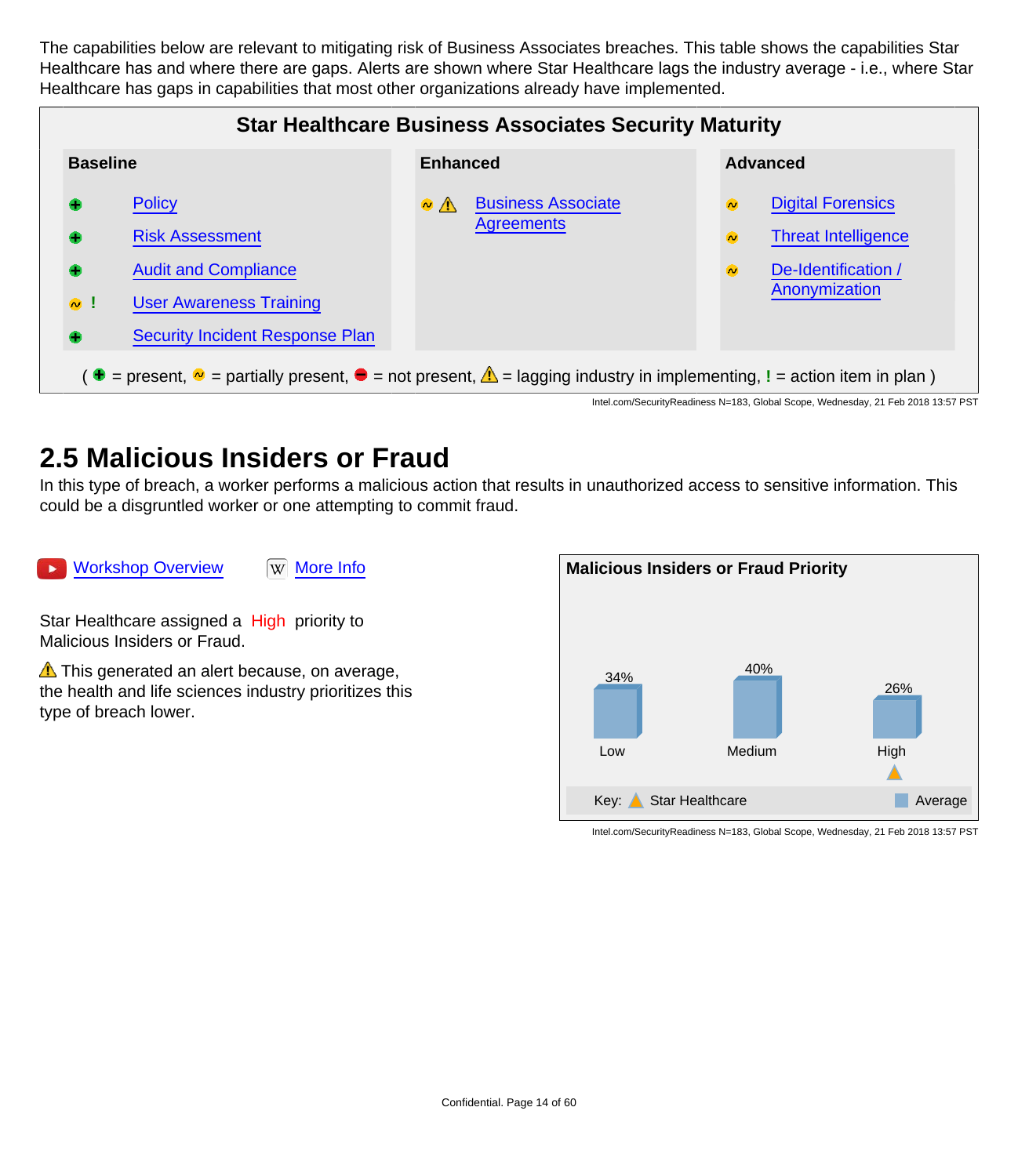Star Healthcare currently has approximately **54%** of the security capabilities relevant to Malicious Insiders or Fraud. Based on this metric, when compared to other health and life sciences organizations, Star Healthcare is at the **52%** readiness percentile. As Star Healthcare improves its Malicious Insiders or Fraud readiness, the slider on the graph below would move to the right, corresponding to an increase in both its percentage of relevant security capabilities implemented and its readiness percentile.

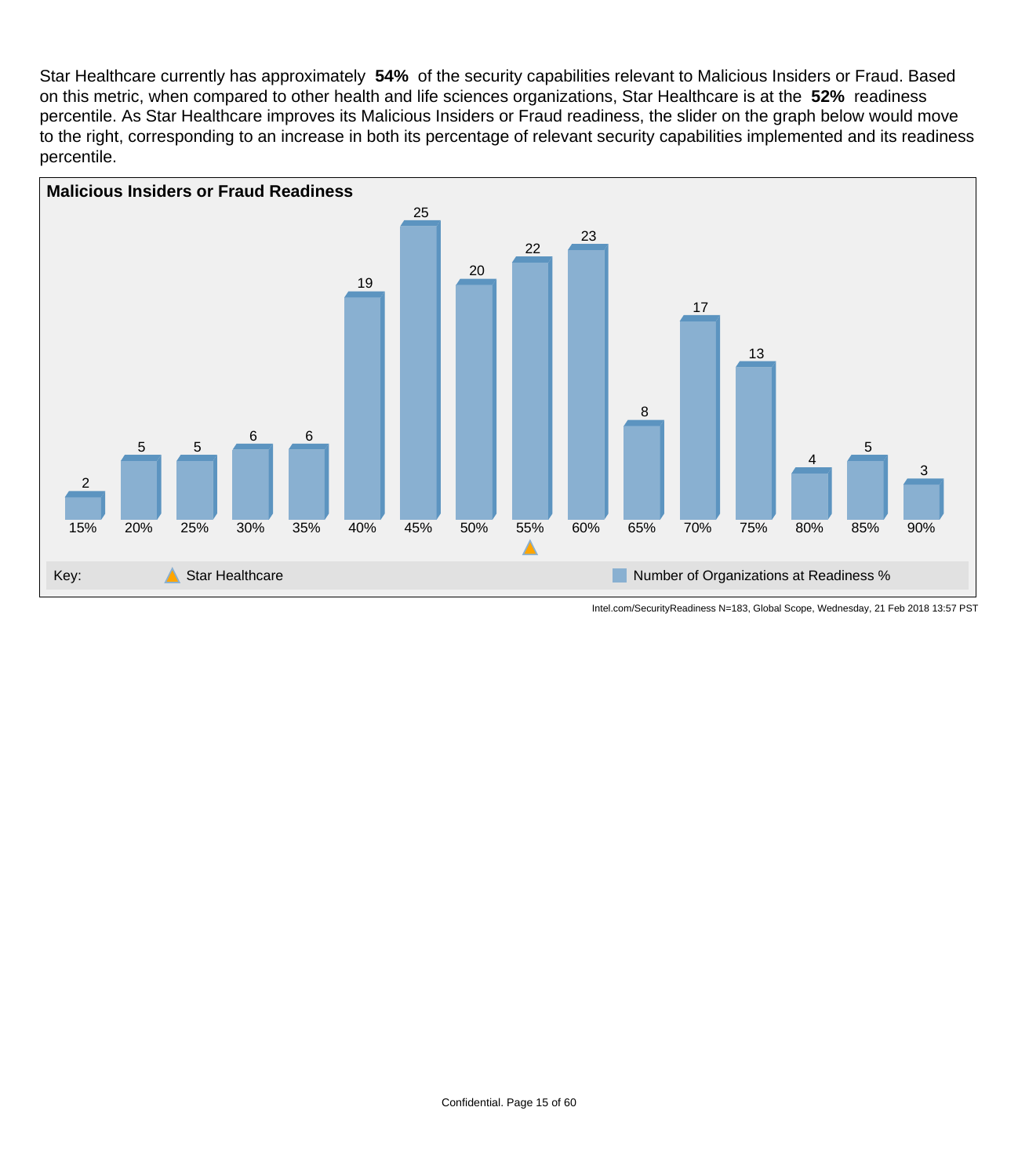The capabilities below are relevant to mitigating risk of Malicious Insiders or Fraud breaches. This table shows the capabilities Star Healthcare has and where there are gaps. Alerts are shown where Star Healthcare lags the industry average - i.e., where Star Healthcare has gaps in capabilities that most other organizations already have implemented.

#### **Star Healthcare Malicious Insiders or Fraud Security Maturity**

- **[Policy](#page-27-1)**
- [Risk Assessment](#page-28-0)
- [Audit and Compliance](#page-29-0)
- **!** [User Awareness Training](#page-30-0)
- **!** [Endpoint Device Encryption](#page-31-0)
- **!** [Mobile Device Management](#page-32-0)
- [Endpoint Data Loss](#page-33-1) [Prevention \(Discovery Mode\)](#page-33-1)
- [Identity and Access](#page-34-0) [Management, Single-Factor](#page-34-0) [Access Control](#page-34-0)
- **[Firewall](#page-35-0)**
- **<sup>2</sup>** A<sub>!</sub> [Email Gateway](#page-36-0)
- **<sup>•</sup> 1 [Web Gateway](#page-37-0)**
- [Vulnerability Management,](#page-38-0)  $\bullet$ **[Patching](#page-38-0)**
- [Security Incident Response](#page-39-0) **[Plan](#page-39-0)**
- [Secure Disposal](#page-40-0)
- **A** ! [Backup and Restore](#page-41-0)
- 
- [Device Control](#page-42-0)  $\bullet$   $\wedge$
- **A** ! [Penetration Testing,](#page-43-0) [Vulnerability Scanning](#page-43-0)
- [Client Solid State Drive](#page-44-0) [\(Encrypted\)](#page-44-0)
- [Endpoint Data Loss](#page-44-1) [Prevention \(Prevention](#page-44-1) [Mode\)](#page-44-1)
- $\bullet$   $\wedge$ [Network Data Loss](#page-45-0) [Prevention \(Discovery Mode\)](#page-45-0)
- $\bullet$ [Anti-Theft: Remote Locate,](#page-45-1) [Lock, Wipe](#page-45-1)
- **A** ! [Multi-Factor Authentication](#page-46-0) [with Timeout](#page-46-0)
- **A** ! [Secure Remote](#page-47-0) **[Administration](#page-47-0)**
- [Policy-Based Encryption for](#page-48-0)  $\bullet$ [Files and Folders](#page-48-0)
- [Server / Database / Backup](#page-48-1) **[Encryption](#page-48-1)**
- [Network Segmentation](#page-49-0)

#### **Baseline Advanced Advanced Advanced Advanced Advanced Advanced Advanced Advanced**

- [Server Solid State Drive](#page-51-1) [\(Encrypted\)](#page-51-1)
- [Network Data Loss](#page-51-0) [Prevention \(Prevention](#page-51-0) [Mode\)](#page-51-0)
- [Database Activity Monitoring](#page-52-0)  $\bullet$
- [Digital Forensics](#page-52-1)  $\bullet$
- **A** ! [Security Information and](#page-53-0) [Event Management](#page-53-0)
- [Threat Intelligence](#page-54-0)  $\bullet$
- **!** [Multi-Factor Authentication](#page-55-0) [with Walk-Away Lock](#page-55-0)
- [Client Application](#page-56-0)  $\bullet$ **[Whitelisting](#page-56-0)**
- $\bullet$ [Server Application](#page-57-0) **[Whitelisting](#page-57-0)**
- $\bullet$ [De-Identification /](#page-57-1) [Anonymization](#page-57-1)
- [Business Continuity and](#page-58-1)  $\bullet$ [Disaster Recovery](#page-58-1)

( $\theta$  = present,  $\phi$  = partially present,  $\theta$  = not present,  $\Delta$  = lagging industry in implementing, ! = action item in plan )

Intel.com/SecurityReadiness N=183, Global Scope, Wednesday, 21 Feb 2018 13:57 PST

#### <span id="page-15-0"></span>**2.6 Insider Snooping**

Insider snooping involves a worker accessing sensitive records of your organization without any legitimate need to do so.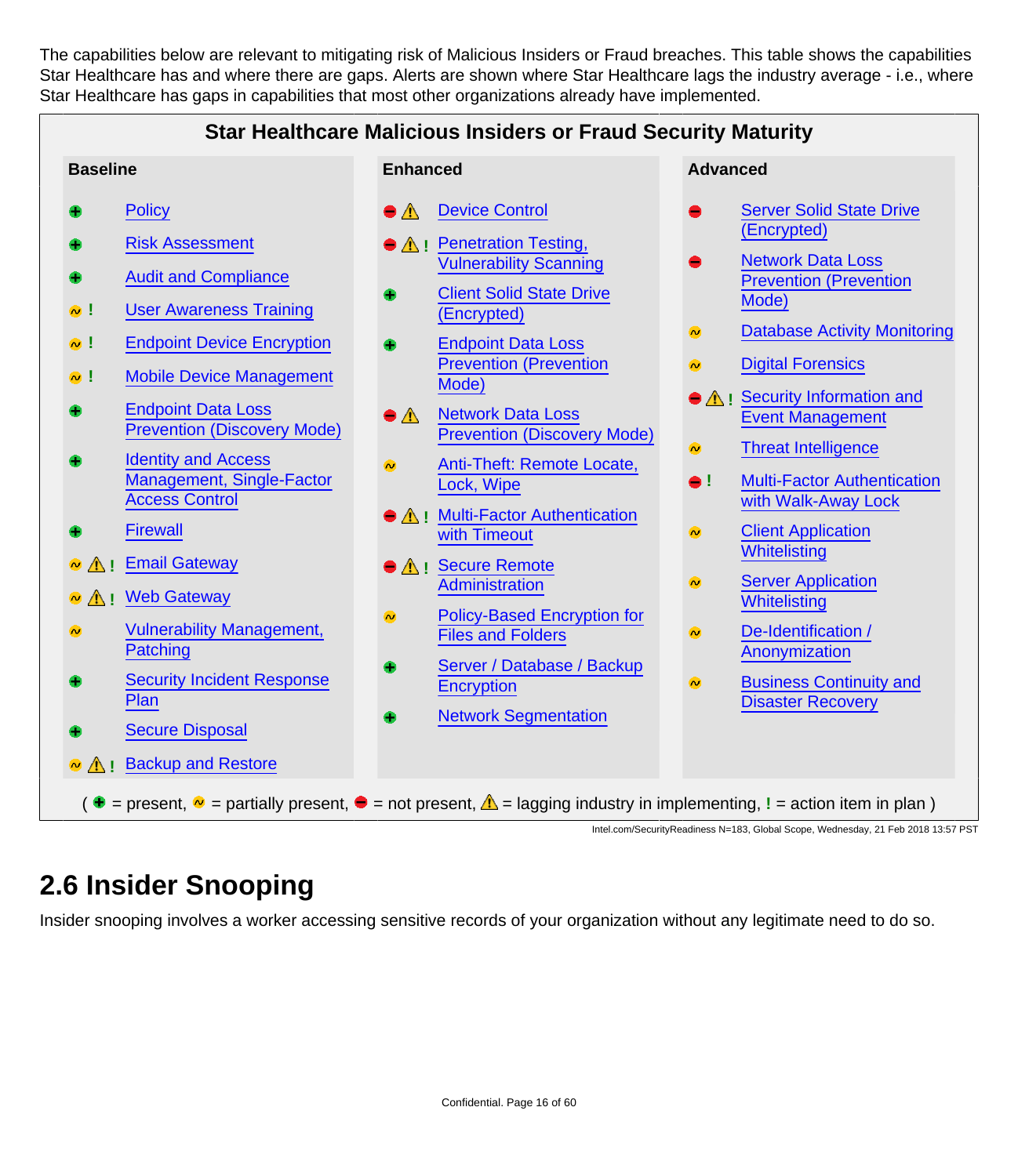#### [Workshop Overview](https://youtu.be/527j6qY3NzE) WW [More Info](https://en.wikipedia.org/wiki/Data_breach)



Star Healthcare assigned a Medium priority to Insider Snooping.

This is comparable to the average priority assigned by the rest of the health and life sciences industry to this type of breach.



Intel.com/SecurityReadiness N=183, Global Scope, Wednesday, 21 Feb 2018 13:57 PST

Star Healthcare currently has approximately **56%** of the security capabilities relevant to Insider Snooping. Based on this metric, when compared to other health and life sciences organizations, Star Healthcare is at the **60%** readiness percentile. As Star Healthcare improves its Insider Snooping readiness, the slider on the graph below would move to the right, corresponding to an increase in both its percentage of relevant security capabilities implemented and its readiness percentile.

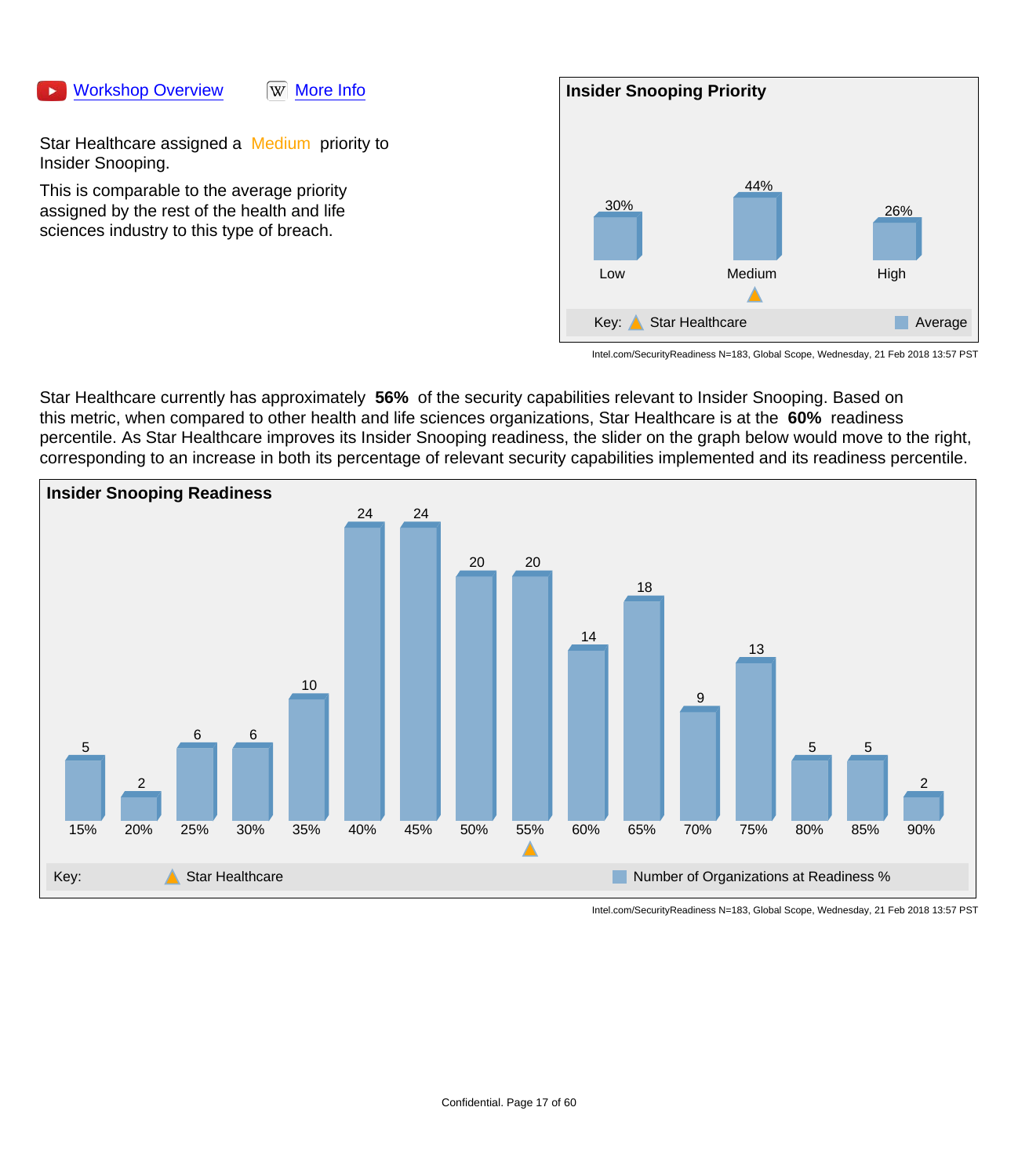The capabilities below are relevant to mitigating risk of Insider Snooping breaches. This table shows the capabilities Star Healthcare has and where there are gaps. Alerts are shown where Star Healthcare lags the industry average - i.e., where Star Healthcare has gaps in capabilities that most other organizations already have implemented.

|                                                                                                                                                                                                                                                                                                                                                                                                         | <b>Star Healthcare Insider Snooping Security Maturity</b>                                                                                                                                                                                                                                                                                                                                                                          |                                                                                                                                                                                                                                                                                                                                                                                                                                                        |
|---------------------------------------------------------------------------------------------------------------------------------------------------------------------------------------------------------------------------------------------------------------------------------------------------------------------------------------------------------------------------------------------------------|------------------------------------------------------------------------------------------------------------------------------------------------------------------------------------------------------------------------------------------------------------------------------------------------------------------------------------------------------------------------------------------------------------------------------------|--------------------------------------------------------------------------------------------------------------------------------------------------------------------------------------------------------------------------------------------------------------------------------------------------------------------------------------------------------------------------------------------------------------------------------------------------------|
| <b>Baseline</b>                                                                                                                                                                                                                                                                                                                                                                                         | <b>Enhanced</b>                                                                                                                                                                                                                                                                                                                                                                                                                    | <b>Advanced</b>                                                                                                                                                                                                                                                                                                                                                                                                                                        |
| <b>Policy</b><br><b>Risk Assessment</b><br><b>Audit and Compliance</b><br><b>User Awareness Training</b><br>$\bullet$ !<br><b>Endpoint Device Encryption</b><br>$\bullet$ !<br><b>Mobile Device Management</b><br>$\bullet$ !<br><b>Endpoint Data Loss</b><br><b>Prevention (Discovery Mode)</b><br><b>Identity and Access</b><br>Management, Single-Factor<br><b>Access Control</b><br><b>Firewall</b> | <b>Device Control</b><br>$\bullet$ $\Lambda$<br>● A ! Penetration Testing,<br><b>Vulnerability Scanning</b><br><b>Client Solid State Drive</b><br>(Encrypted)<br><b>Endpoint Data Loss</b><br><b>Prevention (Prevention</b><br>Mode)<br><b>Network Data Loss</b><br>$\bullet$ $\Lambda$<br><b>Prevention (Discovery Mode)</b><br>● A ! Multi-Factor Authentication<br>with Timeout<br>● <u>A</u> : Secure Remote<br>Administration | <b>Network Data Loss</b><br><b>Prevention (Prevention</b><br>Mode)<br><b>Database Activity Monitoring</b><br>$\bullet$<br><b>Digital Forensics</b><br>$\bullet$<br>● A: Security Information and<br><b>Event Management</b><br><b>Threat Intelligence</b><br>$\bullet$<br><b>Multi-Factor Authentication</b><br>$\bullet$ !<br>with Walk-Away Lock<br><b>Client Application</b><br>$\bullet$<br>Whitelisting<br><b>Server Application</b><br>$\bullet$ |
| A ! Web Gateway<br>$\bullet$<br><b>Vulnerability Management,</b><br>A)<br><b>Patching</b><br><b>Security Incident Response</b><br>Plan<br><b>Secure Disposal</b>                                                                                                                                                                                                                                        | <b>Policy-Based Encryption for</b><br>$\bullet$<br><b>Files and Folders</b><br>Server / Database / Backup<br><b>Encryption</b><br><b>Network Segmentation</b>                                                                                                                                                                                                                                                                      | <b>Whitelisting</b><br>De-Identification /<br>$\bullet$<br>Anonymization                                                                                                                                                                                                                                                                                                                                                                               |
|                                                                                                                                                                                                                                                                                                                                                                                                         | ( $\bullet$ = present, $\bullet$ = partially present, $\bullet$ = not present, $\triangle$ = lagging industry in implementing, ! = action item in plan)                                                                                                                                                                                                                                                                            | Intel.com/SecurityReadiness N=183, Global Scope, Wednesday, 21 Feb 2018 13:57 PST                                                                                                                                                                                                                                                                                                                                                                      |

### <span id="page-17-0"></span>**2.7 Improper Disposal**

Improper disposal of electronic storage devices or media containing sensitive information. Examples of this could include dumping of paper-based sensitive records in a dumpster, or selling electronic devices with stored sensitive information without first securely wiping them.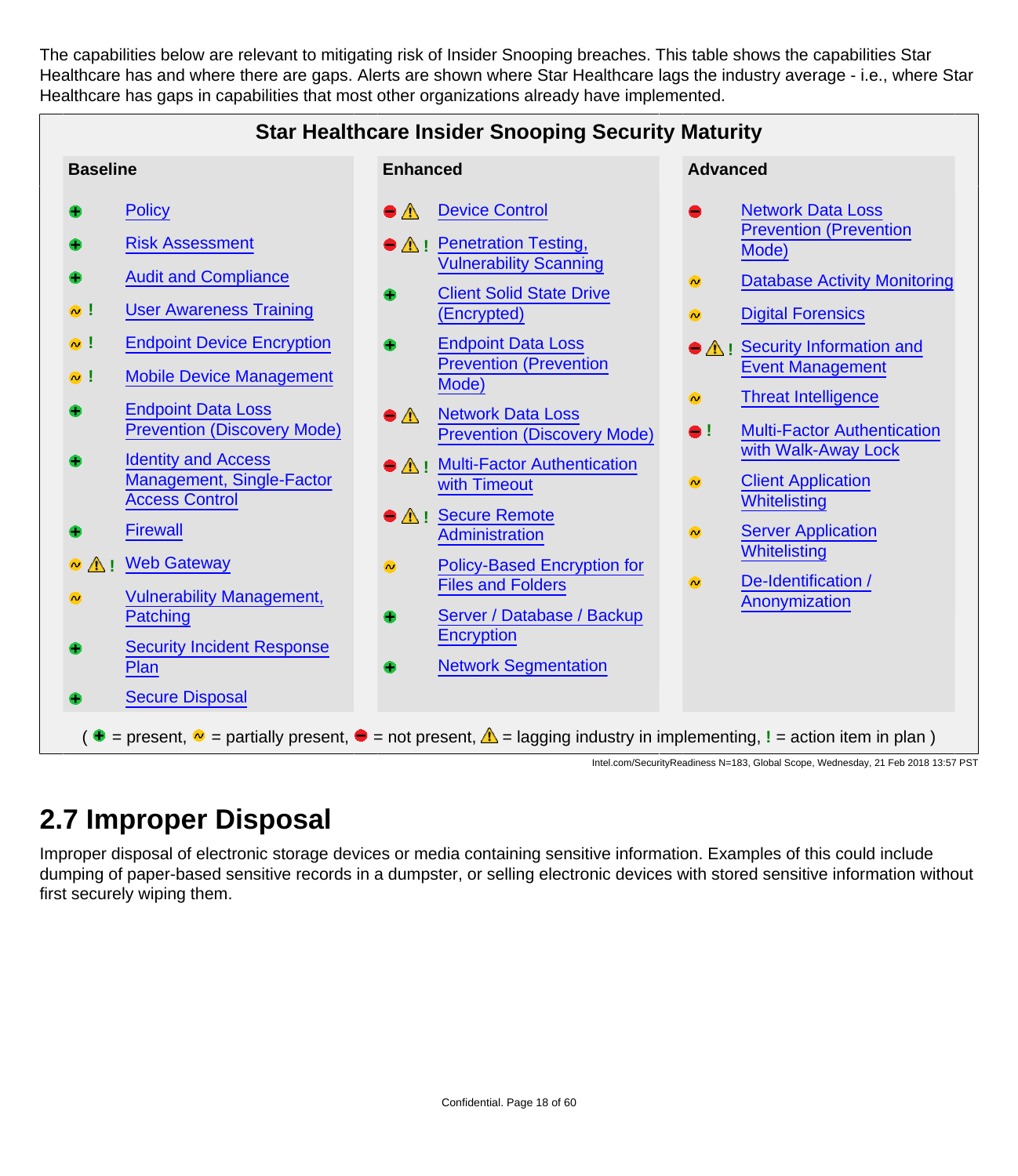#### [Workshop Overview](https://youtu.be/AG4CXBFmMlo) WW [More Info](https://en.wikipedia.org/wiki/Data_breach)



Star Healthcare assigned a Low priority to Improper Disposal.

 $\triangle$  This generated an alert because, on average, the health and life sciences industry prioritizes this type of breach higher.



Intel.com/SecurityReadiness N=183, Global Scope, Wednesday, 21 Feb 2018 13:57 PST

Star Healthcare currently has approximately **67%** of the security capabilities relevant to Improper Disposal. Based on this metric, when compared to other health and life sciences organizations, Star Healthcare is at the **78%** readiness percentile, putting it in the upper percentile range, leading the health and life sciences industry. As Star Healthcare improves its Improper Disposal readiness, the slider on the graph below would move to the right, corresponding to an increase in both its percentage of relevant security capabilities implemented and its readiness percentile.

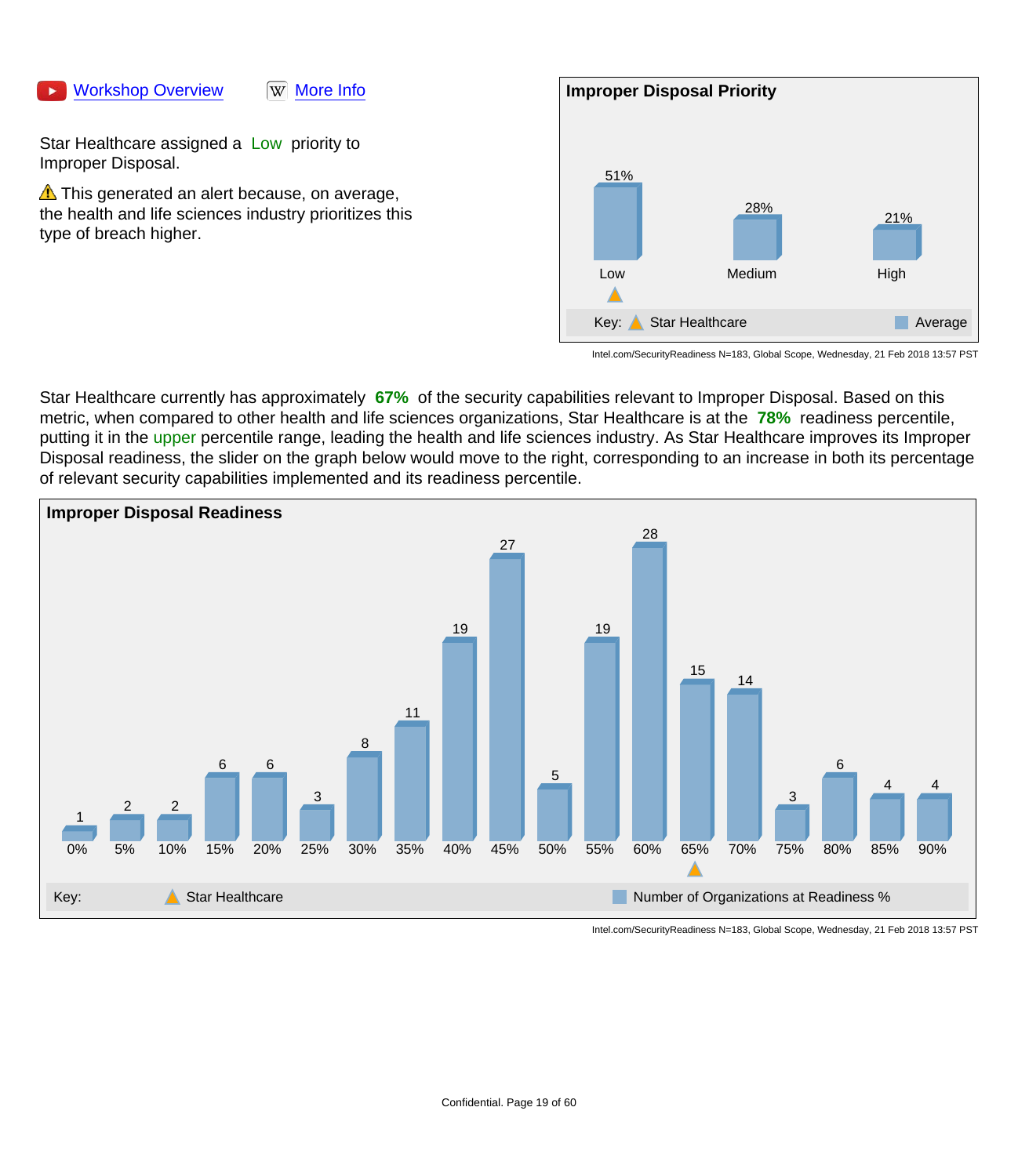The capabilities below are relevant to mitigating risk of Improper Disposal breaches. This table shows the capabilities Star Healthcare has and where there are gaps. Alerts are shown where Star Healthcare lags the industry average - i.e., where Star Healthcare has gaps in capabilities that most other organizations already have implemented.



#### <span id="page-19-0"></span>**2.8 Ransomware**

Ransomware breaches involve malware infections, often through phishing and drive-by download, where the malware encrypts sensitive information in electronic form and the hackers behind it withold the decryption keys, typically demanding a ransom. This type of breach compromises the availability of the sensitive records. It can also involve unauthorized access to sensitive information, depending on the malware and hacker access to the internal network and data of the organization.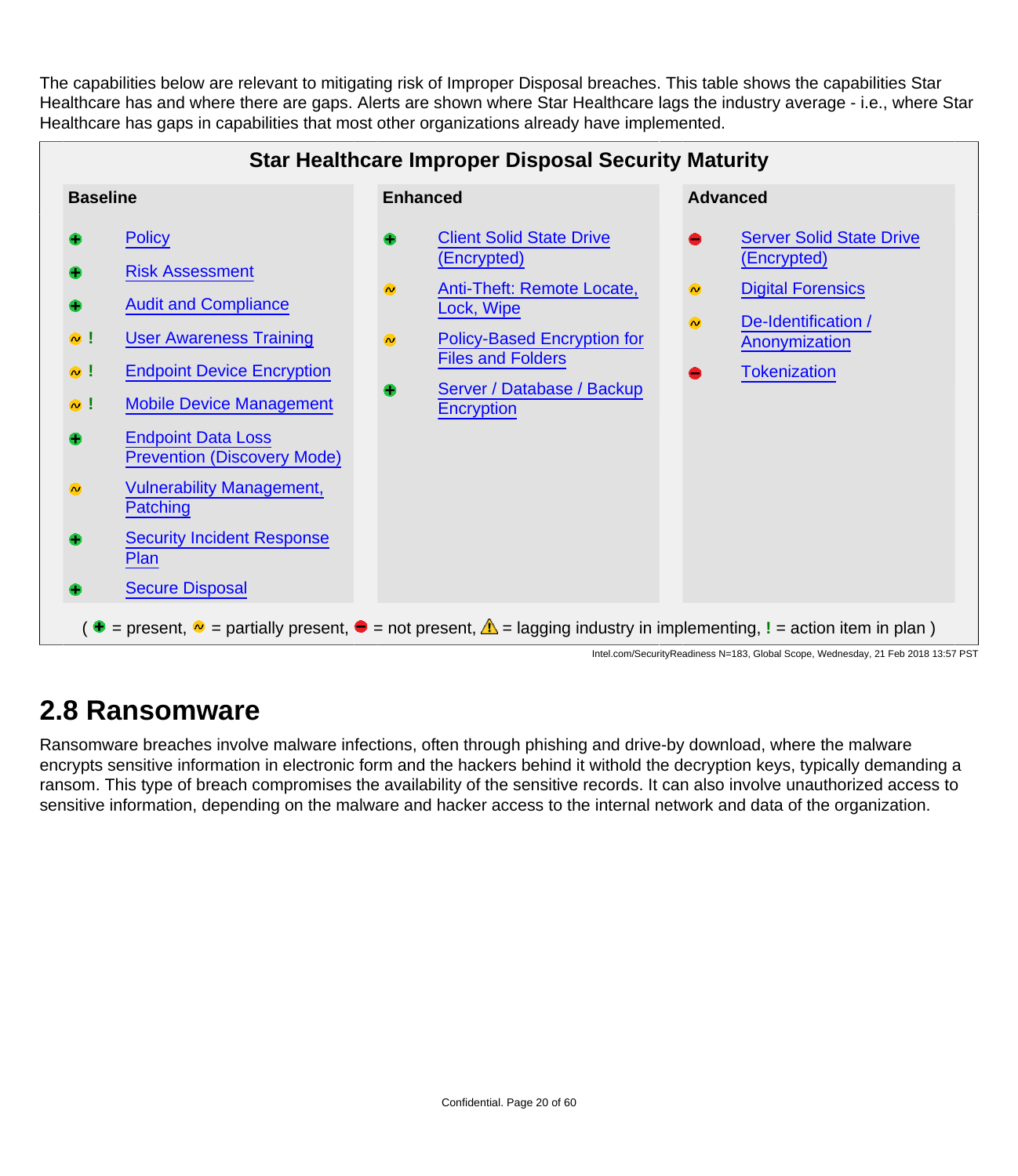



Star Healthcare assigned a High priority to Ransomware.

This is comparable to the average priority assigned by the rest of the health and life sciences industry to this type of breach.



Intel.com/SecurityReadiness N=183, Global Scope, Wednesday, 21 Feb 2018 13:57 PST

Star Healthcare currently has approximately **57%** of the security capabilities relevant to Ransomware. Based on this metric, when compared to other health and life sciences organizations, Star Healthcare is at the **37%** readiness percentile. As Star Healthcare improves its Ransomware readiness, the slider on the graph below would move to the right, corresponding to an increase in both its percentage of relevant security capabilities implemented and its readiness percentile.

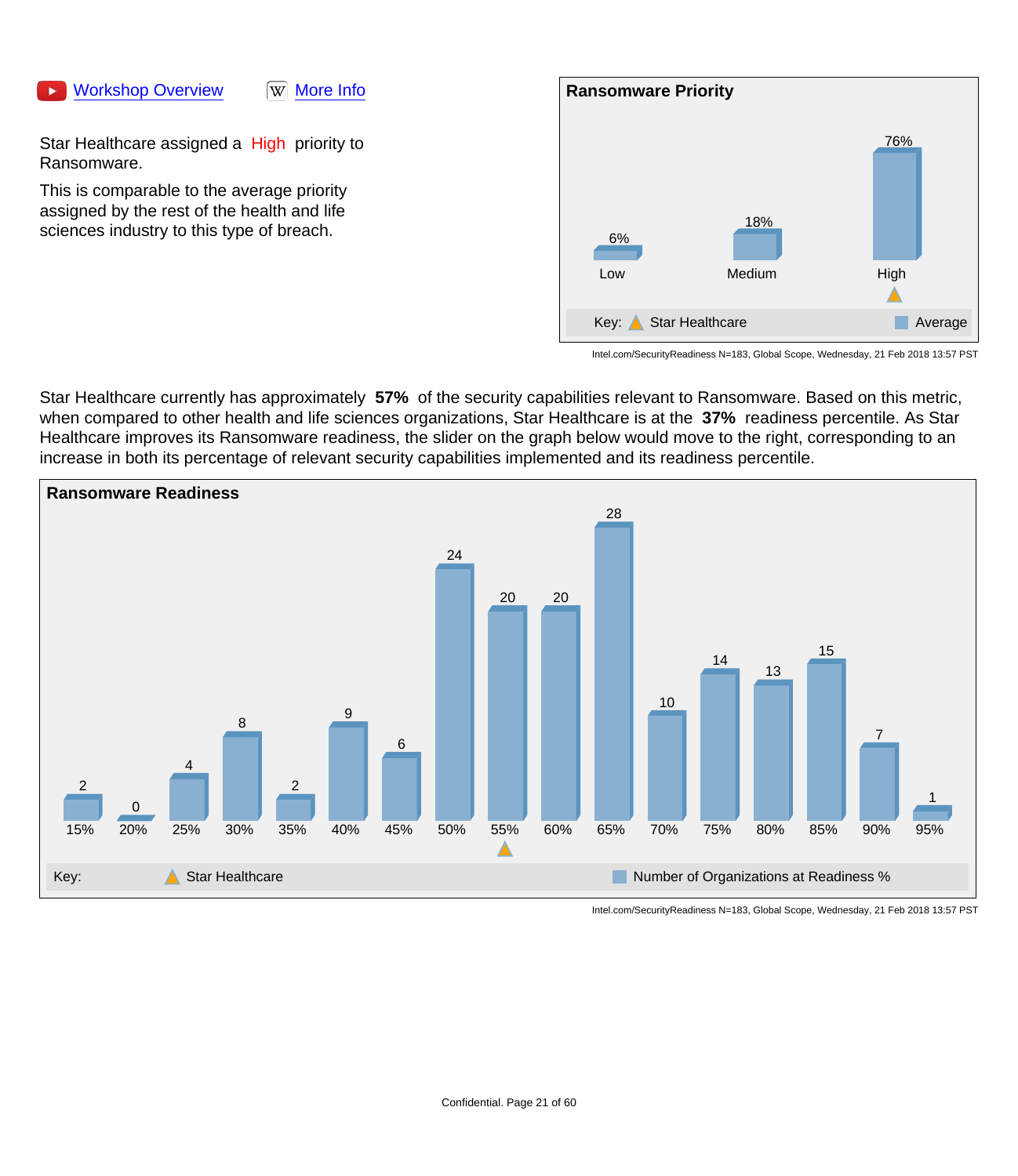The capabilities below are relevant to mitigating risk of Ransomware breaches. This table shows the capabilities Star Healthcare has and where there are gaps. Alerts are shown where Star Healthcare lags the industry average - i.e., where Star Healthcare has gaps in capabilities that most other organizations already have implemented.

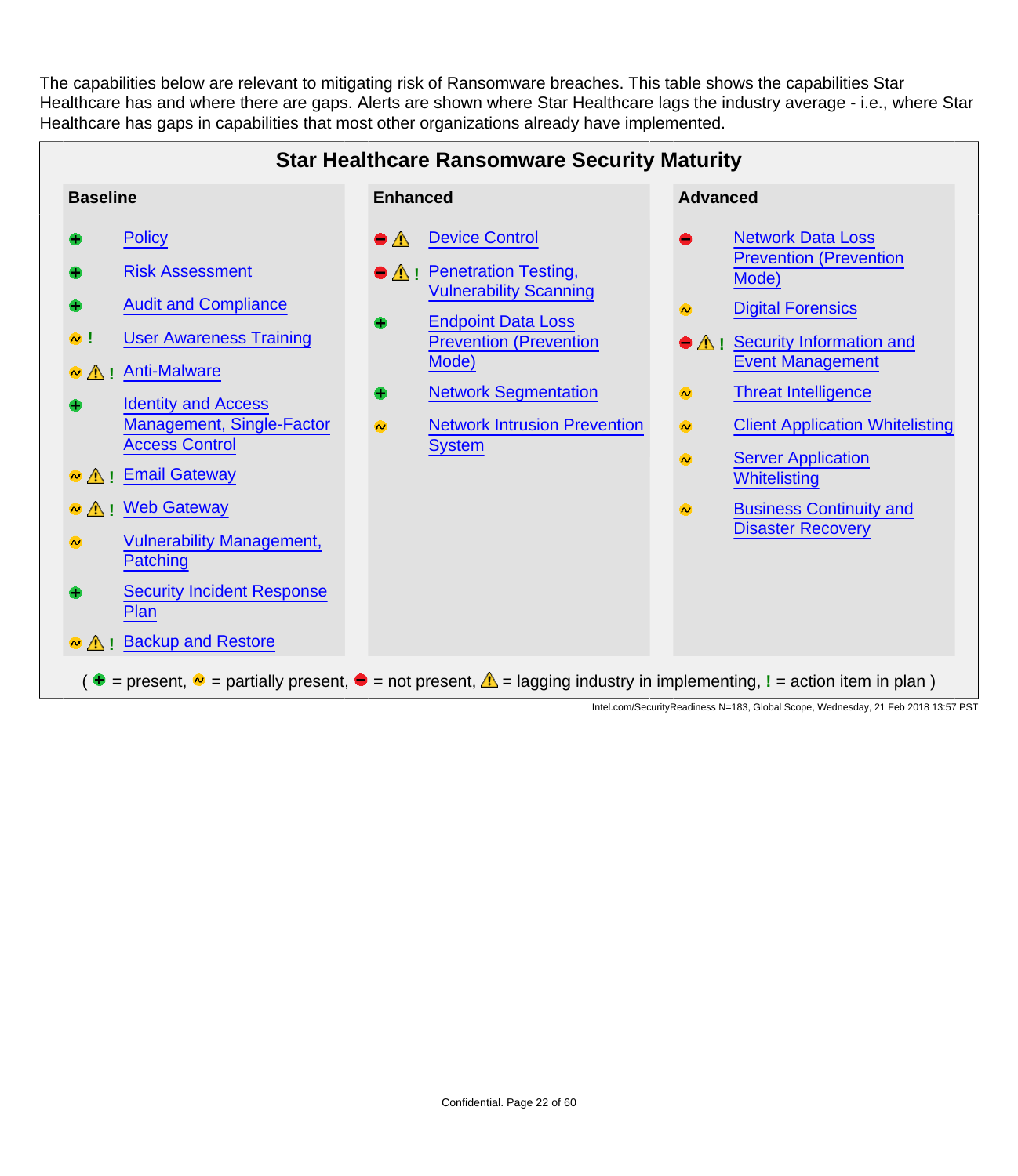## <span id="page-22-0"></span>**3. Maturity Details**

The capabilities in the maturity model below are directly relevant to mitigating risk of various types of breaches. This view presents a comprehensive overview of all 42 assessed breach capabilities. To see the subset of capabilities relevant to a particular breach type, see the previous section for that breach type. Each capability is classified into the Baseline, Enhanced or Advanced breach security maturity levels. To the left of each breach security capability is an icon indicating whether this capability is currently present  $(\bullet)$ , partially present  $(\bullet)$ , or absent  $\left( \bullet \right)$  at Star Healthcare. ( $\triangle$ ) indicates a capability which Star Healthcare is significantly behind the health and life sciences industry average in implementing.



- **[Policy](#page-27-1)**
- [Risk Assessment](#page-28-0)
- [Audit and Compliance](#page-29-0)
- **!** [User Awareness Training](#page-30-0)
- **!** [Endpoint Device Encryption](#page-31-0)
- **!** [Mobile Device Management](#page-32-0)
- [Endpoint Data Loss](#page-33-1) [Prevention \(Discovery](#page-33-1) [Mode\)](#page-33-1)
- **•** A ! [Anti-Malware](#page-33-0)
- [Identity and Access](#page-34-0) [Management, Single-Factor](#page-34-0) [Access Control](#page-34-0)
- **[Firewall](#page-35-0)**
- **<sup>2</sup>** A<sub>!</sub> [Email Gateway](#page-36-0)
- **<sup>***N***</sup>** ! [Web Gateway](#page-37-0)
- [Vulnerability Management,](#page-38-0)  $\bullet$ **[Patching](#page-38-0)**
- [Security Incident Response](#page-39-0) **[Plan](#page-39-0)**
- [Secure Disposal](#page-40-0)
- **A I** [Backup and Restore](#page-41-0)

#### **Baseline Advanced Advanced Advanced Advanced Advanced Advanced Advanced Advanced**

- [Device Control](#page-42-0)
- **A** ! [Penetration Testing, Vulnerability](#page-43-0) **[Scanning](#page-43-0)**
- [Client Solid State Drive](#page-44-0) [\(Encrypted\)](#page-44-0)
- [Endpoint Data Loss Prevention](#page-44-1) [\(Prevention Mode\)](#page-44-1)
- [Network Data Loss Prevention](#page-45-0)  $\bullet$  A [\(Discovery Mode\)](#page-45-0)
- [Anti-Theft: Remote Locate, Lock,](#page-45-1) **[Wipe](#page-45-1)**
- **A I** [Multi-Factor Authentication with](#page-46-0) **[Timeout](#page-46-0)**
- **A !** [Secure Remote Administration](#page-47-0)
- [Policy-Based Encryption for Files](#page-48-0) ನಿ [and Folders](#page-48-0)
- [Server / Database / Backup](#page-48-1) **[Encryption](#page-48-1)**
- [Network Segmentation](#page-49-0)
- [Network Intrusion Prevention](#page-49-1)  $\bullet$ **[System](#page-49-1)**
- [Business Associate Agreements](#page-50-1)  $\mathbb{A}$
- **[Virtualization](#page-50-0)**

- [Server Solid State Drive](#page-51-1) [\(Encrypted\)](#page-51-1)
- [Network Data Loss](#page-51-0) [Prevention \(Prevention](#page-51-0) [Mode\)](#page-51-0)
- [Database Activity](#page-52-0)  $\bullet$ **[Monitoring](#page-52-0)**
- [Digital Forensics](#page-52-1)  $\bullet$
- **A** ! [Security Information and](#page-53-0) [Event Management](#page-53-0)
- [Threat Intelligence](#page-54-0)  $\bullet$
- **!** [Multi-Factor](#page-55-0) [Authentication with Walk-](#page-55-0)[Away Lock](#page-55-0)
- [Client Application](#page-56-0)  $\bullet$ **[Whitelisting](#page-56-0)**
- **[Server Application](#page-57-0)**  $\bullet$ **[Whitelisting](#page-57-0)**
- $\bullet$ [De-Identification /](#page-57-1) [Anonymization](#page-57-1)
- **[Tokenization](#page-58-0)**
- [Business Continuity and](#page-58-1) Ō [Disaster Recovery](#page-58-1)
- $( \cdot \bullet = \text{present}, \cdot \bullet = \text{partially present}, \cdot \bullet = \text{not present}, \cdot \bullet = \text{lagging industry in implementing}, ! = \text{action item in plan})$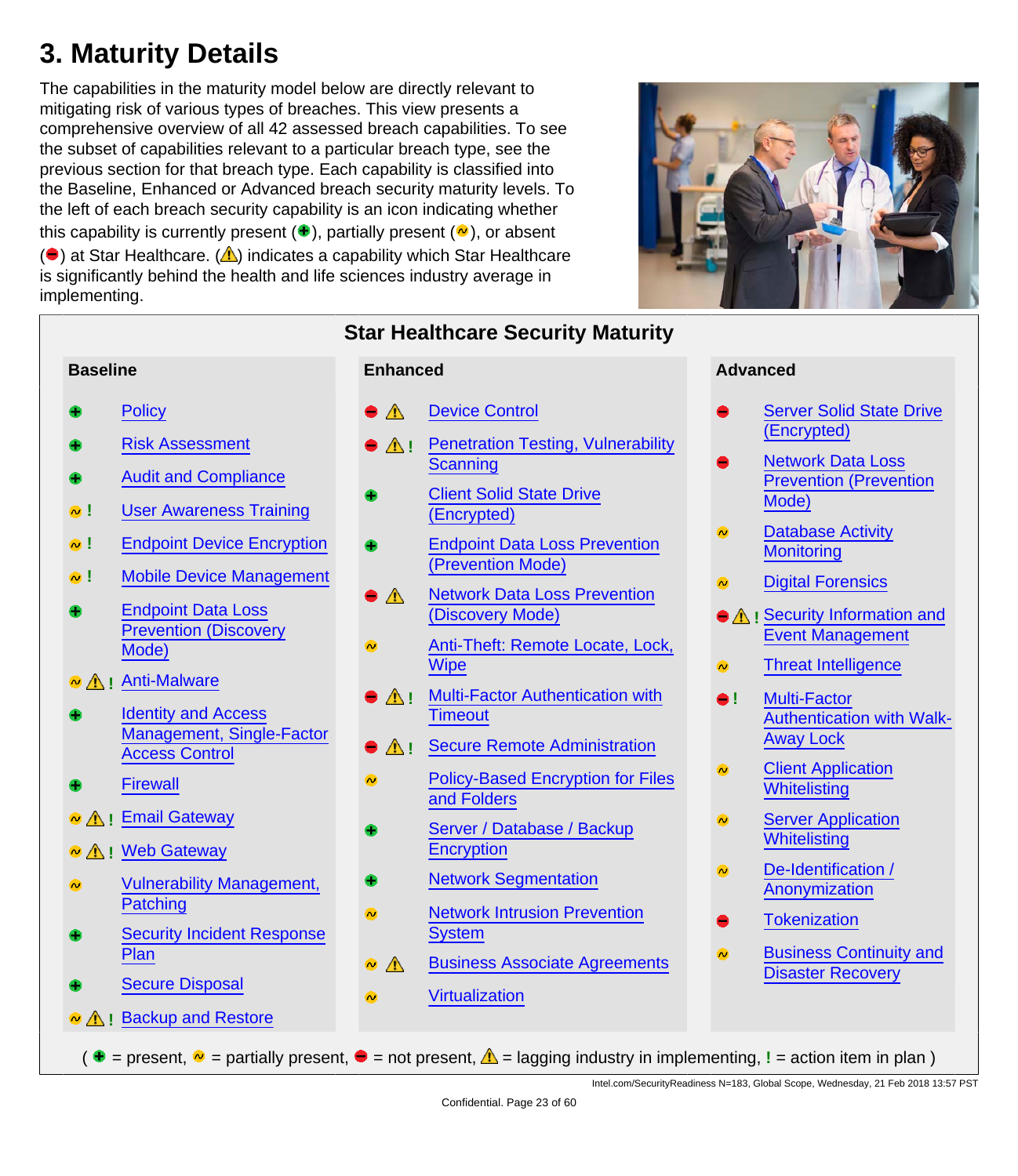#### <span id="page-23-0"></span>**4. Gaps and Opportunities for Improvement**

Security capabilities for which your implementation was assessed as either "No" ( $\bigcirc$ ) or "Partial" ( $\bigcirc$ ) are listed below, together with whether your gap is significantly behind  $(\triangle)$  the rest of the health and life sciences organizations assessed. Capability gaps below are listed in order from the first which if implemented has the most positive impact on your security readiness percentile scores across all breach types. Each subsequent capability in the list is the most beneficial capability to implemement at that step in terms of improving your security readiness percentile scores across all breach types. For each capability gap, the percentile improvement and final percentile score are listed under each associated breach type. These results are based on current security readiness assessment data across the current benchmark data set. Organizations security capabilities, and therefore security readiness assessment results change over time, and therefore so will these results. This list is not intended to be prescriptive. Please consult your account manager and assessor for further guidance in interpreting these results and recommendations on what actions to take.

|                |                                                                    |               | <b>Star Healthcare Security Gaps</b> |                         |                                    |                                                                 |                                                 |                            |                 |                     |                                  |
|----------------|--------------------------------------------------------------------|---------------|--------------------------------------|-------------------------|------------------------------------|-----------------------------------------------------------------|-------------------------------------------------|----------------------------|-----------------|---------------------|----------------------------------|
| #              | <b>Security Capability</b>                                         | <b>Assess</b> |                                      |                         |                                    | <b>Breach Types Mitigated</b><br>and Star Healthcare Priorities |                                                 |                            |                 |                     | <b>Behind</b><br><b>Industry</b> |
|                |                                                                    |               | Cybercrime<br>Hacking                | Loss or<br><b>Theft</b> | <b>Insider</b><br><b>Accidents</b> | <b>Business</b><br><b>Associates</b>                            | <b>Malicious</b><br><b>Insiders</b><br>or Fraud | <b>Insider</b><br>Snooping | <b>Disposal</b> | Improper Ransomware |                                  |
|                |                                                                    |               | <b>High</b>                          | <b>Medium</b>           | <b>Medium</b>                      | <b>Medium</b>                                                   | <b>High</b>                                     | <b>Medium</b>              | Low             | <b>High</b>         |                                  |
|                | <b>Current Security Readiness</b><br><b>Percentiles</b>            |               | 22%                                  | 60%                     | 51%                                | 61%                                                             | 52%                                             | 60%                        | 78%             | 37%                 |                                  |
| 1              | <b>Secure Remote</b><br>Administration                             | $\bullet$ !   | $+9%$<br>31%                         | $+10%$<br>70%           | $+12%$<br>63%                      |                                                                 | $+6%$<br>58%                                    | $+6%$<br>66%               |                 |                     | ⚠                                |
| $\overline{2}$ | <b>Digital Forensics</b>                                           | $\bullet$     | $+2%$<br>33%                         | $+4%$<br>74%            | $+3%$<br>66%                       | $+8%$<br>69%                                                    | $+2%$<br>60%                                    | $+3%$<br>69%               | $+5%$<br>83%    | $+3%$<br>40%        |                                  |
| 3              | <b>Penetration Testing,</b><br><b>Vulnerability Scanning</b>       | $\bullet$ !   | $+10%$<br>43%                        |                         |                                    |                                                                 | $+9%$<br>69%                                    | $+5%$<br>74%               |                 | $+11%$<br>51%       | ⚠                                |
| 4              | <b>Tokenization</b>                                                | $\bullet$     | $+10%$<br>53%                        | $+6%$<br>80%            | $+9%$<br>75%                       |                                                                 |                                                 |                            | $+7%$<br>90%    |                     |                                  |
| 5              | <b>User Awareness Training</b>                                     | $\bullet$ !   | $+4%$<br>57%                         | $+5%$<br>85%            | $+2%$<br>77%                       | $+6%$<br>75%                                                    | $+1%$<br>70%                                    | $+3%$<br>77%               | $+2%$<br>92%    | $+8%$<br>59%        |                                  |
| 6              | Security Information and<br><b>Event Management</b>                | $\bullet$ !   | $+9%$<br>66%                         |                         |                                    |                                                                 | $+3%$<br>73%                                    | $+4%$<br>81%               |                 | $+8%$<br>67%        | $\mathbb{A}$                     |
| 7              | <b>Network Data Loss</b><br><b>Prevention (Discovery</b><br>Mode)  |               | $+6%$<br>72%                         |                         | $+6%$<br>83%                       |                                                                 | $+4%$<br>77%                                    | $+3%$<br>84%               |                 |                     | ⚠                                |
| 8              | <b>Network Data Loss</b><br><b>Prevention (Prevention</b><br>Mode) |               | $+5%$<br>77%                         |                         | $+6\%$<br>89%                      |                                                                 | $+6\%$<br>83%                                   | $+5%$<br>89%               |                 | $+6\%$<br>73%       |                                  |
| 9              | <b>Device Control</b>                                              |               |                                      |                         | $+3%$<br>92%                       |                                                                 | $+3%$<br>86%                                    | $+4%$<br>93%               |                 | $+7%$<br>80%        | $\triangle$                      |
|                | <b>10 Multi-Factor Authentication</b><br>with Timeout              | $\bullet$ !   | $+5%$<br>82%                         | $+5%$<br>90%            |                                    |                                                                 | $+5%$<br>91%                                    |                            |                 |                     | ⚠                                |
| 11             | De-Identification /<br>Anonymization                               | $\bullet$     | $+3%$<br>85%                         | $+2%$<br>92%            | $+1\%$<br>93%                      | $+6%$<br>81%                                                    | $+1\%$<br>92%                                   | $+3%$<br>96%               | $+1%$<br>93%    |                     |                                  |

Confidential. Page 24 of 60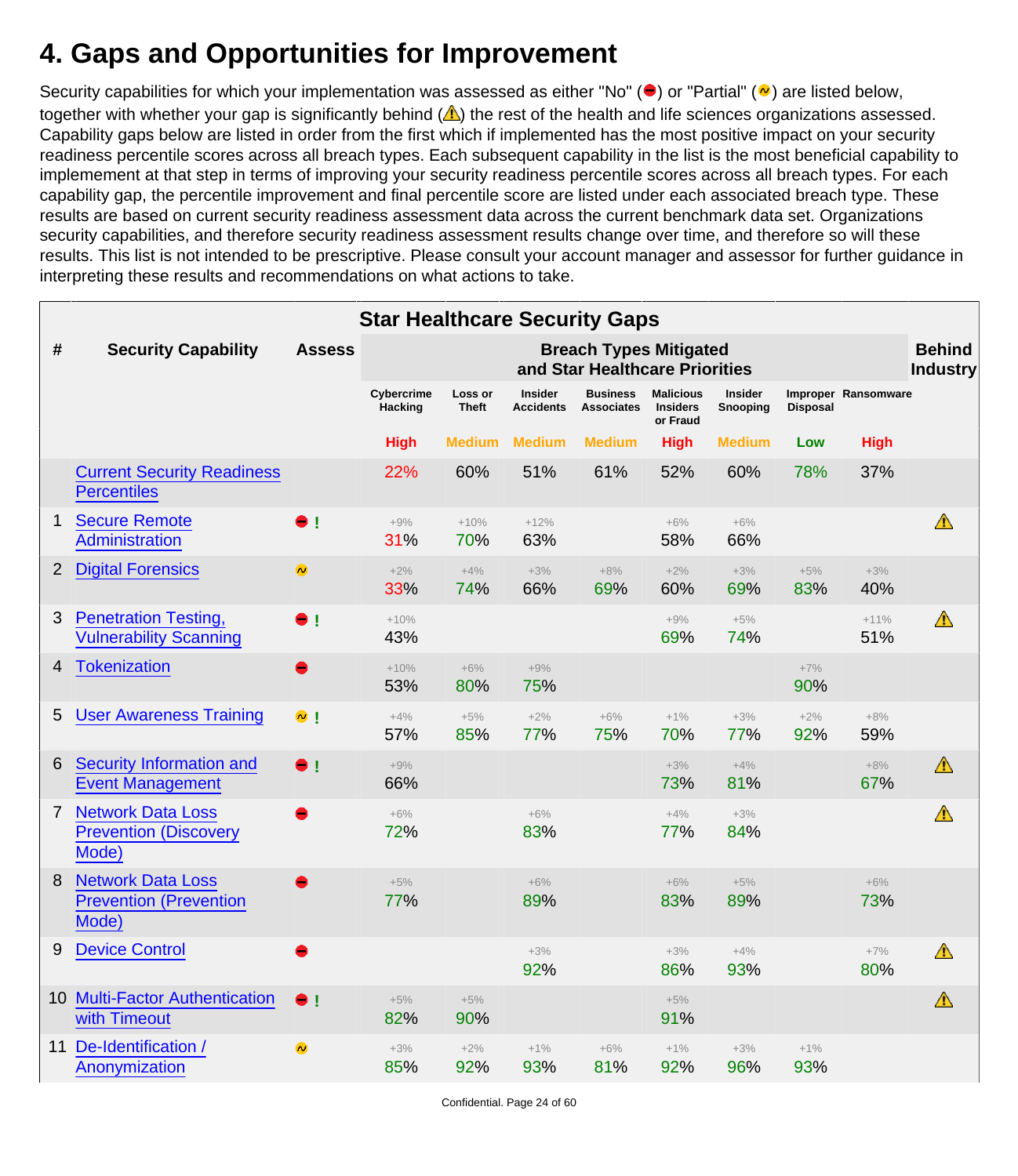|                  |                                                              |               | <b>Star Healthcare Security Gaps</b> |                  |                                    |                                                                 |                                                 |                     |                 |                     |                                  |
|------------------|--------------------------------------------------------------|---------------|--------------------------------------|------------------|------------------------------------|-----------------------------------------------------------------|-------------------------------------------------|---------------------|-----------------|---------------------|----------------------------------|
| $\#$             | <b>Security Capability</b>                                   | <b>Assess</b> |                                      |                  |                                    | <b>Breach Types Mitigated</b><br>and Star Healthcare Priorities |                                                 |                     |                 |                     | <b>Behind</b><br><b>Industry</b> |
|                  |                                                              |               | Cybercrime<br>Hacking                | Loss or<br>Theft | <b>Insider</b><br><b>Accidents</b> | <b>Business</b><br><b>Associates</b>                            | <b>Malicious</b><br><b>Insiders</b><br>or Fraud | Insider<br>Snooping | <b>Disposal</b> | Improper Ransomware |                                  |
|                  |                                                              |               | <b>High</b>                          | <b>Medium</b>    | <b>Medium</b>                      | <b>Medium</b>                                                   | <b>High</b>                                     | <b>Medium</b>       | Low             | <b>High</b>         |                                  |
|                  | 12 Threat Intelligence                                       | $\bullet$     | $+2%$<br>87%                         |                  | $+2%$<br>95%                       | $+8%$<br>89%                                                    | $+1%$<br>93%                                    |                     |                 | $+3%$<br>83%        |                                  |
|                  | 13 Vulnerability Management,<br>Patching                     | $\bullet$     | $+2%$<br>89%                         | $+1\%$<br>93%    | $+2%$<br>97%                       |                                                                 |                                                 | $+1%$<br>97%        | $+2%$<br>95%    | $+4%$<br>87%        |                                  |
|                  | <b>14 Multi-Factor Authentication</b><br>with Walk-Away Lock | $\bullet$     | $+4%$<br>93%                         | $+3%$<br>96%     |                                    |                                                                 | $+2%$<br>95%                                    | $+1%$<br>98%        |                 |                     |                                  |
| 15 <sub>15</sub> | <b>Web Gateway</b>                                           | $\bullet$ !   | $+3%$<br>96%                         |                  | $+1\%$<br>98%                      |                                                                 |                                                 | $+1%$<br>99%        |                 | $+3%$<br>90%        | ⚠                                |
| 16               | <b>Email Gateway</b>                                         | $\bullet$ !   | $+2%$<br>98%                         |                  | $+1%$<br>99%                       |                                                                 | $+2%$<br>97%                                    |                     |                 | $+3%$<br>93%        | ⚠                                |
| 17               | <b>Business Associate</b><br><b>Agreements</b>               | $\bullet$     |                                      |                  |                                    | $+8%$<br>97%                                                    |                                                 |                     |                 |                     | ⚠                                |
| 18               | <b>Server Solid State Drive</b><br>(Encrypted)               | $\bullet$     |                                      | $+1%$<br>97%     |                                    |                                                                 | $+1\%$<br>98%                                   |                     | $+2%$<br>97%    |                     |                                  |
| 19               | <b>Backup and Restore</b>                                    | $\bullet$ !   |                                      | $+2%$<br>99%     |                                    |                                                                 |                                                 |                     |                 | $+2%$<br>95%        | ⚠                                |
| 20               | <b>Server Application</b><br><b>Whitelisting</b>             | $\bullet$     | $+1\%$<br>99%                        |                  |                                    |                                                                 | $+1%$<br>99%                                    |                     |                 | $+2%$<br>97%        |                                  |
| 21               | <b>Anti-Malware</b>                                          | $\bullet$ !   |                                      |                  |                                    |                                                                 |                                                 |                     |                 | $+2%$<br>99%        | ⚠                                |
|                  | 22 Policy-Based Encryption for @<br><b>Files and Folders</b> |               |                                      |                  |                                    |                                                                 |                                                 |                     | $+1%$<br>98%    |                     |                                  |
|                  | 23 Mobile Device Management @ !                              |               |                                      |                  |                                    |                                                                 |                                                 |                     | $+1\%$<br>99%   |                     |                                  |
|                  | 24 Client Application<br>Whitelisting                        | $\bullet$     |                                      |                  |                                    |                                                                 |                                                 |                     |                 |                     |                                  |
|                  | 25 Endpoint Device Encryption                                | $\bullet$ !   |                                      |                  |                                    |                                                                 |                                                 |                     |                 |                     |                                  |
|                  | 26 Business Continuity and<br><b>Disaster Recovery</b>       | $\bullet$     |                                      |                  |                                    |                                                                 |                                                 |                     |                 |                     |                                  |
|                  | 27 Database Activity Monitoring @                            |               |                                      |                  |                                    |                                                                 |                                                 |                     |                 |                     |                                  |
|                  | 28 Anti-Theft: Remote Locate,<br>Lock, Wipe                  | $\bullet$     |                                      |                  |                                    |                                                                 |                                                 |                     |                 |                     |                                  |
|                  | 29 Network Intrusion<br><b>Prevention System</b>             | $\bullet$     |                                      |                  |                                    |                                                                 |                                                 |                     |                 |                     |                                  |
|                  | 30 Virtualization                                            | $\bullet$     |                                      |                  |                                    |                                                                 |                                                 |                     |                 |                     |                                  |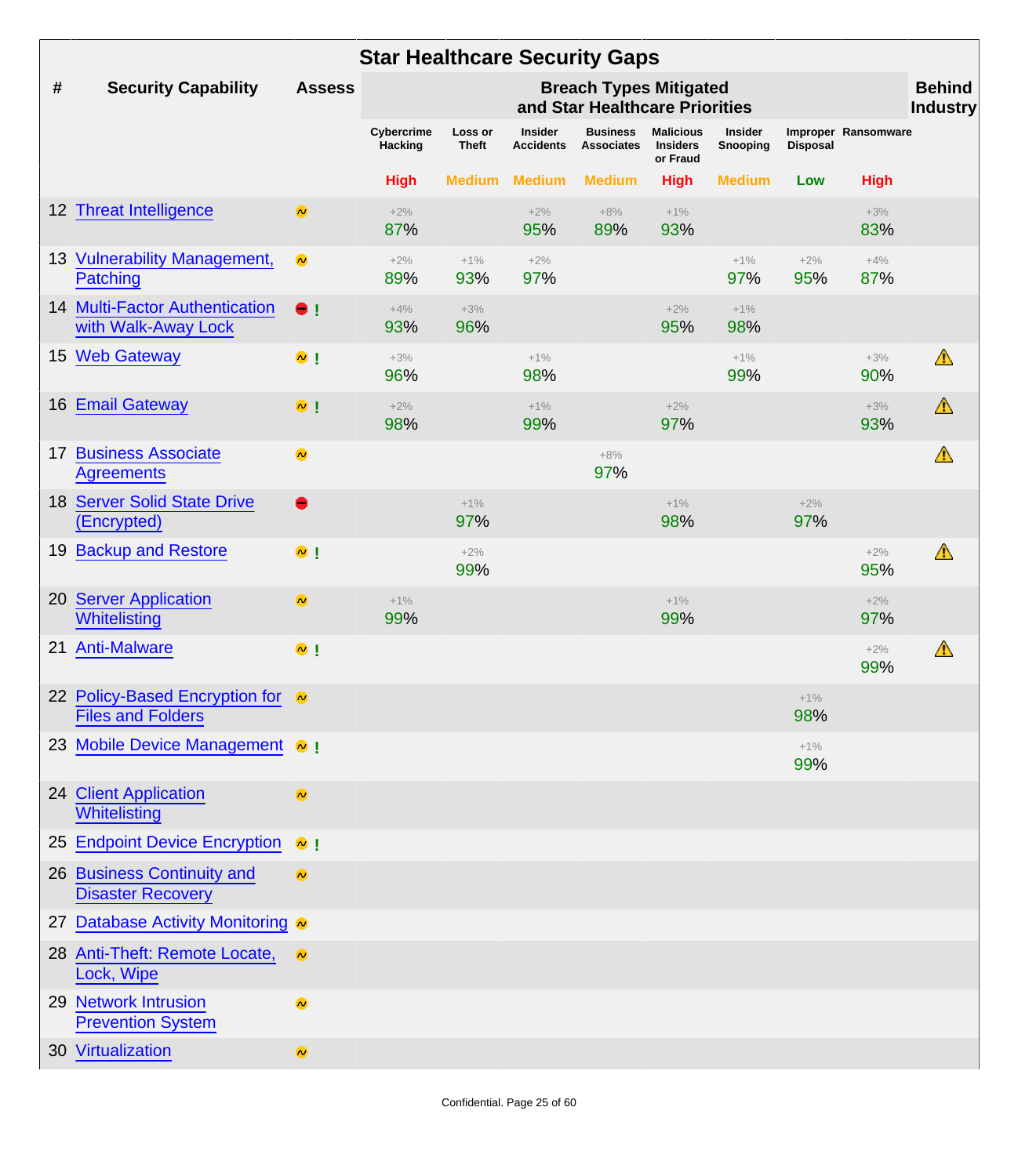|   |                            |                                                                                                                                                            | <b>Star Healthcare Security Gaps</b> |                                                                 |                                    |                                      |                                                 |                            |                                  |                     |  |
|---|----------------------------|------------------------------------------------------------------------------------------------------------------------------------------------------------|--------------------------------------|-----------------------------------------------------------------|------------------------------------|--------------------------------------|-------------------------------------------------|----------------------------|----------------------------------|---------------------|--|
| # | <b>Security Capability</b> | <b>Assess</b>                                                                                                                                              |                                      | <b>Breach Types Mitigated</b><br>and Star Healthcare Priorities |                                    |                                      |                                                 |                            | <b>Behind</b><br><b>Industry</b> |                     |  |
|   |                            |                                                                                                                                                            | Cybercrime<br><b>Hacking</b>         | Loss or<br><b>Theft</b>                                         | <b>Insider</b><br><b>Accidents</b> | <b>Business</b><br><b>Associates</b> | <b>Malicious</b><br><b>Insiders</b><br>or Fraud | <b>Insider</b><br>Snooping | <b>Disposal</b>                  | Improper Ransomware |  |
|   |                            |                                                                                                                                                            | <b>High</b>                          |                                                                 | <b>Medium Medium</b>               | Medium                               | <b>High</b>                                     | <b>Medium</b>              | Low                              | <b>High</b>         |  |
|   |                            | $\bullet$ = present, $\bullet$ = partially present, $\bullet$ = not present, $\triangle$ =<br>lagging industry in implementing, $I =$ action item in plan) |                                      |                                                                 |                                    |                                      |                                                 |                            |                                  |                     |  |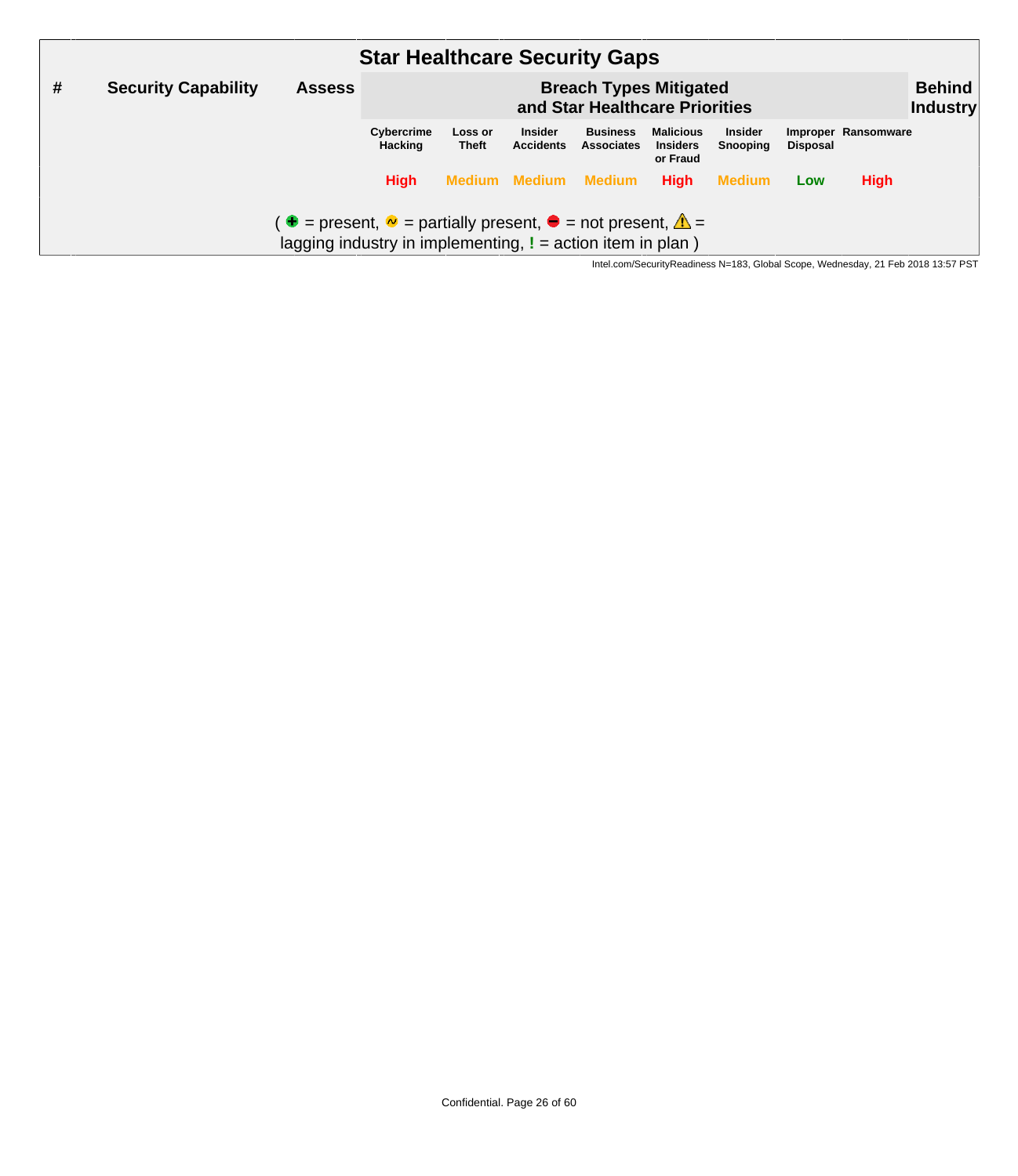### <span id="page-26-0"></span>**5. Action Plan**

The following 12-step, multi-year action plan is recommended for Star Healthcare to improve their breach security posture and reduce residual risk of breaches:

#### **2018**

- **1.** [User Awareness Training](#page-30-0) : Enhance training to include spear-phishing, and add new security training at the time of employee role changes.
- **2.** [Secure Remote Administration](#page-47-0) : Add ability to efficiently administer remote endpoints for maintenance, patching, updates and support.
- **3.** [Backup and Restore](#page-41-0) : Add backup and restore (versioned) for all data for availability and protection against ransomware.
- **4.** [Endpoint Device Encryption](#page-31-0) : Add encryption to smartphones and tablets.

#### **2019**

- **5.** [Security Information and Event Management](#page-53-0) : Implement SIEM for improved detection of breaches to minimize business impact.
- **6.** [Penetration Testing, Vulnerability Scanning](#page-43-0) : Conduct penetration testing on external interfaces. Complete vulnerability scan to find unsecured machines, including unsecured development and test databases with PHI.
- **7.** [Multi-Factor Authentication with Timeout](#page-46-0) : Add tap and go MFA with proximity cards to improve usability and security.
- **8.** [Mobile Device Management](#page-32-0) : Add MDM for corporate provisioned mobile endpoints.

#### **2020**

- **9.** [Multi-Factor Authentication with Walk-Away Lock](#page-55-0) : Upgrade tap and go MFA to also include walk-away lock to minimize risk of session hijacking when clinicians leave.
- **10.** [Email Gateway](#page-36-0) : Add monitoring of alerts, and management for Email Gateway.
- **11.** [Web Gateway](#page-37-0) : Add monitoring of alerts, and management for Web Gateway.
- **12.** [Anti-Malware](#page-33-0) : Add anti-malware to smartphones and tablets.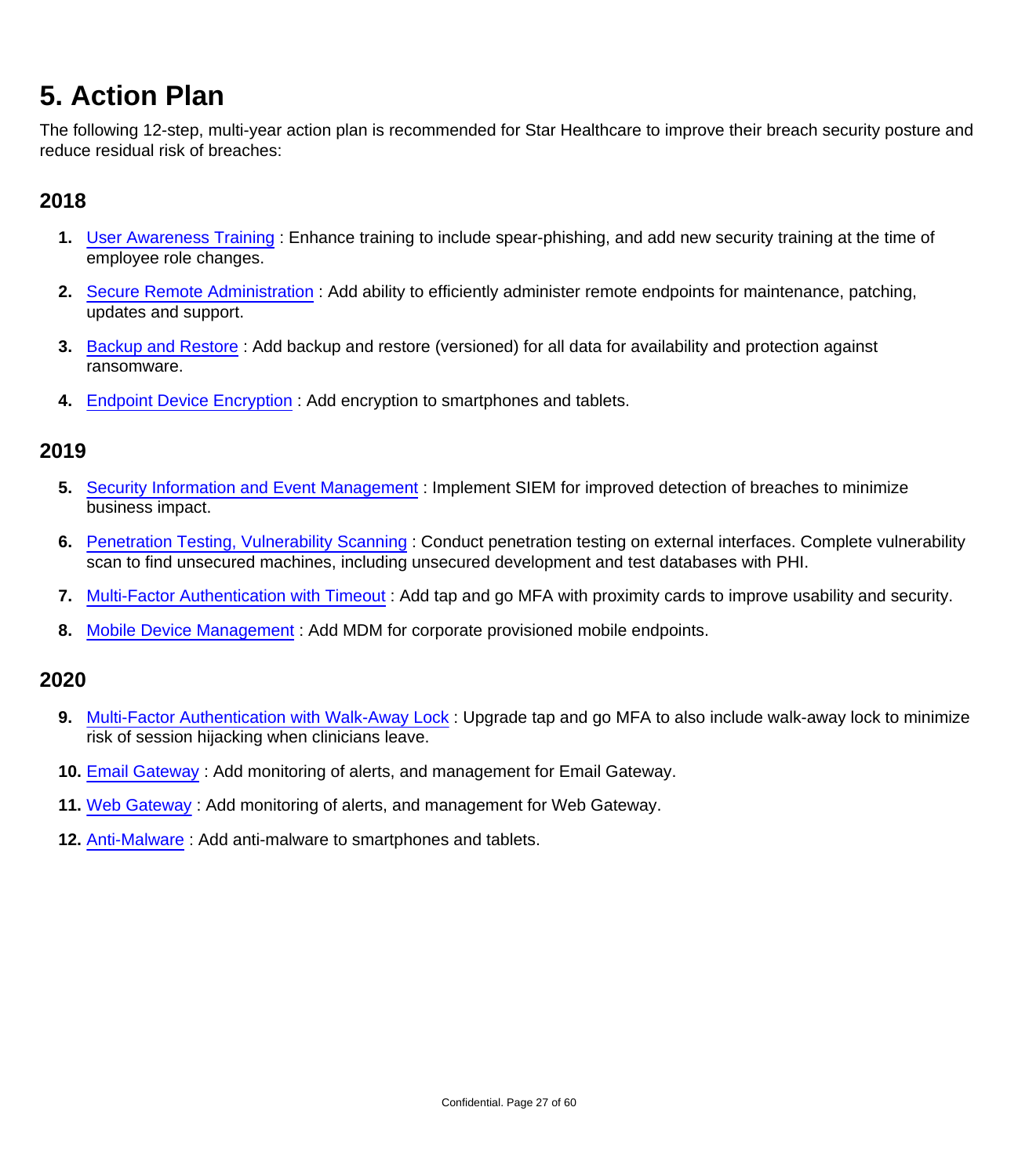## <span id="page-27-0"></span>**6. Capabilities**

This assessment evaluated the presence of 42 security capabilities in Star Healthcare. This section defines each capability and shows how Star Healthcare compares with the health and life sciences industry in implementing each capability.

### <span id="page-27-1"></span>**6.1 Policy**

Accurate, complete, and up-to-date privacy & security policy. This is the internal document used to govern employee responsibilities with regard to privacy and security of sensitive information.

[Workshop Overview](https://www.youtube.com/watch?v=33YVWl1Jux8) **WAG WORKSHOP OVERVIEW**  $\blacktriangleright$ 

Notes: Need to update for BYOD.

HIPAA: [45 CFR 164.308\(a\)](https://www.law.cornell.edu/cfr/text/45/164.308)

ISO: [27001:2013 Section 5.2 Policy](http://www.iso.org/iso/catalogue_detail?csnumber=54534)

NIST: [SP 800-53 Rev. 4 PS-1, PS-7](http://nvlpubs.nist.gov/nistpubs/SpecialPublications/NIST.SP.800-53r4.pdf)

PCI DSS: [v3.1 Section 12.1](https://www.pcisecuritystandards.org/documents/PCI_DSS_v3-1.pdf)

CIS: [v6.1 CSC Governance Item #4: Policies](https://www.cisecurity.org/critical-controls/Library.cfm)

GDPR: [Regulation 78 internal policies](http://ec.europa.eu/justice/data-protection/reform/files/regulation_oj_en.pdf)

ISO: [IEC 80001-1:2010:\(4.2.1\), IEC/TR 80001-2-2:2012:](https://www.iso.org/search/x/query/80001)

[\(5.15\)](https://www.iso.org/search/x/query/80001)

EU MDR: [2017/745 \(19\)](http://eur-lex.europa.eu/legal-content/EN/TXT/HTML/?uri=CELEX:32017R0745&from=EN)

Policy is relevant to the following breach types:

- 
- 
- - [Improper Disposal](#page-17-0) **Access 1** [Ransomware](#page-19-0)
- - [Cybercrime Hacking](#page-5-1)  **[Loss or Theft of Mobile Device or Media](#page-7-0)** [Insider Accidents or Workarounds](#page-9-0)
- - [Business Associates](#page-11-0) The [Malicious Insiders or Fraud](#page-13-0) [Insider Snooping](#page-15-0)
	-

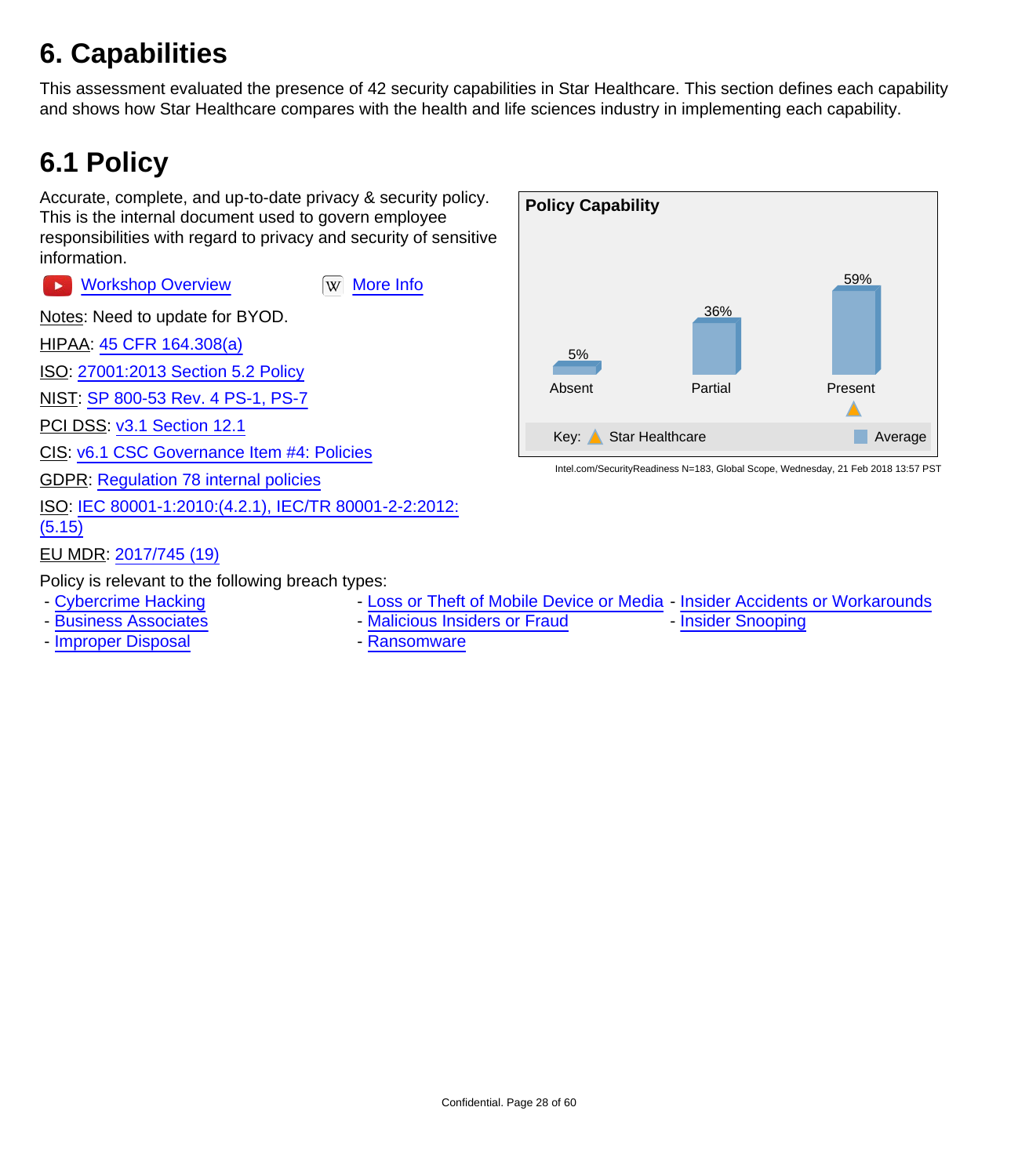#### <span id="page-28-0"></span>**6.2 Risk Assessment**

Documented risk assessments done annually.

 $\blacktriangleright$ 

[Workshop Overview](https://www.youtube.com/watch?v=q9c_2ZzGgsU) [W] [More Info](https://en.wikipedia.org/wiki/Risk_assessment)

Notes: Last one completed about 2 years ago. Not currently done regularly.

HIPAA: [45 CFR 164.308\(a\)\(1\)](https://www.law.cornell.edu/cfr/text/45/164.308)

ISO: [27001:2013 Section 8.2 Information Security Risk](http://www.iso.org/iso/catalogue_detail?csnumber=54534)

[Assessment](http://www.iso.org/iso/catalogue_detail?csnumber=54534)

NIST: [SP 800-53 Rev. 4 RA-1 to RA-3](http://nvlpubs.nist.gov/nistpubs/SpecialPublications/NIST.SP.800-53r4.pdf)

PCI DSS: [v3.1 Section 12.2](https://www.pcisecuritystandards.org/documents/PCI_DSS_v3-1.pdf)

CIS: [v6.1 CSC 13.1](https://www.cisecurity.org/critical-controls/Library.cfm)

GDPR: [Regulation 76 risk assessment](http://ec.europa.eu/justice/data-protection/reform/files/regulation_oj_en.pdf)

ISO: [IEC 80001-1:2010:\(4.3,4.4\), IEC/TR 80001-2-1:2012](https://www.iso.org/search/x/query/80001)

EU MDR: [2017/745 Annex I:\(14.2\(d\),17.2\)](http://eur-lex.europa.eu/legal-content/EN/TXT/HTML/?uri=CELEX:32017R0745&from=EN)

Risk Assessment is relevant to the following breach types:

- 
- - [Business Associates](#page-11-0) [Malicious Insiders or Fraud](#page-13-0) [Insider Snooping](#page-15-0)
- - [Improper Disposal](#page-17-0) **Access 10 Access** [Ransomware](#page-19-0)
- - [Cybercrime Hacking](#page-5-1) The [Loss or Theft of Mobile Device or Media](#page-7-0) [Insider Accidents or Workarounds](#page-9-0)
	-
- 



Confidential. Page 29 of 60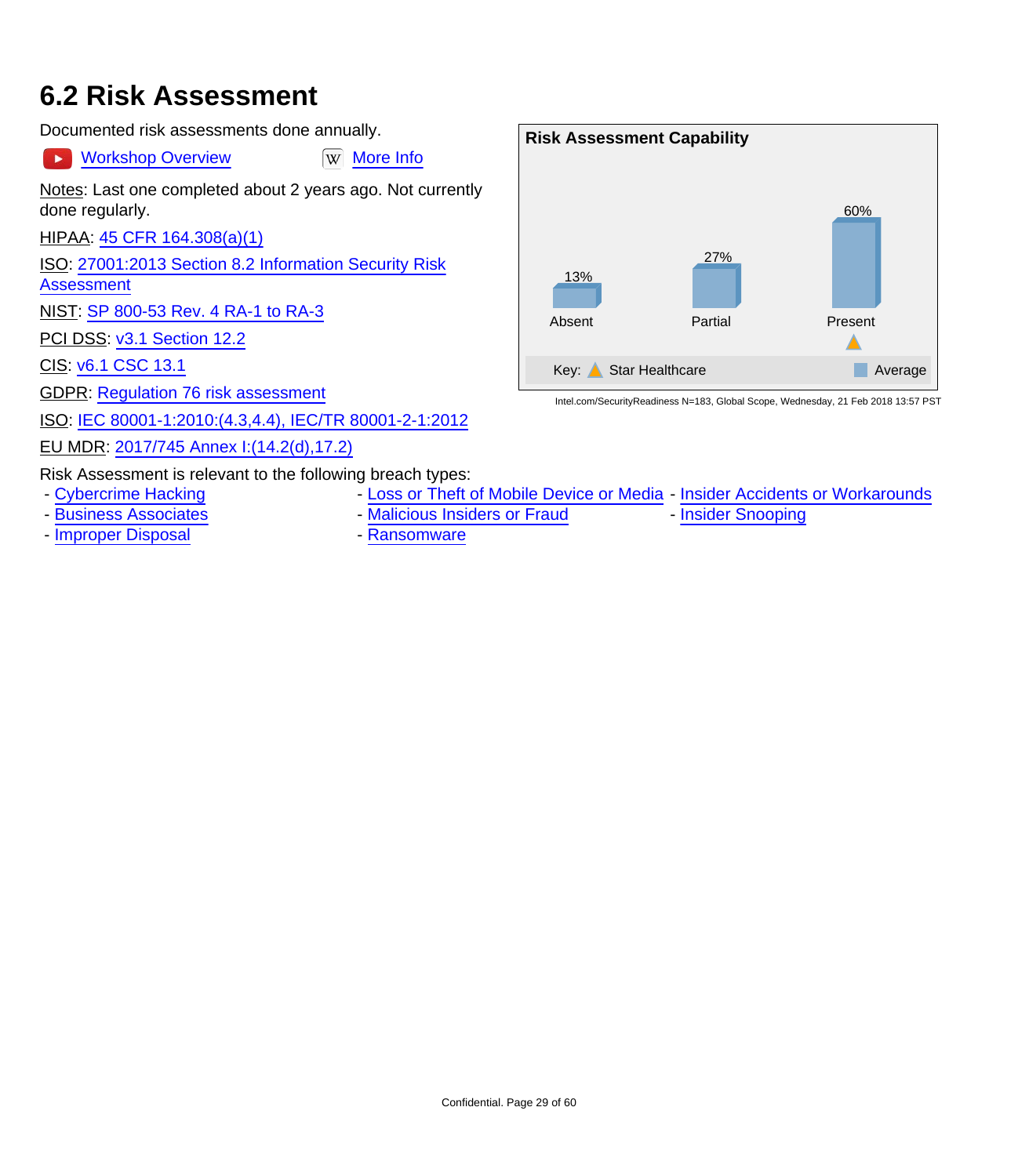### <span id="page-29-0"></span>**6.3 Audit and Compliance**

Audit and compliance technology and processes in place to detect and remedy non-compliance with policy.

[Workshop Overview](https://youtu.be/PQD4Sl9ca8o) WWW [More Info](https://en.wikipedia.org/wiki/Information_technology_security_audit)  $\rightarrow$ Notes: Logging and regular audits done to verify compliance with policy.

HIPAA: [45 CFR 164.312\(b\)](https://www.law.cornell.edu/cfr/text/45/164.312)

ISO: [27001:2013 Section 9.2 Internal Audit](http://www.iso.org/iso/catalogue_detail?csnumber=54534)

NIST: [SP 800-53 Rev. 4 AU-1 to 16](http://nvlpubs.nist.gov/nistpubs/SpecialPublications/NIST.SP.800-53r4.pdf)

PCI DSS: [v3.1 Requirement 10](https://www.pcisecuritystandards.org/documents/PCI_DSS_v3-1.pdf)

CIS: [v6.1 CSC 6](https://www.cisecurity.org/critical-controls/Library.cfm)

GDPR: [Regulation 74 demonstrate compliance](http://ec.europa.eu/justice/data-protection/reform/files/regulation_oj_en.pdf)

ISO: [IEC 80001-1:2010:\(4.4.4,4.6.1\), IEC/TR](https://www.iso.org/search/x/query/80001)

[80001-2-2:2012:\(5.2\), ISO/TR 80001-2-7:2015](https://www.iso.org/search/x/query/80001)



- - [Cybercrime Hacking](#page-5-1)  **[Loss or Theft of Mobile Device or Media](#page-7-0)** [Insider Accidents or Workarounds](#page-9-0)
- 
- - [Business Associates](#page-11-0) [Malicious Insiders or Fraud](#page-13-0) [Insider Snooping](#page-15-0)
- - [Improper Disposal](#page-17-0) **Contact Access** [Ransomware](#page-19-0)
- 

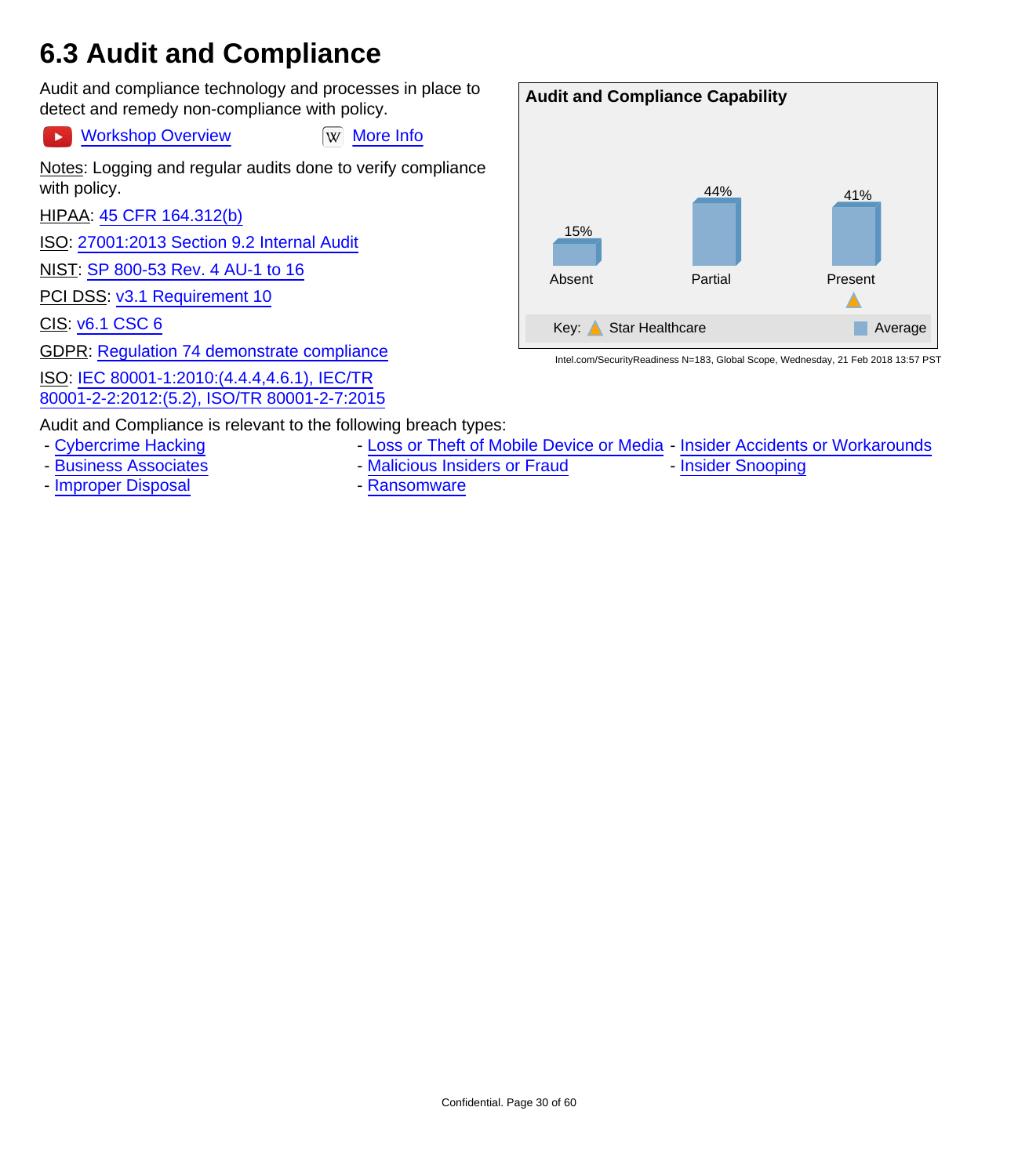#### <span id="page-30-0"></span>**6.4 User Awareness Training**

Training of workers on security and privacy. May be implemented at time of hire, change of role, annually, or more frequently. May also be triggered by specific events. More advanced training may use gamified techniques, for example for spear phishing, to help train workers on the job.

[Workshop Overview](https://youtu.be/kJ8JnsBESlY) **William** [More Info](https://en.wikipedia.org/wiki/Security_awareness)

Notes: New employees trained. Need training on role change and spear phishing.

**!** Recommended Action: 2018 - Enhance training to include spear-phishing, and add new security training at the time of employee role changes. See [Action Plan](#page-26-0).

HIPAA: [45 CFR 164.308\(a\)\(5\)](https://www.law.cornell.edu/cfr/text/45/164.308)

ISO: [27002:2013 Section 7.2.2 Information Security](http://www.iso.org/iso/catalogue_detail?csnumber=54533) [Awareness, Education and Training](http://www.iso.org/iso/catalogue_detail?csnumber=54533)

NIST: [SP 800-53 Rev. 4 AT-1 to 4](http://nvlpubs.nist.gov/nistpubs/SpecialPublications/NIST.SP.800-53r4.pdf)

PCI DSS: [v3.1 Section 9.9.3](https://www.pcisecuritystandards.org/documents/PCI_DSS_v3-1.pdf)

CIS: [v6.1 CSC 17](https://www.cisecurity.org/critical-controls/Library.cfm)

 $\ddot{\phantom{1}}$ 

GDPR: [Article 39 awareness raising and training of staff](http://ec.europa.eu/justice/data-protection/reform/files/regulation_oj_en.pdf)

ISO: [IEC 80001-1:2010:\(4.4.4.1\), IEC/TR 80001-2-2:2012:](https://www.iso.org/search/x/query/80001) [\(5.12,5.16\)](https://www.iso.org/search/x/query/80001)

EU MDR: [2017/745 Annex I:\(23.4\(f\),\(ab\)\)](http://eur-lex.europa.eu/legal-content/EN/TXT/HTML/?uri=CELEX:32017R0745&from=EN)

User Awareness Training is relevant to the following breach types:

- - [Cybercrime Hacking](#page-5-1)  **[Loss or Theft of Mobile Device or Media](#page-7-0)** [Insider Accidents or Workarounds](#page-9-0)
- 
- - [Improper Disposal](#page-17-0)  **[Ransomware](#page-19-0)**
- - [Business Associates](#page-11-0) The [Malicious Insiders or Fraud](#page-13-0) Thisider Snooping
	-

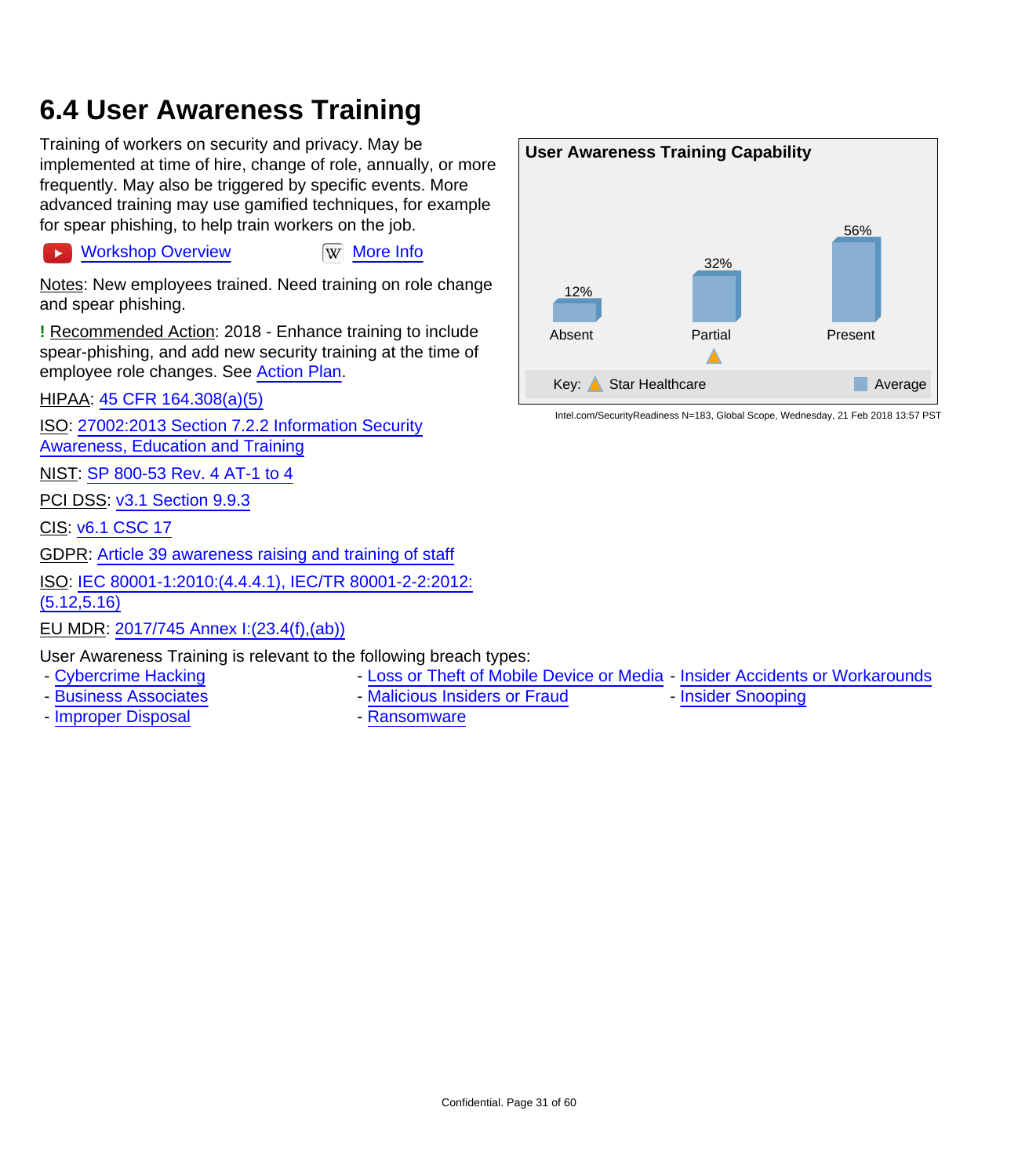#### <span id="page-31-0"></span>**6.5 Endpoint Device Encryption**

Client devices storing sensitive information have encryption of data at rest.

[Workshop Overview](https://youtu.be/HupkImNH0bg) **Ware Information** Workshop Overview  $\rightarrow$ 

Notes: Laptops encrypted. Need encryption for smartphones and tablets.

**!** Recommended Action: 2018 - Add encryption to smartphones and tablets. See [Action Plan.](#page-26-0)

HIPAA: [45 CFR 164.312](https://www.law.cornell.edu/cfr/text/45/164.312)

ISO: [27002:2013 Section 10 Cryptography](http://www.iso.org/iso/catalogue_detail?csnumber=54533)

NIST: [SP 800-53 Rev. 4 SC-28](http://nvlpubs.nist.gov/nistpubs/SpecialPublications/NIST.SP.800-53r4.pdf)

**PCI DSS: [v3.1 Section 3.4.1](https://www.pcisecuritystandards.org/documents/PCI_DSS_v3-1.pdf)** 

CIS: [v6.1 CSC 13.2](https://www.cisecurity.org/critical-controls/Library.cfm)

GDPR: [Article 32 1a encryption of personal data](http://ec.europa.eu/justice/data-protection/reform/files/regulation_oj_en.pdf)

ISO: [IEC 80001-1:2010:\(4.3.2\), IEC/TR 80001-2-2:2012:](https://www.iso.org/search/x/query/80001)

[\(5.17\)](https://www.iso.org/search/x/query/80001)

Endpoint Device Encryption is relevant to the following breach types:

- - [Loss or Theft of Mobile Device or Media](#page-7-0) [Malicious Insiders or Fraud](#page-13-0) [Insider Snooping](#page-15-0)
- - [Improper Disposal](#page-17-0)

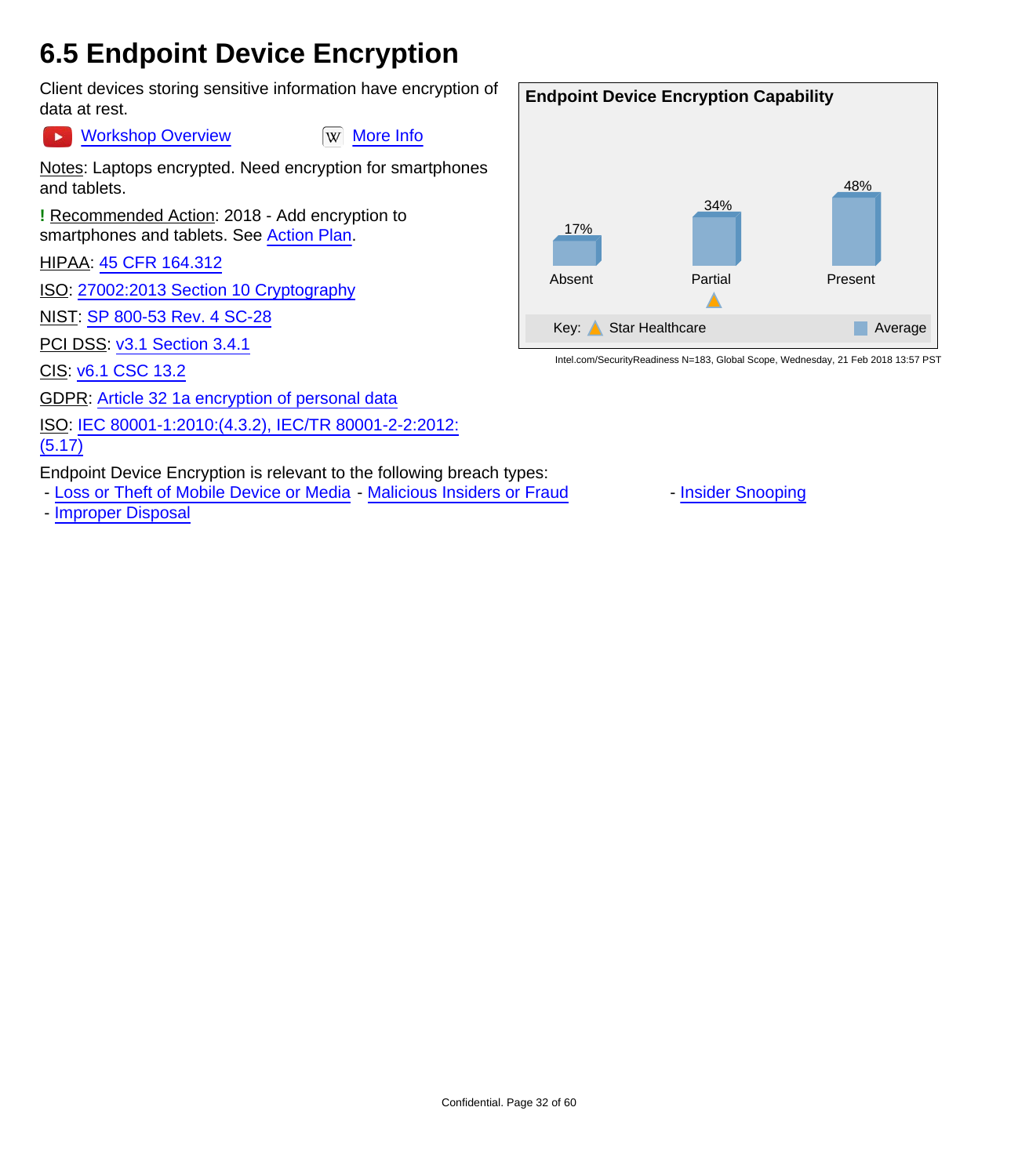### <span id="page-32-0"></span>**6.6 Mobile Device Management**

Management of mobile client devices including smartphones and tablets. Often used with BYOD devices. Functionality may include secure container for whitelisted business apps and data with access control and encryption, as well as remote management including remote lock and wipe.

[Workshop Overview](https://youtu.be/vy14kG_kGvc) **William** [More Info](https://en.wikipedia.org/wiki/Mobile_device_management)

Notes: Currently in place for BYOD smartphones. Need for corporate smartphones and tablets.

**!** Recommended Action: 2019 - Add MDM for corporate provisioned mobile endpoints. See [Action Plan.](#page-26-0)

HIPAA: [Security Rule - Protect Confidentiality - Technical](http://www.hhs.gov/hipaa/for-professionals/security/laws-regulations/) **[Safeguard](http://www.hhs.gov/hipaa/for-professionals/security/laws-regulations/)** 

ISO: [27002:2013 Section 6.2 Mobile Devices and](http://www.iso.org/iso/catalogue_detail?csnumber=54533) **[Teleworking](http://www.iso.org/iso/catalogue_detail?csnumber=54533)** 

NIST: [SP 800-53 Rev. 4 AC-19](http://nvlpubs.nist.gov/nistpubs/SpecialPublications/NIST.SP.800-53r4.pdf)

PCI DSS: [v3.1 Section 1.4](https://www.pcisecuritystandards.org/documents/PCI_DSS_v3-1.pdf)

CIS: [v6.1 CSC 13](https://www.cisecurity.org/critical-controls/Library.cfm)

 $\blacktriangleright$ 

GDPR: [Regulation 83 accidental or unlawful loss of personal](http://ec.europa.eu/justice/data-protection/reform/files/regulation_oj_en.pdf) [data](http://ec.europa.eu/justice/data-protection/reform/files/regulation_oj_en.pdf)

ISO: [IEC 80001-1:2010:\(4.3.2\), IEC/TR 80001-2-2:2012:](https://www.iso.org/search/x/query/80001) [\(5.17\)](https://www.iso.org/search/x/query/80001)

Mobile Device Management is relevant to the following breach types:

- - [Loss or Theft of Mobile Device or Media](#page-7-0) [Insider Accidents or Workarounds](#page-9-0) [Malicious Insiders or Fraud](#page-13-0)
- - [Insider Snooping](#page-15-0)  **[Improper Disposal](#page-17-0)**
- 

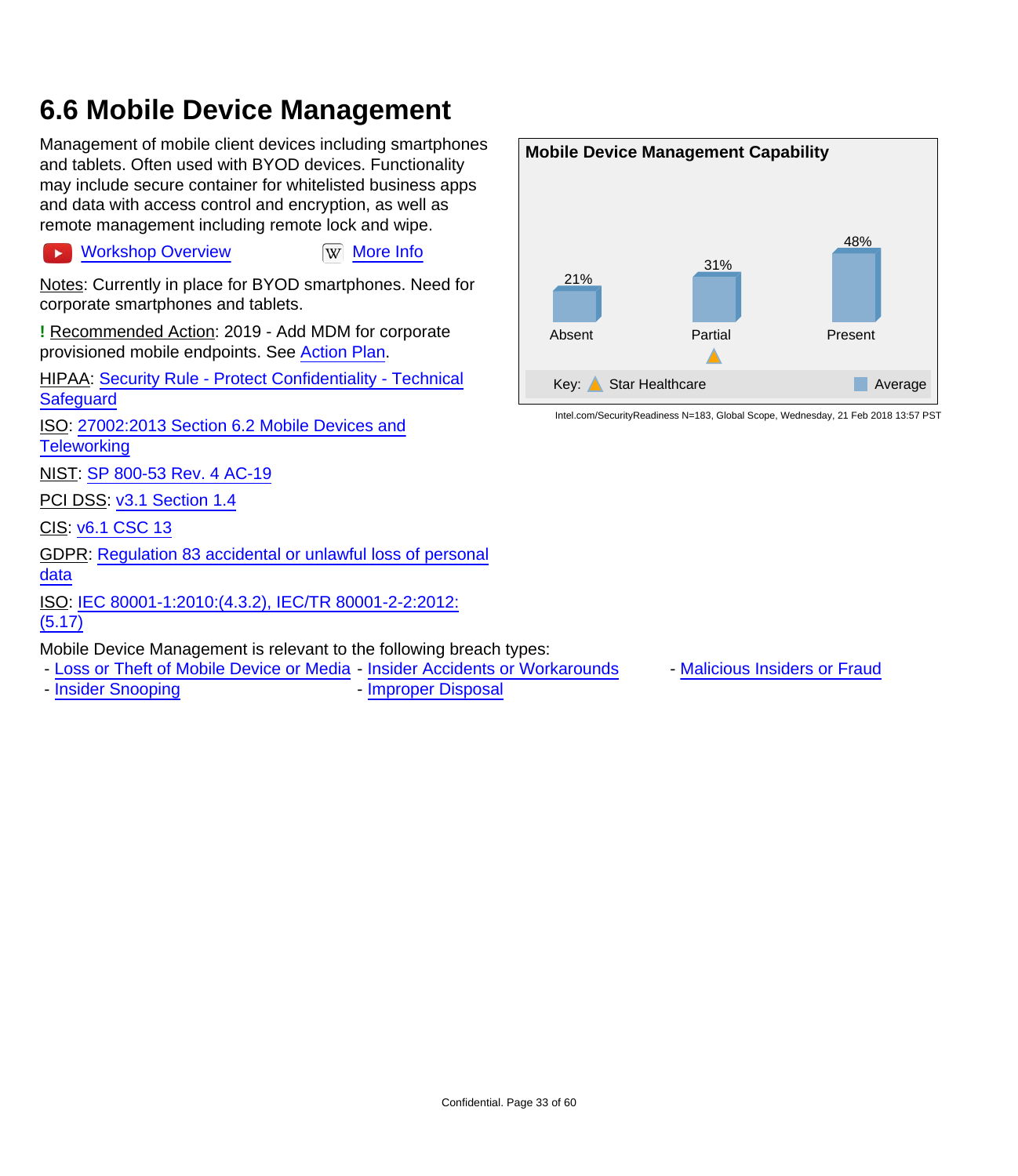## <span id="page-33-1"></span>**6.7 Endpoint Data Loss Prevention (Discovery Mode)**

Endpoint Data Loss Prevention (EDLP) ability to discover and possibly also classify sensitive information at rest on clients or servers. In this mode EDLP is only monitoring, logging and alerting, not blocking user actions.

**[Workshop Overview](https://youtu.be/lBJsxgmBWps) [More Info](https://en.wikipedia.org/wiki/Data_loss_prevention_software)** 

Notes: Currently used to discover patient data stored on laptops etc.

HIPAA: [Security Rule - Protect Confidentiality - Technical](http://www.hhs.gov/hipaa/for-professionals/security/laws-regulations/) **[Safeguard](http://www.hhs.gov/hipaa/for-professionals/security/laws-regulations/)** 

ISO: [27002:2013 Section 18.1.3 Protection of Records](http://www.iso.org/iso/catalogue_detail?csnumber=54533)

NIST: [SP 800-53 Rev. 4 AU-13 to AU-14](http://nvlpubs.nist.gov/nistpubs/SpecialPublications/NIST.SP.800-53r4.pdf)

PCI DSS: [v3.1 Requirement 3](https://www.pcisecuritystandards.org/documents/PCI_DSS_v3-1.pdf)

CIS: [v6.1 CSC 13.9](https://www.cisecurity.org/critical-controls/Library.cfm)

GDPR: [Regulation 83 accidental loss of personal data](http://ec.europa.eu/justice/data-protection/reform/files/regulation_oj_en.pdf)

Endpoint Data Loss Prevention (Discovery Mode) is relevant to the following breach types:

- [Loss or Theft of Mobile Device or Media](#page-7-0) - [Insider Accidents or Workarounds](#page-9-0) - [Malicious Insiders or Fraud](#page-13-0)

- [Insider Snooping](#page-15-0) **- [Improper Disposal](#page-17-0)** 

14%

Present

#### <span id="page-33-0"></span>**6.8 Anti-Malware**

Ability to detect and remediate blacklisted executables. May be signature based or heuristics / behavior based. Remediation may include quarantine or removal of any malware detected.

 $\overline{\phantom{a}}$ 

[Workshop Overview](https://youtu.be/yN0XOmRP-_w) **WAG WANGE IN** [More Info](https://en.wikipedia.org/wiki/Antivirus_software)

Notes: Currently running on laptops. Need for smartphones and tablets as well.

**!** Recommended Action: 2020 - Add anti-malware to smartphones and tablets. See [Action Plan.](#page-26-0)

HIPAA: [Security Rule - Protect Confidentiality - Technical](http://www.hhs.gov/hipaa/for-professionals/security/laws-regulations/) **[Safeguard](http://www.hhs.gov/hipaa/for-professionals/security/laws-regulations/)** 

ISO: [27002:2013 Section 12.2 Protection from Malware](http://www.iso.org/iso/catalogue_detail?csnumber=54533)

NIST: [SP 800-53 Rev. 4 SI-3](http://nvlpubs.nist.gov/nistpubs/SpecialPublications/NIST.SP.800-53r4.pdf)

PCI DSS: [v3.1 Requirement 5](https://www.pcisecuritystandards.org/documents/PCI_DSS_v3-1.pdf)

CIS: [v6.1 CSC 8](https://www.cisecurity.org/critical-controls/Library.cfm)

GDPR: [Regulation 49 prevent malicious code distribution](http://ec.europa.eu/justice/data-protection/reform/files/regulation_oj_en.pdf)

ISO: [IEC/TR 80001-2-2:2012:\(5.5,5.10\)](https://www.iso.org/search/x/query/80001)

Anti-Malware is relevant to the following breach types:

- [Cybercrime Hacking](#page-5-1) Theorem 1996 - [Insider Accidents or Workarounds](#page-9-0) - [Ransomware](#page-19-0)



**Endpoint DLP Discovery Capability**

12%

Partial

Key: Star Healthcare Average

Intel.com/SecurityReadiness N=183, Global Scope, Wednesday, 21 Feb 2018 13:57 PST

74%

Absent

Intel.com/SecurityReadiness N=183, Global Scope, Wednesday, 21 Feb 2018 13:57 PST

Star Healthcare is lagging the health and life sciences industry in implementing the Anti-Malware capability.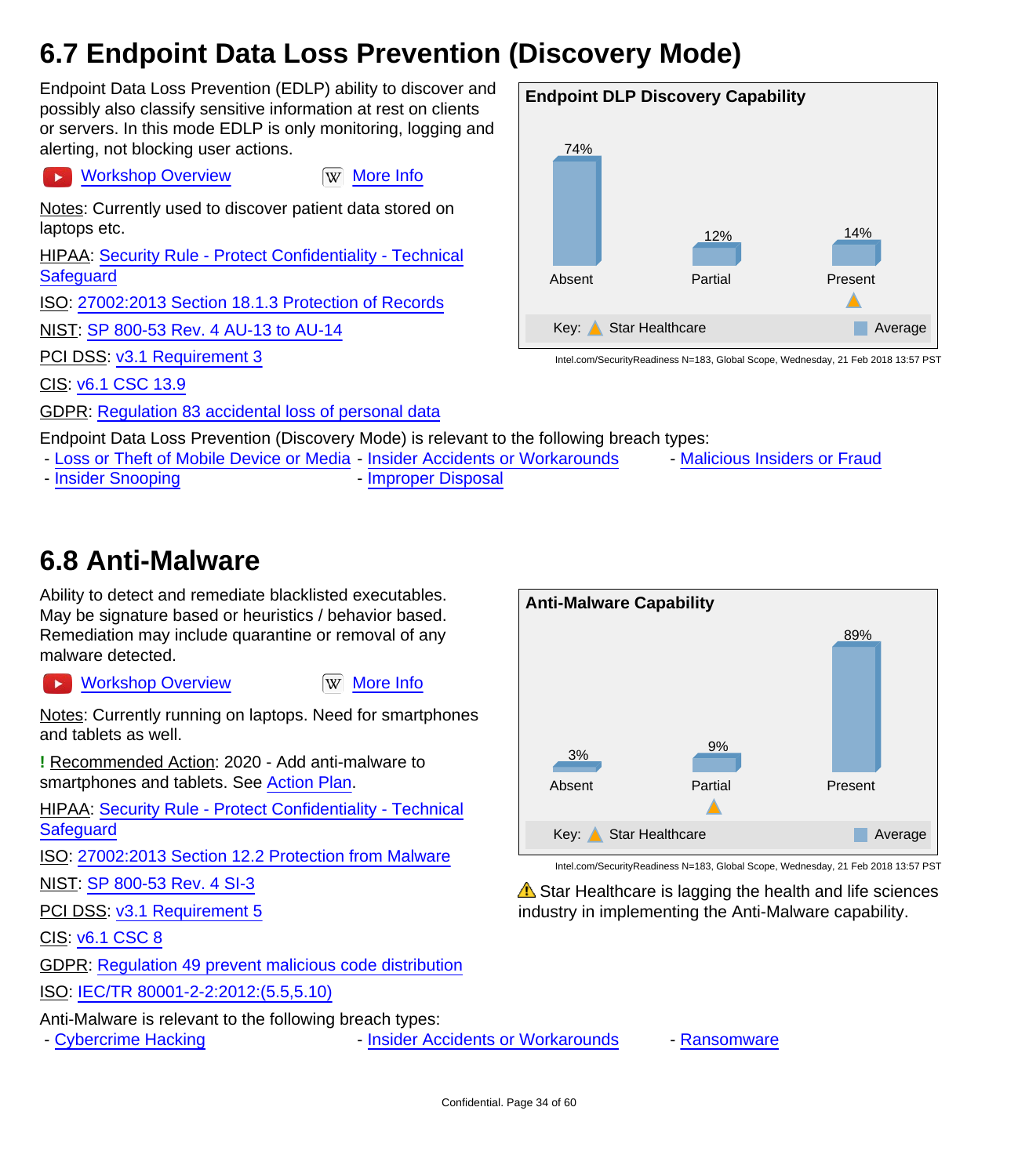### <span id="page-34-0"></span>**6.9 Identity and Access Management, Single-Factor Access Control**

This capability includes both technology and processes covering full IAM (Identity and Access Management) lifecycle such as authentication and authorization / privilege management. Access control using a single factor, either "what you know," "what you have," or "what you are" / biometrics. Username / password is a very common form of "what you know" single factor authentication. There may be multiple sets of credentials across different domains, applications, and solutions.

[Workshop Overview](https://youtu.be/GVrP_bSD-Ac) **Ware Information** Workshop Overview  $\rightarrow$ 

Notes: Microsoft Windows login, as well as logins across various applications.

HIPAA: [45 CFR 164.312](https://www.law.cornell.edu/cfr/text/45/164.312)

ISO: [27002:2013 Section 9 Access Control](http://www.iso.org/iso/catalogue_detail?csnumber=54533)

NIST: [SP 800-53 Rev. 4 AC-1 to 3](http://nvlpubs.nist.gov/nistpubs/SpecialPublications/NIST.SP.800-53r4.pdf)

PCI DSS: [v3.1 Requirement 7](https://www.pcisecuritystandards.org/documents/PCI_DSS_v3-1.pdf)

CIS: [v6.1 CSC 14, CSC 5](https://www.cisecurity.org/critical-controls/Library.cfm)

GDPR: [Regulation 39 security and preventing unauthorised](http://ec.europa.eu/justice/data-protection/reform/files/regulation_oj_en.pdf) [access](http://ec.europa.eu/justice/data-protection/reform/files/regulation_oj_en.pdf)

Identity and Access Management, Single-Factor Access Control is relevant to the following breach types:

- [Cybercrime Hacking](#page-5-1) The [Loss or Theft of Mobile Device or Media](#page-7-0) - [Malicious Insiders or Fraud](#page-13-0)

- [Insider Snooping](#page-15-0) **- [Ransomware](#page-19-0)** 

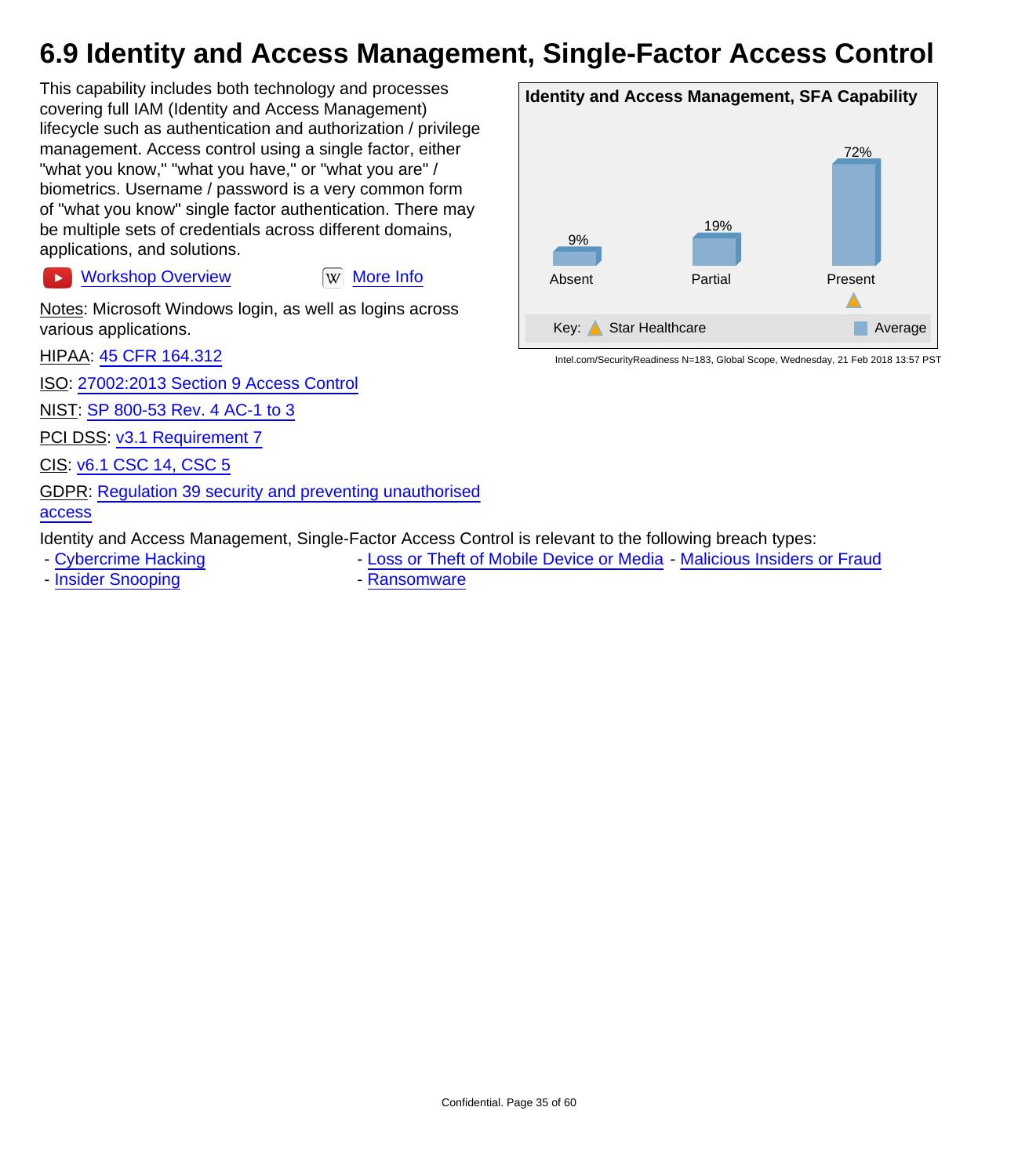### <span id="page-35-0"></span>**6.10 Firewall**

The external firewall provides network perimeter defense against unauthorized access to organizations systems and sensitive information. This capability also includes internal host-based firewalls. Services may include provisioning / deployment, upgrade, patching, policy / configuration updates, network traffic monitoring, etc.

**EX [Workshop Overview](https://youtu.be/ZafPVQA4PRs) [More Info](https://en.wikipedia.org/wiki/Firewall_(computing))** 

Notes: Currently have firewalls in place on perimeter of network, as well as endpoints.

HIPAA: [Security Rule - Protect Confidentiality - Technical](http://www.hhs.gov/hipaa/for-professionals/security/laws-regulations/) **[Safeguard](http://www.hhs.gov/hipaa/for-professionals/security/laws-regulations/)** 

ISO: [27002:2013 Section 13.1.2 Security of Network Services](http://www.iso.org/iso/catalogue_detail?csnumber=54533)

NIST: [SP 800-53 Rev. 4 SC-7](http://nvlpubs.nist.gov/nistpubs/SpecialPublications/NIST.SP.800-53r4.pdf)

PCI DSS: [v3.1 Requirement 1](https://www.pcisecuritystandards.org/documents/PCI_DSS_v3-1.pdf)

CIS: [v6.1 CSC 9.2, CSC 9.6, CSC 12, CSC 18.2](https://www.cisecurity.org/critical-controls/Library.cfm)

GDPR: [Regulation 39 security and preventing unauthorised](http://ec.europa.eu/justice/data-protection/reform/files/regulation_oj_en.pdf) [access](http://ec.europa.eu/justice/data-protection/reform/files/regulation_oj_en.pdf)

ISO: [IEC/TR 80001-2-2:2012:\(5.11\)](https://www.iso.org/search/x/query/80001)

Firewall is relevant to the following breach types:

- [Cybercrime Hacking](#page-5-1) **- [Malicious Insiders or Fraud](#page-13-0)** - [Insider Snooping](#page-15-0)

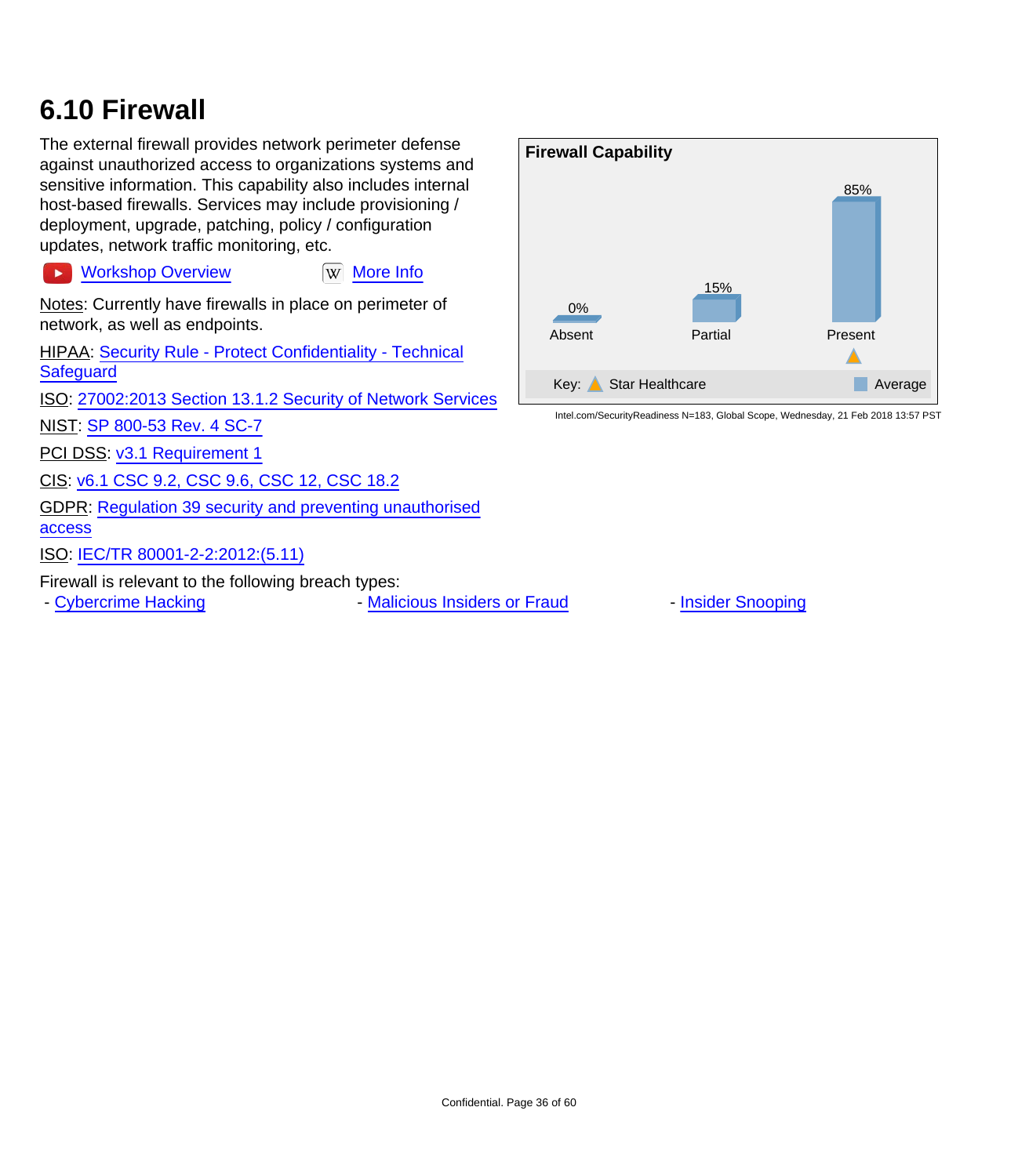### <span id="page-36-0"></span>**6.11 Email Gateway**

Safeguard for email and may include inbound threat protection, outbound encryption, compliance, data loss prevention, and administration.

[Workshop Overview](https://youtu.be/LteY-l9PmHg) WW [More Info](https://en.wikipedia.org/wiki/Email_privacy)  $\blacktriangleright$ 

Notes: We have the appliance in place but need to establish process to configure and monitor it.

**!** Recommended Action: 2020 - Add monitoring of alerts, and management for Email Gateway. See [Action Plan.](#page-26-0)

HIPAA: [Security Rule - Protect Confidentiality - Technical](http://www.hhs.gov/hipaa/for-professionals/security/laws-regulations/) **[Safeguard](http://www.hhs.gov/hipaa/for-professionals/security/laws-regulations/)** 

ISO: [27002:2013 Section 13.1 Network Security Management](http://www.iso.org/iso/catalogue_detail?csnumber=54533)

NIST: [SP 800-53 Rev. 4 SC-7](http://nvlpubs.nist.gov/nistpubs/SpecialPublications/NIST.SP.800-53r4.pdf)

PCI DSS: [v3.1 Requirement 5](https://www.pcisecuritystandards.org/documents/PCI_DSS_v3-1.pdf)

CIS: [v6.1 CSC 7](https://www.cisecurity.org/critical-controls/Library.cfm)

GDPR: [Regulation 49 resist accidental events that](http://ec.europa.eu/justice/data-protection/reform/files/regulation_oj_en.pdf) [compromise confidentiality](http://ec.europa.eu/justice/data-protection/reform/files/regulation_oj_en.pdf)

Email Gateway is relevant to the following breach types:

- 
- - [Ransomware](#page-19-0)

**Email Gateway Capability** 84% 12% 4% Partial Present Absent Δ Key: Star Healthcare Average

Intel.com/SecurityReadiness N=183, Global Scope, Wednesday, 21 Feb 2018 13:57 PST

 $\triangle$  Star Healthcare is lagging the health and life sciences industry in implementing the Email Gateway capability.

- [Cybercrime Hacking](#page-5-1) Theorem - [Insider Accidents or Workarounds](#page-9-0) - [Malicious Insiders or Fraud](#page-13-0)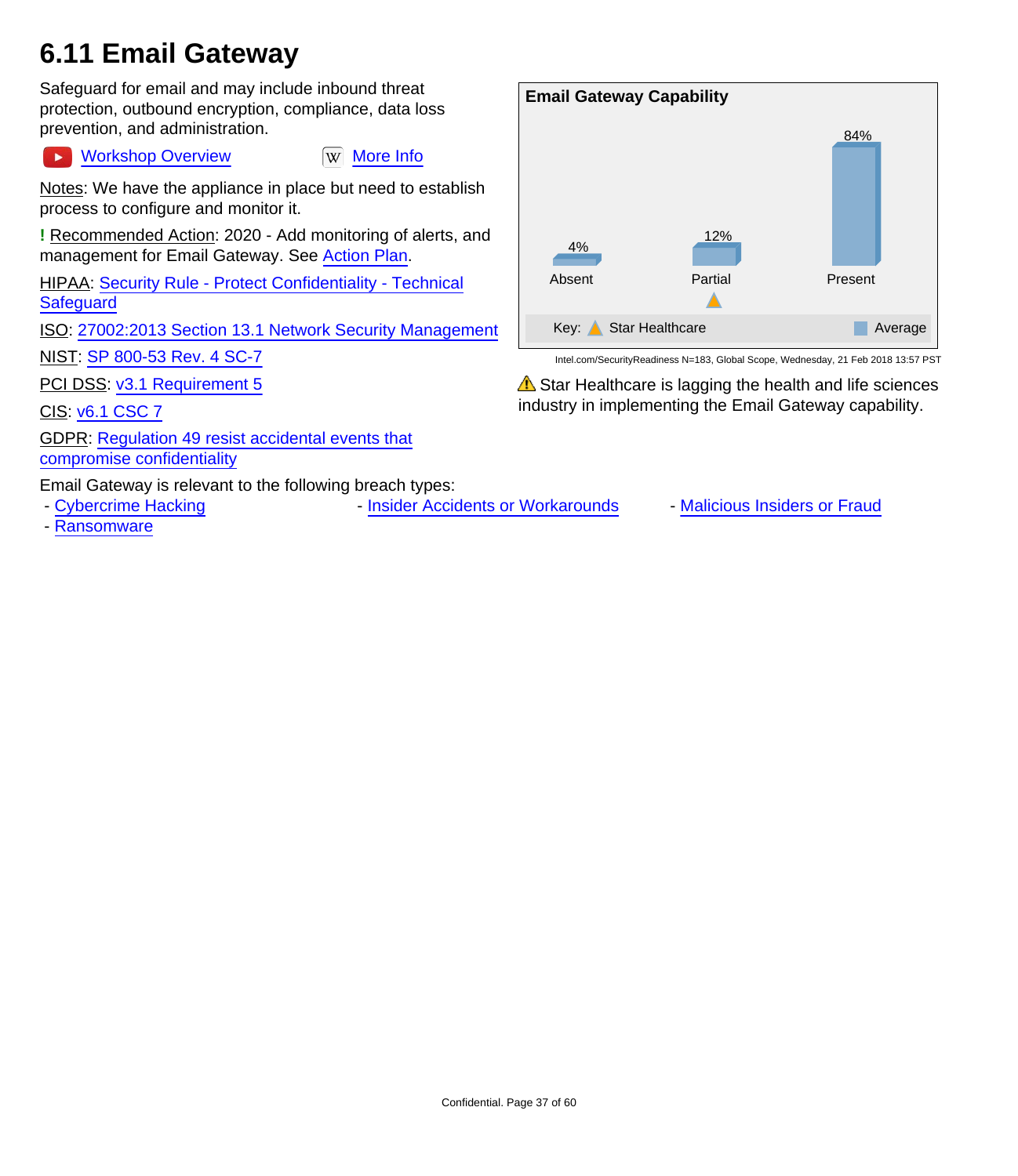#### <span id="page-37-0"></span>**6.12 Web Gateway**

Safeguard for web requests and content returned in responses, and may include analysis of the nature and intent of all content and code entering the network from requested web pages to provide protection against malware and other hidden threats.

Notes: Appliance in place but need resources and process to monitor it to get full benefit.

[Workshop Overview](https://youtu.be/m_yw1TRLCrw) **William** [More Info](https://en.wikipedia.org/wiki/Web_application_security)

**!** Recommended Action: 2020 - Add monitoring of alerts, and management for Web Gateway. See [Action Plan](#page-26-0).

HIPAA: [Security Rule - Protect Confidentiality - Technical](http://www.hhs.gov/hipaa/for-professionals/security/laws-regulations/) **[Safeguard](http://www.hhs.gov/hipaa/for-professionals/security/laws-regulations/)** 

ISO: [27002:2013 Section 13.1 Network Security Management](http://www.iso.org/iso/catalogue_detail?csnumber=54533)

NIST: [SP 800-53 Rev. 4 SC-7](http://nvlpubs.nist.gov/nistpubs/SpecialPublications/NIST.SP.800-53r4.pdf)

PCI DSS: [v3.1 Requirement 5](https://www.pcisecuritystandards.org/documents/PCI_DSS_v3-1.pdf)

CIS: [v6.1 CSC 7, CSC 12](https://www.cisecurity.org/critical-controls/Library.cfm)

 $\blacktriangleright$ 

GDPR: [Regulation 49 resist accidental events that](http://ec.europa.eu/justice/data-protection/reform/files/regulation_oj_en.pdf) [compromise confidentiality](http://ec.europa.eu/justice/data-protection/reform/files/regulation_oj_en.pdf)

Web Gateway is relevant to the following breach types:

- - [Cybercrime Hacking](#page-5-1) Theorem [Insider Accidents or Workarounds](#page-9-0) [Malicious Insiders or Fraud](#page-13-0)
	-

**Web Gateway Capability** 79% 10% 10% Absent Partial Present Δ Key: Star Healthcare Average Average

Intel.com/SecurityReadiness N=183, Global Scope, Wednesday, 21 Feb 2018 13:57 PST

 $\triangle$  Star Healthcare is lagging the health and life sciences industry in implementing the Web Gateway capability.

- - [Insider Snooping](#page-15-0) **Contact Snooping Contact Snooping Contact Snooping Contact Snoop** 
	-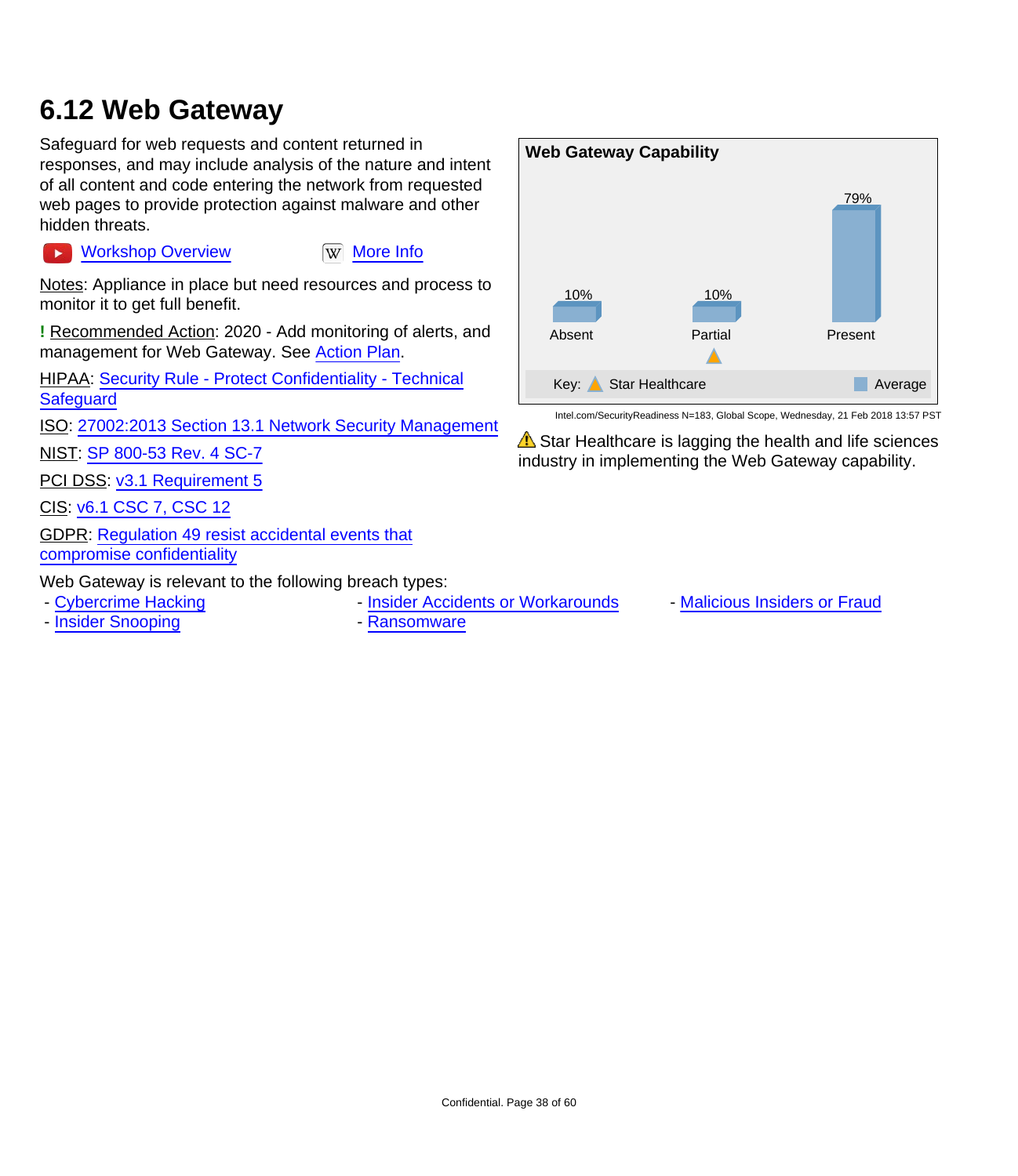## <span id="page-38-0"></span>**6.13 Vulnerability Management, Patching**

Ability (technology and processes) to manage vulnerabilities on endpoint devices through configuration updates, signature updates, patching, and so forth. This can include patching of operating systems, security solutions, as well as office and business applications to ensure they are up to date and secure.

[Workshop Overview](https://youtu.be/Ys2es4kI9uc) **William** Workshop Overview  $\blacktriangleright$ 

Notes: Currently PC's configured for automatic updates. Need to do more vulnerability management eg with client configuration.

HIPAA: [Security Rule - Protect Confidentiality - Technical](http://www.hhs.gov/hipaa/for-professionals/security/laws-regulations/) **[Safeguard](http://www.hhs.gov/hipaa/for-professionals/security/laws-regulations/)** 

ISO: [27002:2013 Section 12.6 Technical Vulnerability](http://www.iso.org/iso/catalogue_detail?csnumber=54533) **[Management](http://www.iso.org/iso/catalogue_detail?csnumber=54533)** 

NIST: [SP 800-53 Rev. 4 CM-1 to 11, MA-1 to 6](http://nvlpubs.nist.gov/nistpubs/SpecialPublications/NIST.SP.800-53r4.pdf)

PCI DSS: [v3.1 Requirement 6](https://www.pcisecuritystandards.org/documents/PCI_DSS_v3-1.pdf)

CIS: [v6.1 CSC 3, CSC 11, CSC 15, CSC 18, CSC 4.5](https://www.cisecurity.org/critical-controls/Library.cfm)

GDPR: [Regulation 83 implement state of the art measures](http://ec.europa.eu/justice/data-protection/reform/files/regulation_oj_en.pdf)

ISO: [IEC/TR 80001-2-2:2012:\(5.5\)](https://www.iso.org/search/x/query/80001)

Vulnerability Management, Patching is relevant to the following breach types:

- - [Cybercrime Hacking](#page-5-1)  **[Loss or Theft of Mobile Device or Media](#page-7-0)** [Insider Accidents or Workarounds](#page-9-0)
- - [Malicious Insiders or Fraud](#page-13-0) [Insider Snooping](#page-15-0) [Improper Disposal](#page-17-0)
- 

- [Ransomware](#page-19-0)

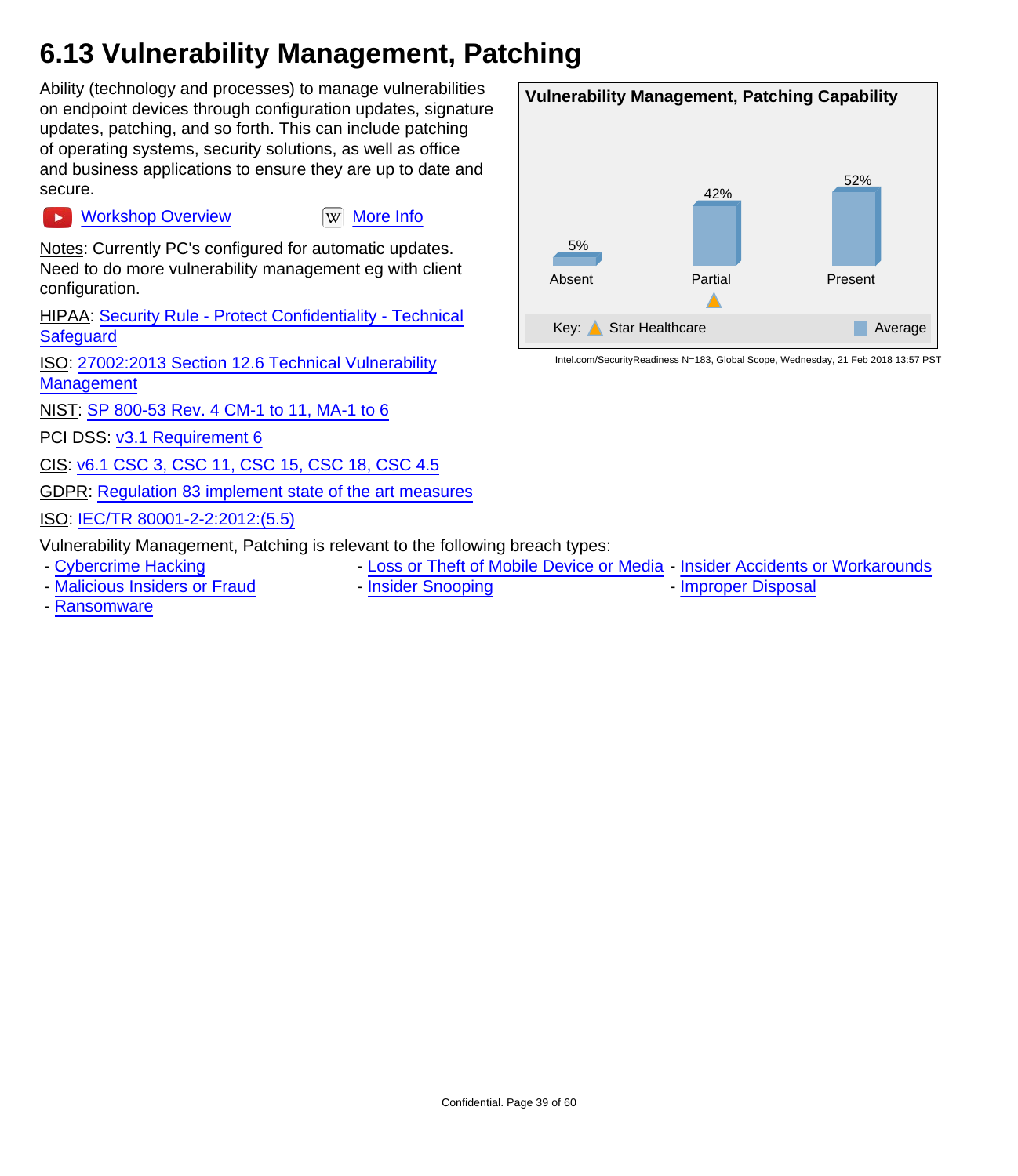#### <span id="page-39-0"></span>**6.14 Security Incident Response Plan**

Plans in place covering what do to in the event of a suspected information security incident or breach.

[Workshop Overview](https://youtu.be/kpK56qiEMhA) WW [More Info](https://en.wikipedia.org/wiki/Computer_security_incident_management)

Notes: Currently in place and tested. Good to go.

HIPAA: [45 CFR 164.308\(a\)\(6\)](https://www.law.cornell.edu/cfr/text/45/164.308)

ISO: [27002:2013 Section 16 Information Security Incident](http://www.iso.org/iso/catalogue_detail?csnumber=54533) **[Management](http://www.iso.org/iso/catalogue_detail?csnumber=54533)** 

NIST: [SP 800-53 Rev. 4 IR-1 to 10](http://nvlpubs.nist.gov/nistpubs/SpecialPublications/NIST.SP.800-53r4.pdf)

PCI DSS: [v3.1 Section 12.10](https://www.pcisecuritystandards.org/documents/PCI_DSS_v3-1.pdf)

CIS: [v6.1 CSC 19](https://www.cisecurity.org/critical-controls/Library.cfm)

 $\ddot{\phantom{1}}$ 

GDPR: [Article 32 1 protect confidentiality, integrity, availability](http://ec.europa.eu/justice/data-protection/reform/files/regulation_oj_en.pdf) [of personal data](http://ec.europa.eu/justice/data-protection/reform/files/regulation_oj_en.pdf)

Security Incident Response Plan is relevant to the following breach types:

- - [Cybercrime Hacking](#page-5-1)  **[Loss or Theft of Mobile Device or Media](#page-7-0)** [Insider Accidents or Workarounds](#page-9-0)
- - [Business Associates](#page-11-0) [Malicious Insiders or Fraud](#page-13-0) [Insider Snooping](#page-15-0)
- - [Improper Disposal](#page-17-0) **Access 20 Figure 2018** [Ransomware](#page-19-0)
- 

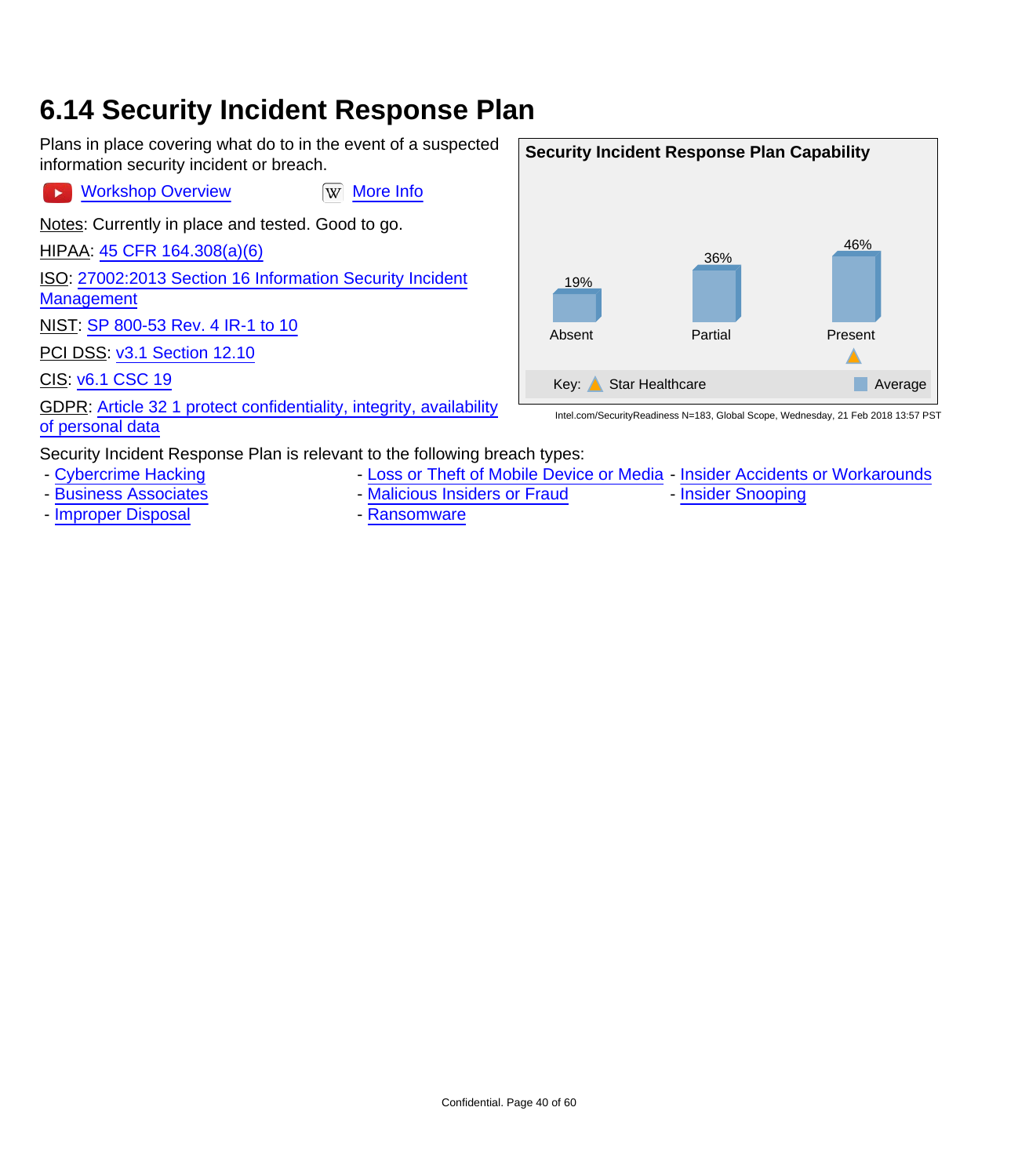### <span id="page-40-0"></span>**6.15 Secure Disposal**

Technology and processes to securely dispose of devices and media containing sensitive information. This can include secure wipe of disk drives, shredding of paper records, and so forth.

**EX [Workshop Overview](https://youtu.be/3Nol0hoyY8A) [More Info](https://en.wikipedia.org/wiki/Data_erasure)** 

Notes: Secure wipe for hard drives. Shredding for paper records.

HIPAA: [45 CFR 164.310\(d\)\(2\)\(i\)](https://www.law.cornell.edu/cfr/text/45/164.310)

ISO: [27002:2013 Section 8.3.2 Disposal of Media, 11.2.7](http://www.iso.org/iso/catalogue_detail?csnumber=54533) [Secure Disposal or Re-Use of Equipment](http://www.iso.org/iso/catalogue_detail?csnumber=54533)

NIST: [SP 800-53 Rev. 4 MP-6](http://nvlpubs.nist.gov/nistpubs/SpecialPublications/NIST.SP.800-53r4.pdf)

PCI DSS: [v3.1 Section 9.8](https://www.pcisecuritystandards.org/documents/PCI_DSS_v3-1.pdf)

CIS: [v6.1 CSC Privacy Impact Assessment: Disposal](https://www.cisecurity.org/critical-controls/Library.cfm)

GDPR: [Regulation 83 protect confidentiality of personal data](http://ec.europa.eu/justice/data-protection/reform/files/regulation_oj_en.pdf)

Secure Disposal is relevant to the following breach types:

- [Loss or Theft of Mobile Device or Media](#page-7-0) - [Insider Accidents or Workarounds](#page-9-0) - [Malicious Insiders or Fraud](#page-13-0)

- [Insider Snooping](#page-15-0) **- [Improper Disposal](#page-17-0)** 

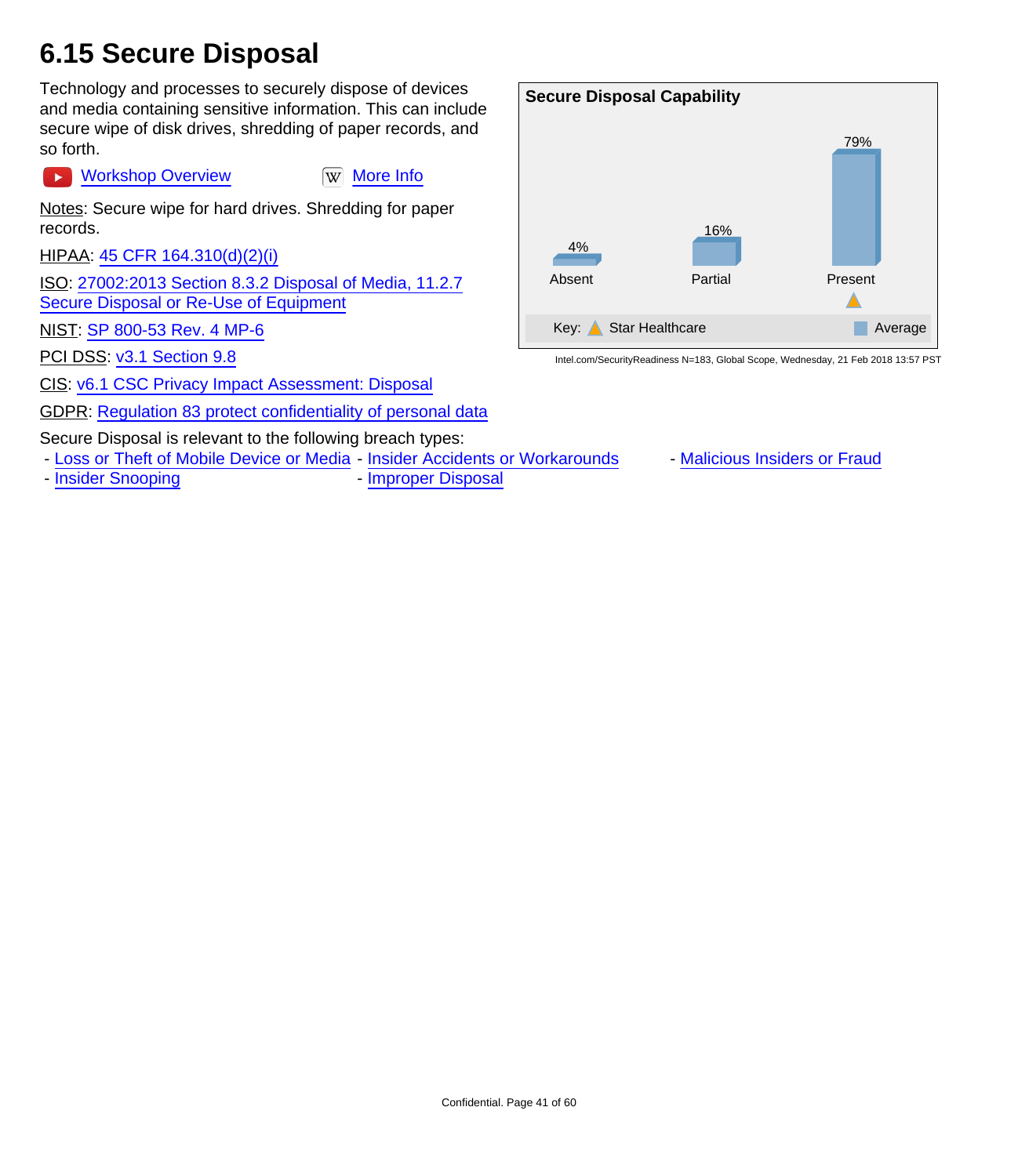#### <span id="page-41-0"></span>**6.16 Backup and Restore**

Ability to securely back up systems and data, store versioned backups in a secure, managed backup system. At least one version should be air-gapped / offline. This also includes the ability to restore systems that become corrupt or infected. For this capability to be considered fully implemented, it should be regularly tested through a full backup and restore cycle.

**[Workshop Overview](https://youtu.be/inT89kE0w30) [More Info](https://en.wikipedia.org/wiki/Backup)** 

Notes: Some endpoints including smartphones and tablets not yet backed up.

**!** Recommended Action: 2018 - Add backup and restore (versioned) for all data for availability and protection against ransomware. See [Action Plan](#page-26-0).

HIPAA: [Security Rule - Protect Availability - Technical](http://www.hhs.gov/hipaa/for-professionals/security/laws-regulations/) **[Safeguard](http://www.hhs.gov/hipaa/for-professionals/security/laws-regulations/)** 

ISO: [27002:2013 Section 12.3 Backup](http://www.iso.org/iso/catalogue_detail?csnumber=54533)

NIST: [SP 800-53 Rev. 4 CP-9, 10](http://nvlpubs.nist.gov/nistpubs/SpecialPublications/NIST.SP.800-53r4.pdf)

PCI DSS: [v3.1 Section 9.5.1](https://www.pcisecuritystandards.org/documents/PCI_DSS_v3-1.pdf)

CIS: [v6.1 CSC 10](https://www.cisecurity.org/critical-controls/Library.cfm)

GDPR: [Article 32 1c restore availability and access to](http://ec.europa.eu/justice/data-protection/reform/files/regulation_oj_en.pdf) [personal data](http://ec.europa.eu/justice/data-protection/reform/files/regulation_oj_en.pdf)

ISO: [IEC/TR 80001-2-2:2012:\(5.7\)](https://www.iso.org/search/x/query/80001)

Backup and Restore is relevant to the following breach types:

- - [Cybercrime Hacking](#page-5-1) The [Loss or Theft of Mobile Device or Media](#page-7-0) [Malicious Insiders or Fraud](#page-13-0)
- - [Ransomware](#page-19-0)



Intel.com/SecurityReadiness N=183, Global Scope, Wednesday, 21 Feb 2018 13:57 PST

 $\triangle$  Star Healthcare is lagging the health and life sciences industry in implementing the Backup and Restore capability.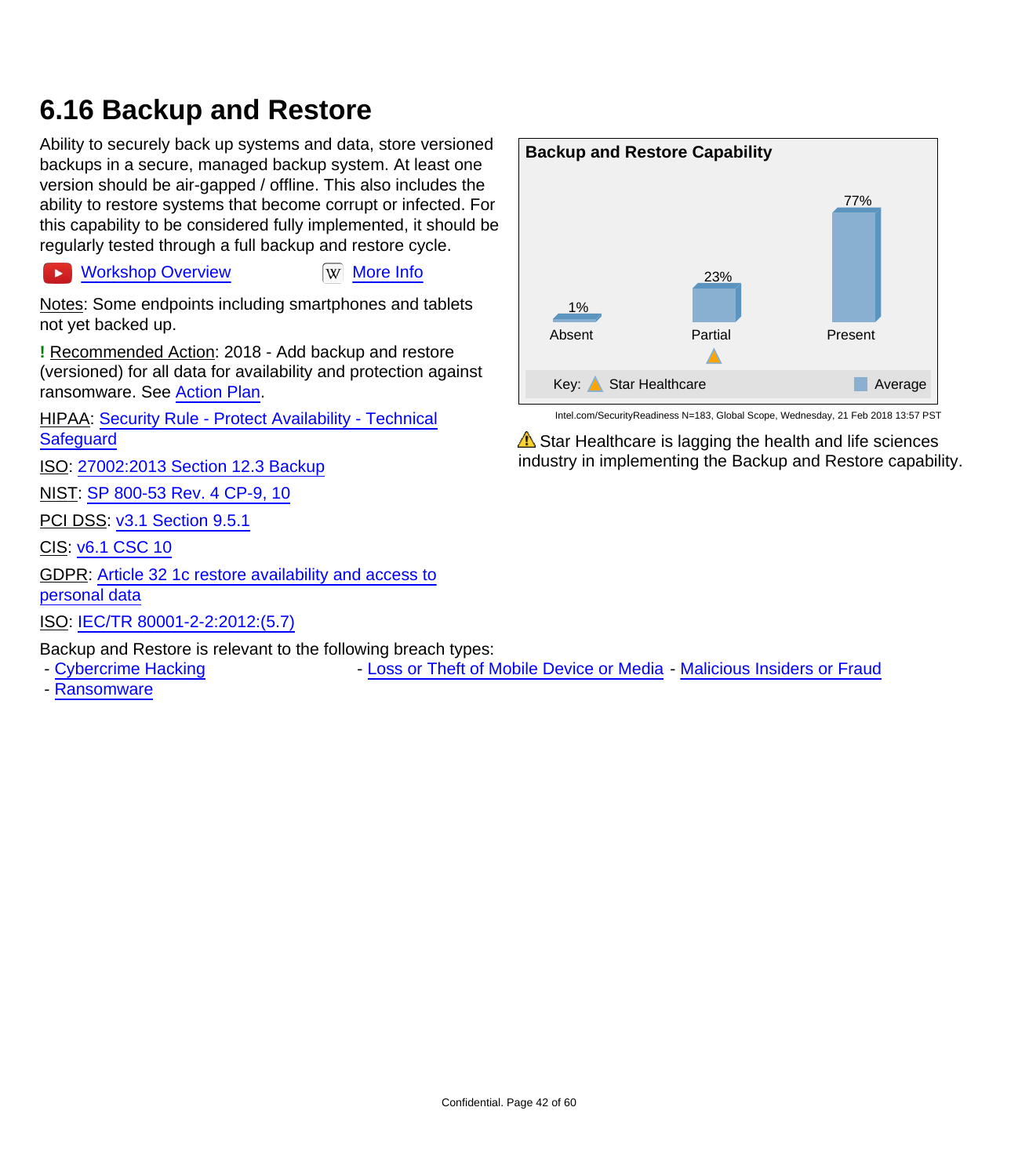### <span id="page-42-0"></span>**6.17 Device Control**

Ability to enforce an organization's policy regarding removable storage devices that may be connected by workers to endpoint client devices. Typically includes representation of policy rules as well as technology and processes to enforce such rules. Examples include USB sticks or other removable storage.

[Workshop Overview](https://youtu.be/HO3XlkcMNzQ) **William** Workshop Overview  $\rightarrow$ 

Notes: Need to get this to prevent use of USB keys with laptops.

HIPAA: [Security Rule - Protect Confidentiality - Technical](http://www.hhs.gov/hipaa/for-professionals/security/laws-regulations/) **[Safeguard](http://www.hhs.gov/hipaa/for-professionals/security/laws-regulations/)** 

ISO: [27002:2013 Section 8.3.1 Management of Removable](http://www.iso.org/iso/catalogue_detail?csnumber=54533) **[Media](http://www.iso.org/iso/catalogue_detail?csnumber=54533)** 

NIST: [SP 800-53 Rev. 4 MP-7, SC-18, SC-41](http://nvlpubs.nist.gov/nistpubs/SpecialPublications/NIST.SP.800-53r4.pdf)

PCI DSS: [v3.1 Requirement 5](https://www.pcisecuritystandards.org/documents/PCI_DSS_v3-1.pdf)

CIS: [v6.1 CSC 13.5](https://www.cisecurity.org/critical-controls/Library.cfm)

GDPR: [Regulation 39 security and preventing unauthorised](http://ec.europa.eu/justice/data-protection/reform/files/regulation_oj_en.pdf) [access](http://ec.europa.eu/justice/data-protection/reform/files/regulation_oj_en.pdf)

ISO: [IEC 80001-1:2010:\(4.3.2\), IEC/TR 80001-2-2:2012:](https://www.iso.org/search/x/query/80001) [\(5.13\)](https://www.iso.org/search/x/query/80001)

EU MDR: [2017/745 25\(a,b,c\),26\(a,b,c\)](http://eur-lex.europa.eu/legal-content/EN/TXT/HTML/?uri=CELEX:32017R0745&from=EN)

Device Control is relevant to the following breach types:

- [Insider Accidents or Workarounds](#page-9-0) - [Malicious Insiders or Fraud](#page-13-0) - [Insider Snooping](#page-15-0)

- [Ransomware](#page-19-0)



Intel.com/SecurityReadiness N=183, Global Scope, Wednesday, 21 Feb 2018 13:57 PST

 $\triangle$  Star Healthcare is lagging the health and life sciences industry in implementing the Device Control capability.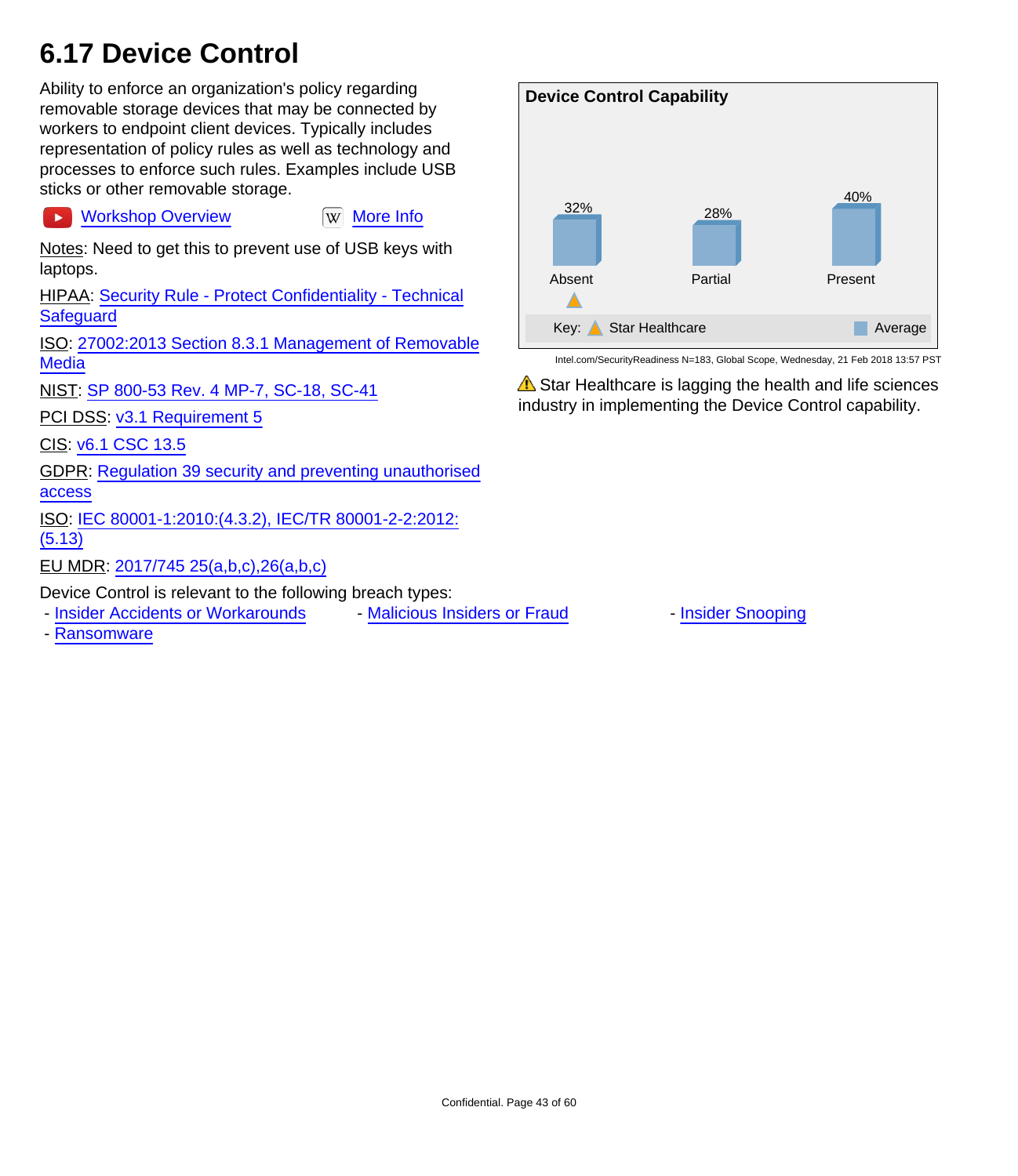#### <span id="page-43-0"></span>**6.18 Penetration Testing, Vulnerability Scanning**

Penetration testing and vulnerability scanning has been conducted within the last year to discover vulnerabilities in an organization's IT infrastructure or applications.

[Workshop Overview](https://youtu.be/E5Hw35SMy-o) WWW [More Info](https://en.wikipedia.org/wiki/Penetration_test)

Notes: Need to conduct this, especially on external network interfaces.

**!** Recommended Action: 2019 - Conduct penetration testing on external interfaces. Complete vulnerability scan to find unsecured machines, including unsecured development and test databases with PHI. See [Action Plan](#page-26-0).

HIPAA: [Security Rule - Protect Confidentiality - Technical](http://www.hhs.gov/hipaa/for-professionals/security/laws-regulations/) **[Safeguard](http://www.hhs.gov/hipaa/for-professionals/security/laws-regulations/)** 

ISO: [27002:2013 Section 18.2.3 Technical Compliance](http://www.iso.org/iso/catalogue_detail?csnumber=54533) **[Review](http://www.iso.org/iso/catalogue_detail?csnumber=54533)** 

NIST: [SP 800-53 Rev. 4 CA-8, RA-5, RA-6](http://nvlpubs.nist.gov/nistpubs/SpecialPublications/NIST.SP.800-53r4.pdf)

PCI DSS: [v3.1 Section 11.3](https://www.pcisecuritystandards.org/documents/PCI_DSS_v3-1.pdf)

CIS: [v6.1 CSC 9, CSC 4, CSC 15.2, CSC 18.4](https://www.cisecurity.org/critical-controls/Library.cfm)

GDPR: [Article 32 1d regular testing, assessing, evaluating](http://ec.europa.eu/justice/data-protection/reform/files/regulation_oj_en.pdf) [effectiveness of security](http://ec.europa.eu/justice/data-protection/reform/files/regulation_oj_en.pdf)

Penetration Testing, Vulnerability Scanning is relevant to the following breach types:

- [Cybercrime Hacking](#page-5-1) **- [Malicious Insiders or Fraud](#page-13-0)** - [Insider Snooping](#page-15-0)

- [Ransomware](#page-19-0)



 $\triangle$  Star Healthcare is lagging the health and life sciences industry in implementing the Penetration Testing, Vulnerability

Scanning capability.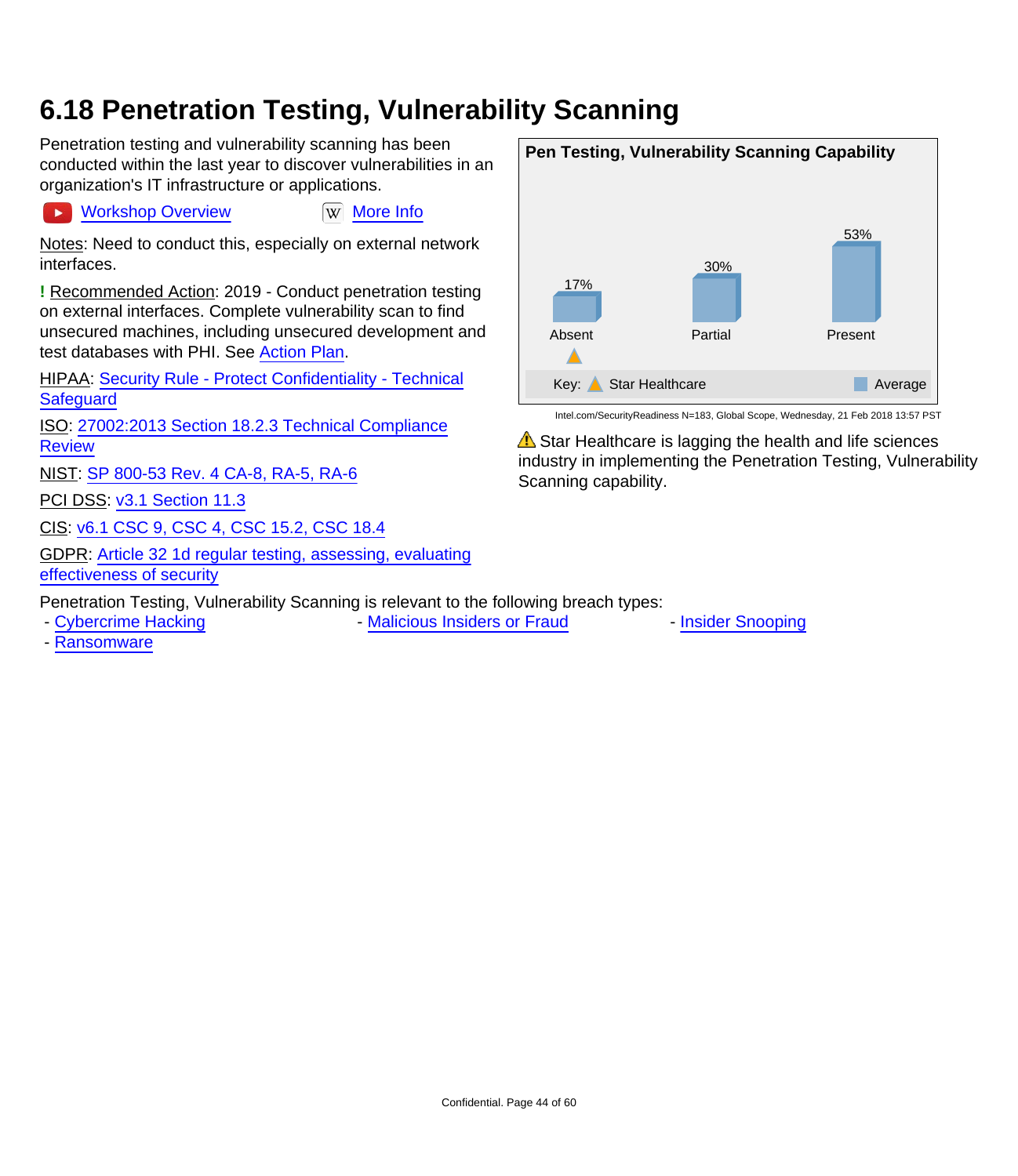### <span id="page-44-0"></span>**6.19 Client Solid State Drive (Encrypted)**

Self-encrypting solid state drives are used on client / endpoint devices to protect sensitive information at rest, with high performance.

| <b>EX</b> Workshop Overview<br>More Info<br>W                                                                                       |
|-------------------------------------------------------------------------------------------------------------------------------------|
| Notes: Currently used in laptops.                                                                                                   |
| HIPAA: 45 CFR 164.312                                                                                                               |
| ISO: 27002:2013 Section 10 Cryptography                                                                                             |
| NIST: SP 800-53 Rev. 4 SC-28                                                                                                        |
| PCI DSS: v3.1 Section 3.4.1                                                                                                         |
| CIS: v6.1 CSC 13.2, CSC 14.5                                                                                                        |
| GDPR: Article 32 1a encryption of personal data                                                                                     |
| ISO: IEC 80001-1:2010:(4.4.4)                                                                                                       |
| Client Solid State Drive (Encrypted) is relevant to the following<br>- Loss or Theft of Mobile Device or Media - Malicious Insiders |



Intel.com/SecurityReadiness N=183, Global Scope, Wednesday, 21 Feb 2018 13:57 PST

breach types:

- or Fraud  **[Insider Snooping](#page-15-0)**
- - [Improper Disposal](#page-17-0)

## <span id="page-44-1"></span>**6.20 Endpoint Data Loss Prevention (Prevention Mode)**

Data Loss Prevention for endpoint / client devices. Enforces rules derived from the policy of the organization that are intended to protect sensitive information. Includes capability to monitor user actions, detect potential non-compliance, and take action according to policy rules. Actions may include notifying the user, logging information in an audit log, preventing an action, or protecting data used in an action (for example, using encryption).

[Workshop Overview](https://youtu.be/aCVI-e6n8YM) **WAG WANGE IN** [More Info](https://en.wikipedia.org/wiki/Data_loss_prevention_software)  $\rightarrow$ 

Notes: Working well as intended.

HIPAA: [Security Rule - Protect Confidentiality - Technical](http://www.hhs.gov/hipaa/for-professionals/security/laws-regulations/) **[Safeguard](http://www.hhs.gov/hipaa/for-professionals/security/laws-regulations/)** 

ISO: [27002:2013 Section 18.1.3 Protection of Records](http://www.iso.org/iso/catalogue_detail?csnumber=54533)

NIST: [SP 800-53 Rev. 4 SC-7](http://nvlpubs.nist.gov/nistpubs/SpecialPublications/NIST.SP.800-53r4.pdf)

PCI DSS: [v3.1 Requirement 3](https://www.pcisecuritystandards.org/documents/PCI_DSS_v3-1.pdf)

CIS: [v6.1 CSC 13.9, CSC 13.4](https://www.cisecurity.org/critical-controls/Library.cfm)

GDPR: [Regulation 49 resist accidental events that](http://ec.europa.eu/justice/data-protection/reform/files/regulation_oj_en.pdf) [compromise confidentiality](http://ec.europa.eu/justice/data-protection/reform/files/regulation_oj_en.pdf)

ISO: [IEC 80001-1:2010:\(4.4.4,4.6.1\)](https://www.iso.org/search/x/query/80001)

Endpoint Data Loss Prevention (Prevention Mode) is relevant to the following breach types:

- - [Insider Accidents or Workarounds](#page-9-0) [Malicious Insiders or Fraud](#page-13-0) [Insider Snooping](#page-15-0)
	-

- [Ransomware](#page-19-0)

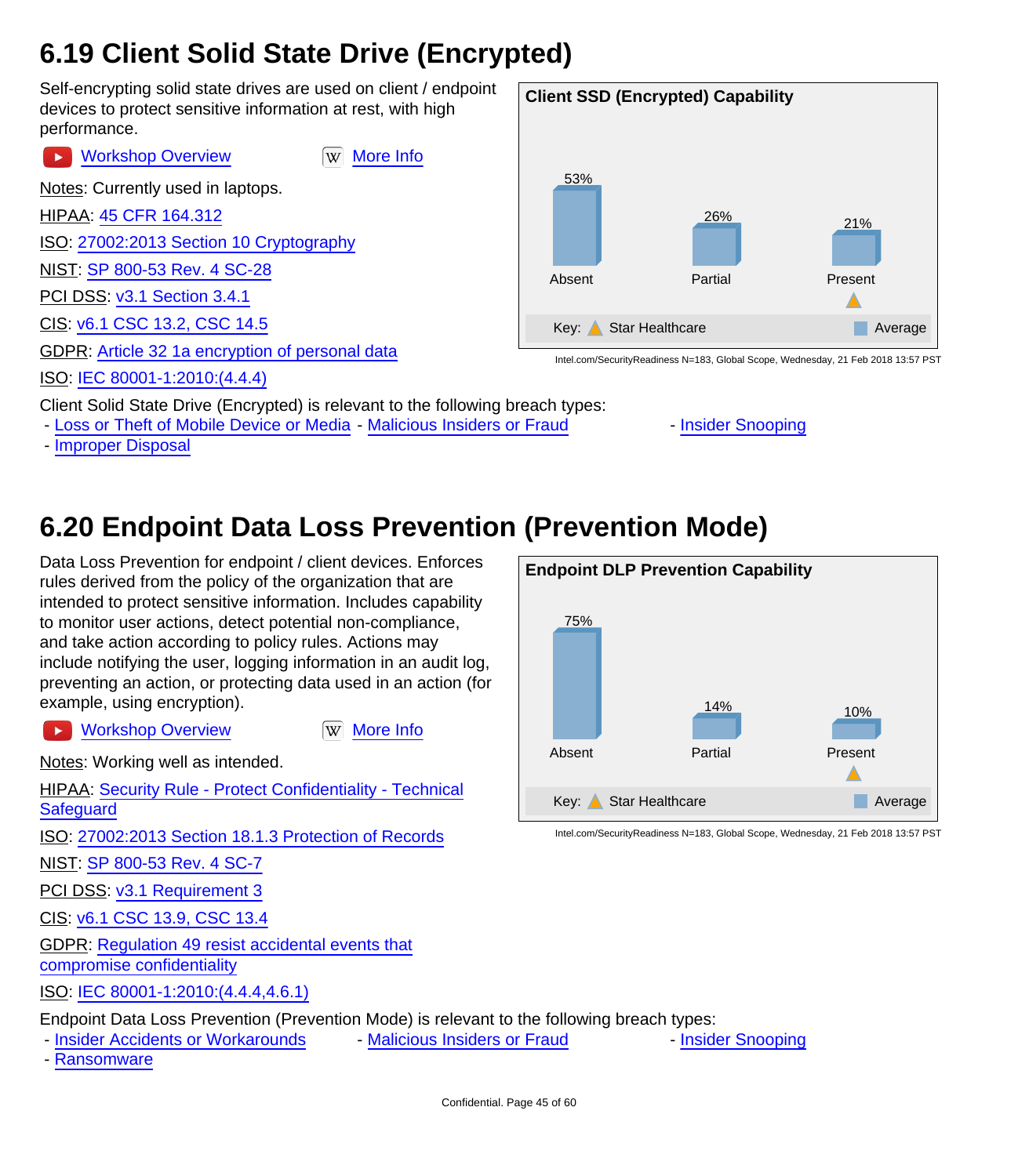## <span id="page-45-0"></span>**6.21 Network Data Loss Prevention (Discovery Mode)**

Network-based Data Loss Prevention (NDLP) ability to monitor (scan and analyze) network traffic in real time, detect and classify sensitive information, and discover unknown risks. In this mode NDLP is only monitoring, logging, and alerting, not blocking network traffic.

Notes: We don't currently have a network DLP appliance.

[Workshop Overview](https://youtu.be/UOYD0FeUEm0) **Ware Information** Workshop Overview

HIPAA: [Security Rule - Protect Confidentiality - Technical](http://www.hhs.gov/hipaa/for-professionals/security/laws-regulations/) **[Safeguard](http://www.hhs.gov/hipaa/for-professionals/security/laws-regulations/)** 

ISO: [27002:2013 Section 13.1 Network Security Management](http://www.iso.org/iso/catalogue_detail?csnumber=54533)

NIST: [SP 800-53 Rev. 4 AU-13, 14](http://nvlpubs.nist.gov/nistpubs/SpecialPublications/NIST.SP.800-53r4.pdf)

PCI DSS: [v3.1 Requirement 3](https://www.pcisecuritystandards.org/documents/PCI_DSS_v3-1.pdf)

CIS: [v6.1 CSC 13.6](https://www.cisecurity.org/critical-controls/Library.cfm)

 $\rightarrow$ 

GDPR: [Regulation 83 accidental loss of personal data](http://ec.europa.eu/justice/data-protection/reform/files/regulation_oj_en.pdf)



Network Data Loss Prevention (Discovery Mode) is relevant to the following breach types:

- [Insider Snooping](#page-15-0)

- [Cybercrime Hacking](#page-5-1) Theorem - [Insider Accidents or Workarounds](#page-9-0) - [Malicious Insiders or Fraud](#page-13-0)

22%

Present

**Network DLP Discovery Capability**

21%

Partial

Key: Star Healthcare Average

 $\triangle$  Star Healthcare is lagging the health and life sciences industry in implementing the Network Data Loss Prevention

Intel.com/SecurityReadiness N=183, Global Scope, Wednesday, 21 Feb 2018 13:57 PST

57%

Absent

(Discovery Mode) capability.

# <span id="page-45-1"></span>**6.22 Anti-Theft: Remote Locate, Lock, Wipe**

Ability for IT Administrators in the organization to remotely locate lost or stolen mobile client devices, lock them, or wipe them to remove sensitive information and thereby reduce risk of breach.

**EX [Workshop Overview](https://youtu.be/i5rsPxCS9Uw) [More Info](https://en.wikipedia.org/wiki/Anti-theft_system)** 

Notes: We have remote locate / lock / wipe only on smartphones and tablets, not on laptops currently.

HIPAA: [Security Rule - Protect Confidentiality - Technical](http://www.hhs.gov/hipaa/for-professionals/security/laws-regulations/) **[Safeguard](http://www.hhs.gov/hipaa/for-professionals/security/laws-regulations/)** 

ISO: [27002:2013 Section 6.2 Mobile Devices and](http://www.iso.org/iso/catalogue_detail?csnumber=54533) **[Teleworking](http://www.iso.org/iso/catalogue_detail?csnumber=54533)** 

NIST: [SP 800-53 Rev. 4 AC-7, AC-19](http://nvlpubs.nist.gov/nistpubs/SpecialPublications/NIST.SP.800-53r4.pdf)

PCI DSS: [v3.1 Section 9.8](https://www.pcisecuritystandards.org/documents/PCI_DSS_v3-1.pdf)

CIS: [v6.1 CSC 3.4](https://www.cisecurity.org/critical-controls/Library.cfm)

GDPR: [Regulation 39 security and preventing unauthorised](http://ec.europa.eu/justice/data-protection/reform/files/regulation_oj_en.pdf) [access](http://ec.europa.eu/justice/data-protection/reform/files/regulation_oj_en.pdf)

ISO: [IEC 80001-1:2010:\(4.3.2,4.4.4\), IEC/TR](https://www.iso.org/search/x/query/80001) [80001-2-2:2012:\(5.13\)](https://www.iso.org/search/x/query/80001)

Anti-Theft: Remote Locate, Lock, Wipe is relevant to the following breach types:

- [Loss or Theft of Mobile Device or Media](#page-7-0) - [Malicious Insiders or Fraud](#page-13-0) - [Improper Disposal](#page-17-0)



Intel.com/SecurityReadiness N=183, Global Scope, Wednesday, 21 Feb 2018 13:57 PST

Confidential. Page 46 of 60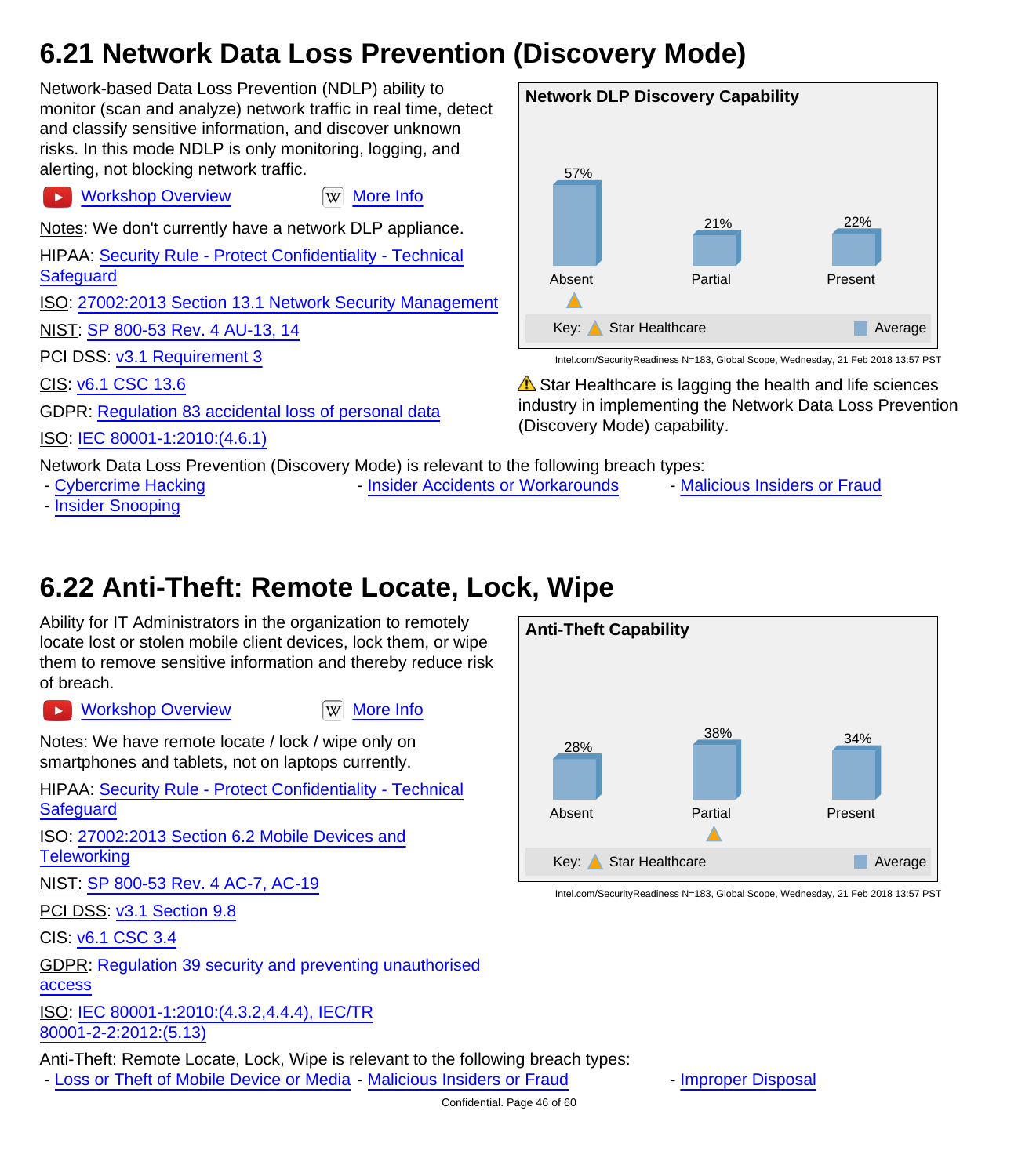### <span id="page-46-0"></span>**6.23 Multi-Factor Authentication with Timeout**

Access control with multiple factors: what you know (e.g., username / password), what you have (e.g., security hardware token), or what you are (biometrics). Timeout functionality automatically locks access after a policydefined period of inactivity. This is intended to reduce risk of an unauthorized access and breach that may result from an unauthorized person accessing an abandoned secure session.

**EX [Workshop Overview](https://youtu.be/B5pTnBL0ptk) [More Info](https://en.wikipedia.org/wiki/Multi-factor_authentication)** 

Notes: We don't currently have MFA, but looking at Tap and Go prox cards.

**!** Recommended Action: 2019 - Add tap and go MFA with proximity cards to improve usability and security. See [Action](#page-26-0) [Plan](#page-26-0).

HIPAA: [45 CFR 164.312](https://www.law.cornell.edu/cfr/text/45/164.312)

ISO: [27002:2013 Section 9 Access Control](http://www.iso.org/iso/catalogue_detail?csnumber=54533)

NIST: [SP 800-53 Rev. 4 IA-2, AC-2, AC-11, AC-12](http://nvlpubs.nist.gov/nistpubs/SpecialPublications/NIST.SP.800-53r4.pdf)

PCI DSS: [v3.1 Requirement 8](https://www.pcisecuritystandards.org/documents/PCI_DSS_v3-1.pdf)

CIS: [v6.1 CSC 5.6, CSC 11.4, CSC 12.6, CSC 16.11](https://www.cisecurity.org/critical-controls/Library.cfm)

GDPR: [Regulation 39 security and preventing unauthorised](http://ec.europa.eu/justice/data-protection/reform/files/regulation_oj_en.pdf) [access](http://ec.europa.eu/justice/data-protection/reform/files/regulation_oj_en.pdf)

ISO: [IEC 80001-1:2010:\(4.4.4\)](https://www.iso.org/search/x/query/80001)

Multi-Factor Authentication with Timeout is relevant to the following breach types:

- - [Cybercrime Hacking](#page-5-1) Theft of Mobile Device or Media [Malicious Insiders or Fraud](#page-13-0)
- - [Insider Snooping](#page-15-0)



Intel.com/SecurityReadiness N=183, Global Scope, Wednesday, 21 Feb 2018 13:57 PST

 $\triangle$  Star Healthcare is lagging the health and life sciences industry in implementing the Multi-Factor Authentication with Timeout capability.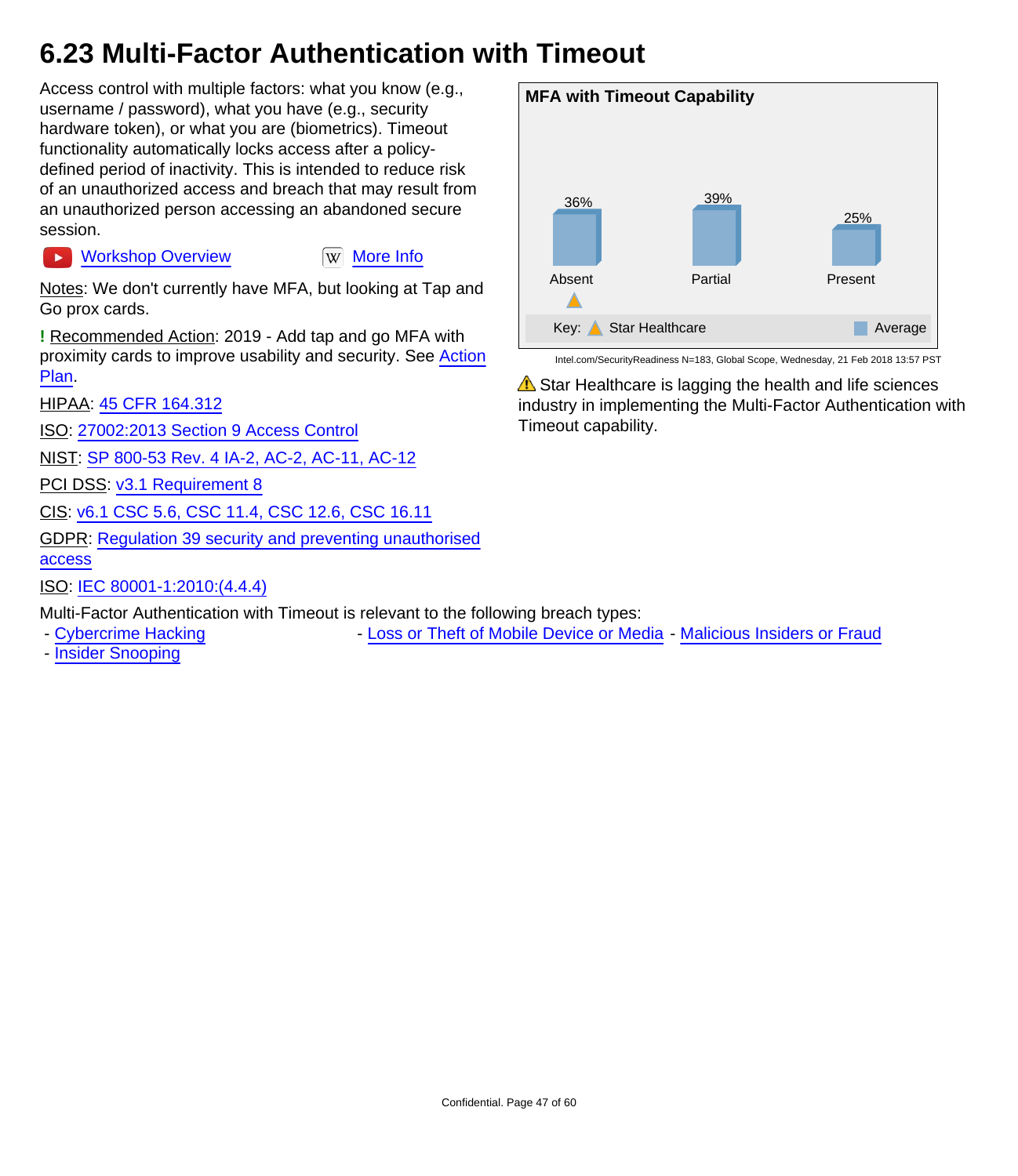#### <span id="page-47-0"></span>**6.24 Secure Remote Administration**

Ability for IT Administrator in the organization to securely and remotely administer client devices containing sensitive information. This can include diagnostics, remediation of issues, patching, updates (e.g., anti-malware signatures, configurations, upgrades, and so forth).

[Workshop Overview](https://youtu.be/YiElYvyhgxM) **William** [More Info](https://en.wikipedia.org/wiki/Remote_administration)

Notes: We don't currently have vPro laptops with Active Management Technology.

**!** Recommended Action: 2018 - Add ability to efficiently administer remote endpoints for maintenance, patching, updates and support. See [Action Plan.](#page-26-0)

HIPAA: [Security Rule - Protect Confidentiality - Technical](http://www.hhs.gov/hipaa/for-professionals/security/laws-regulations/) **[Safeguard](http://www.hhs.gov/hipaa/for-professionals/security/laws-regulations/)** 

ISO: [27002:2013 Section 12.6 Technical Vulnerability](http://www.iso.org/iso/catalogue_detail?csnumber=54533) **[Management](http://www.iso.org/iso/catalogue_detail?csnumber=54533)** 

NIST: [SP 800-53 Rev. 4 MA-4](http://nvlpubs.nist.gov/nistpubs/SpecialPublications/NIST.SP.800-53r4.pdf)

**PCI DSS: [v3.1 Section 10.8.1](https://www.pcisecuritystandards.org/documents/PCI_DSS_v3-1.pdf)** 

CIS: [v6.1 CSC 3.4](https://www.cisecurity.org/critical-controls/Library.cfm)

 $\ddot{\phantom{1}}$ 

GDPR: [Article 32 1c restore availability and access to](http://ec.europa.eu/justice/data-protection/reform/files/regulation_oj_en.pdf) [personal data](http://ec.europa.eu/justice/data-protection/reform/files/regulation_oj_en.pdf)

ISO: [IEC 80001-1:2010:\(4.5\)](https://www.iso.org/search/x/query/80001)

Secure Remote Administration is relevant to the following breach types:

- - [Cybercrime Hacking](#page-5-1)  **[Loss or Theft of Mobile Device or Media](#page-7-0)** [Insider Accidents or Workarounds](#page-9-0)
- - [Malicious Insiders or Fraud](#page-13-0) [Insider Snooping](#page-15-0)

Key: Star Healthcare Average Average Intel.com/SecurityReadiness N=183, Global Scope, Wednesday, 21 Feb 2018 13:57 PST  $\triangle$  Star Healthcare is lagging the health and life sciences

Partial

18%

73%

Present

**Secure Remote Administration Capability**

9%

Absent

industry in implementing the Secure Remote Administration capability.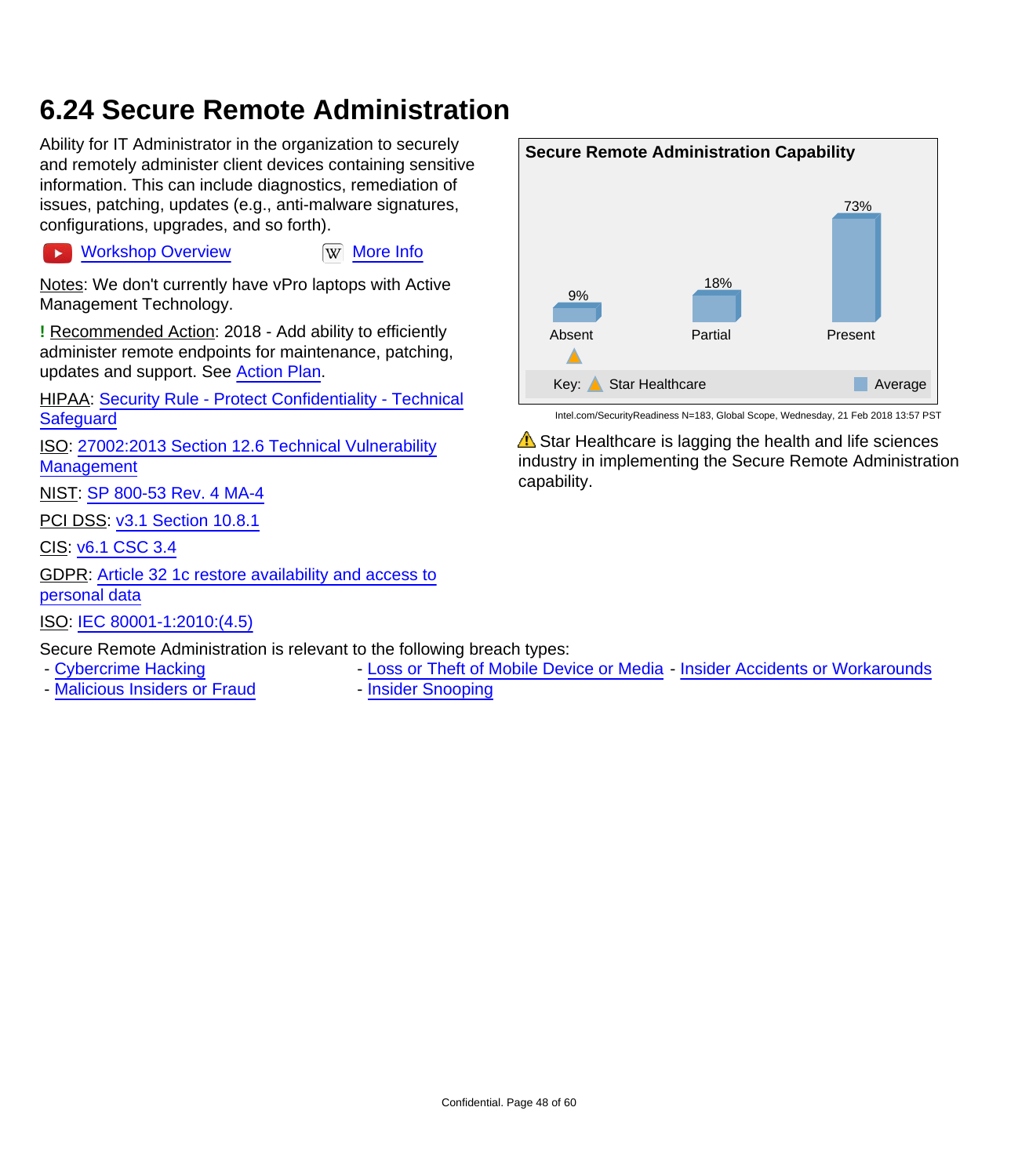### <span id="page-48-0"></span>**6.25 Policy-Based Encryption for Files and Folders**

Encryption of specific files or folders based on policy of the organization, and classification of files, in order to ensure only authorized access to files and folders containing sensitive information. This reduces risk of unauthorized access and mitigates the risk of breach.

Notes: X-Ray images are automatically encrypted per policy. Need to get this in place for other types of files.

[Workshop Overview](https://youtu.be/MXSN8nWuMJQ) **W** [More Info](https://en.wikipedia.org/wiki/Encryption)

HIPAA: [45 CFR 164.312](https://www.law.cornell.edu/cfr/text/45/164.312)

ISO: [27002:2013 Section 10 Cryptography](http://www.iso.org/iso/catalogue_detail?csnumber=54533)

NIST: [SP 800-53 Rev. 4 SC-28](http://nvlpubs.nist.gov/nistpubs/SpecialPublications/NIST.SP.800-53r4.pdf)

PCI DSS: [v3.1 Requirement 3](https://www.pcisecuritystandards.org/documents/PCI_DSS_v3-1.pdf)

CIS: [v6.1 CSC 13.2, CSC 14.5](https://www.cisecurity.org/critical-controls/Library.cfm)

GDPR: [Article 32 1a encryption of personal data](http://ec.europa.eu/justice/data-protection/reform/files/regulation_oj_en.pdf)

ISO: [IEC 80001-1:2010:\(4.4.4\), IEC/TR 80001-2-2:2012:](https://www.iso.org/search/x/query/80001)

[\(5.17\)](https://www.iso.org/search/x/query/80001)

Policy-Based Encryption for Files and Folders is relevant to the following breach types:

- - [Loss or Theft of Mobile Device or Media](#page-7-0) [Insider Accidents or Workarounds](#page-9-0) [Malicious Insiders or Fraud](#page-13-0) - [Insider Snooping](#page-15-0) **- [Improper Disposal](#page-17-0)**
- 
- 
- <span id="page-48-1"></span>**6.26 Server / Database / Backup Encryption**

Encryption of servers, databases running on servers, SAN's, and backup archives.

[Workshop Overview](https://youtu.be/cb9ifeHyG_Y) **[More Info](https://en.wikipedia.org/wiki/Encryption)** 

Notes: Server filesystem encrypted. Database full disk encryption in place. Backups encrypted before going onto tape.

HIPAA: [45 CFR 164.312](https://www.law.cornell.edu/cfr/text/45/164.312)

ISO: [27002:2013 Section 10 Cryptography](http://www.iso.org/iso/catalogue_detail?csnumber=54533)

NIST: [SP 800-53 Rev. 4 SC-28, CP-9](http://nvlpubs.nist.gov/nistpubs/SpecialPublications/NIST.SP.800-53r4.pdf)

PCI DSS: [v3.1 Requirement 3](https://www.pcisecuritystandards.org/documents/PCI_DSS_v3-1.pdf)

CIS: [v6.1 CSC 10.3, CSC 13.2, CSC 14.5](https://www.cisecurity.org/critical-controls/Library.cfm)

GDPR: [Article 32 1a encryption of personal data](http://ec.europa.eu/justice/data-protection/reform/files/regulation_oj_en.pdf)

ISO: [IEC 80001-1:2010:\(4.4.4\)](https://www.iso.org/search/x/query/80001)

Server / Database / Backup Encryption is relevant to the following breach types:

- - [Loss or Theft of Mobile Device or Media](#page-7-0) [Malicious Insiders or Fraud](#page-13-0) [Insider Snooping](#page-15-0)
- - [Improper Disposal](#page-17-0)



Intel.com/SecurityReadiness N=183, Global Scope, Wednesday, 21 Feb 2018 13:57 PST

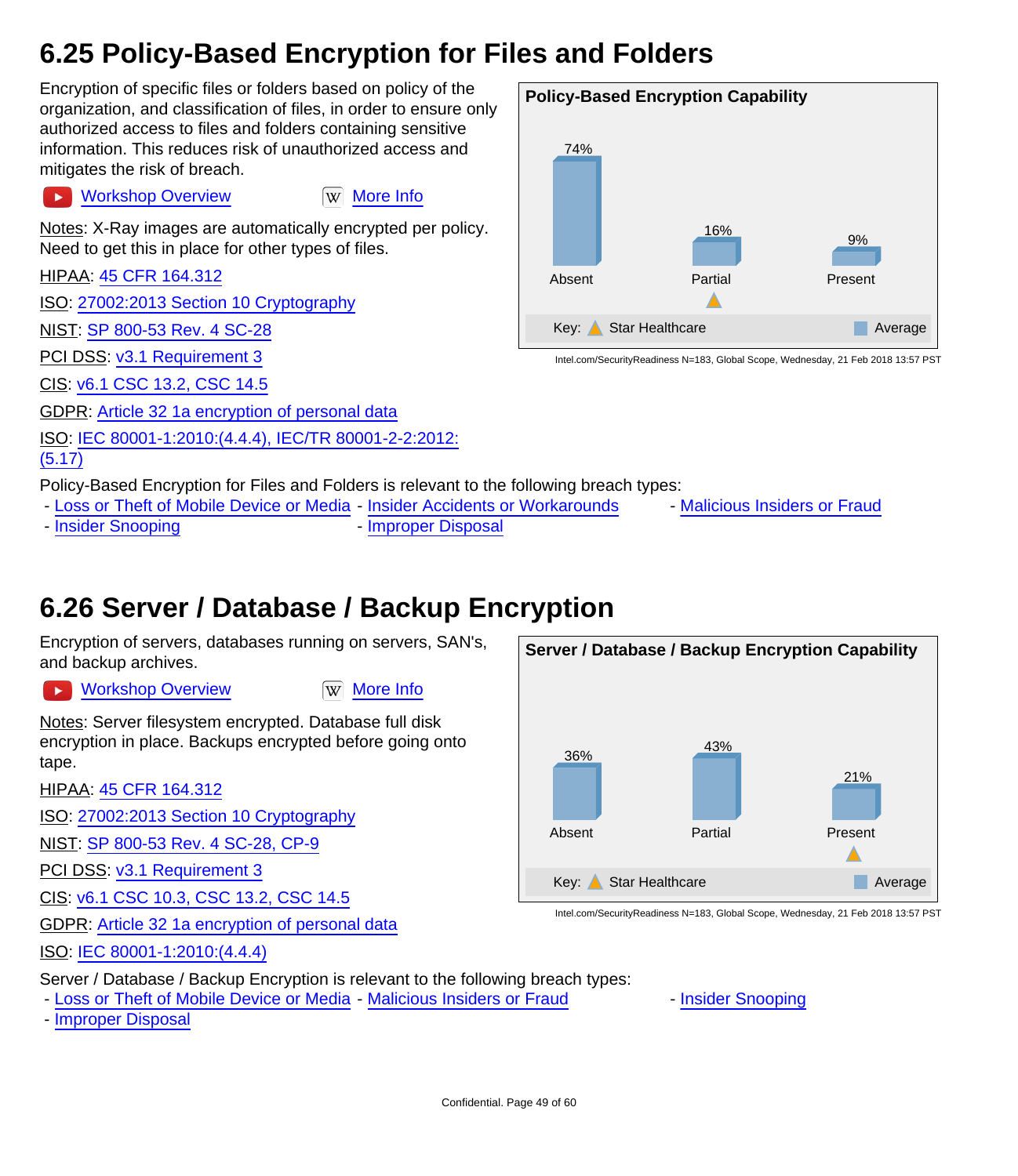### <span id="page-49-0"></span>**6.27 Network Segmentation**

Network is segmented to protect critical assets. This can include use of DMZ, guest network, and other segmentations to isolate vulnerabilities.

[Workshop Overview](https://youtu.be/3OFlyoWTptQ) **WAG WARD [More Info](https://en.wikipedia.org/wiki/Network_segmentation)**  $\ddot{\phantom{1}}$ 

Notes: Currently have network segmented for Intranet, DMZ, Guest and Medical Devices.

HIPAA: [Security Rule - Protect Confidentiality - Technical](http://www.hhs.gov/hipaa/for-professionals/security/laws-regulations/) **[Safeguard](http://www.hhs.gov/hipaa/for-professionals/security/laws-regulations/)** 

ISO: [27002:2013 Section 13.1.3 Segregation in Networks](http://www.iso.org/iso/catalogue_detail?csnumber=54533)

NIST: [SP 800-53 Rev. 4 SC-7, SC-32](http://nvlpubs.nist.gov/nistpubs/SpecialPublications/NIST.SP.800-53r4.pdf)

PCI DSS: [v3.1 Requirement 1](https://www.pcisecuritystandards.org/documents/PCI_DSS_v3-1.pdf)

CIS: [v6.1 CSC 14.1, CSC 12, CSC 15.9](https://www.cisecurity.org/critical-controls/Library.cfm)

GDPR: [Regulation 49 resist unlawful or malicious actions](http://ec.europa.eu/justice/data-protection/reform/files/regulation_oj_en.pdf)

ISO: [IEC 80001-1:2010:\(4.4.4\)](https://www.iso.org/search/x/query/80001)

Network Segmentation is relevant to the following breach types:

- 
- - [Insider Snooping](#page-15-0)  **[Ransomware](#page-19-0)**
- - [Cybercrime Hacking](#page-5-1) Theorem [Insider Accidents or Workarounds](#page-9-0) [Malicious Insiders or Fraud](#page-13-0)
	-

#### <span id="page-49-1"></span>**6.28 Network Intrusion Prevention System**

Technology and processes to detect and prevent intrusions into the organization's network.

**EX [Workshop Overview](https://youtu.be/6ScCbArb3g0) [More Info](https://en.wikipedia.org/wiki/Intrusion_prevention_system)** 

Notes: Needs better monitoring.

HIPAA: [Security Rule - Protect Confidentiality - Technical](http://www.hhs.gov/hipaa/for-professionals/security/laws-regulations/) **[Safeguard](http://www.hhs.gov/hipaa/for-professionals/security/laws-regulations/)** 

ISO: [27002:2013 Section 13.1 Network Security Management](http://www.iso.org/iso/catalogue_detail?csnumber=54533)

NIST: [SP 800-53 Rev. 4 SI-4, SC-7](http://nvlpubs.nist.gov/nistpubs/SpecialPublications/NIST.SP.800-53r4.pdf)

PCI DSS: [v3.1 Requirement 1](https://www.pcisecuritystandards.org/documents/PCI_DSS_v3-1.pdf)

CIS: [v6.1 CSC 12, CSC 15.3](https://www.cisecurity.org/critical-controls/Library.cfm)

GDPR: [Regulation 49 resist unlawful or malicious actions](http://ec.europa.eu/justice/data-protection/reform/files/regulation_oj_en.pdf)

ISO: [IEC 80001-1:2010:\(4.4.4\)](https://www.iso.org/search/x/query/80001)

Network Intrusion Prevention System is relevant to the following breach types:

- [Cybercrime Hacking](#page-5-1) **- [Ransomware](#page-19-0)** 



Intel.com/SecurityReadiness N=183, Global Scope, Wednesday, 21 Feb 2018 13:57 PST

**Network Segmentation Capability** 8% Absent 49% Partial 44% Present Key: Star Healthcare Average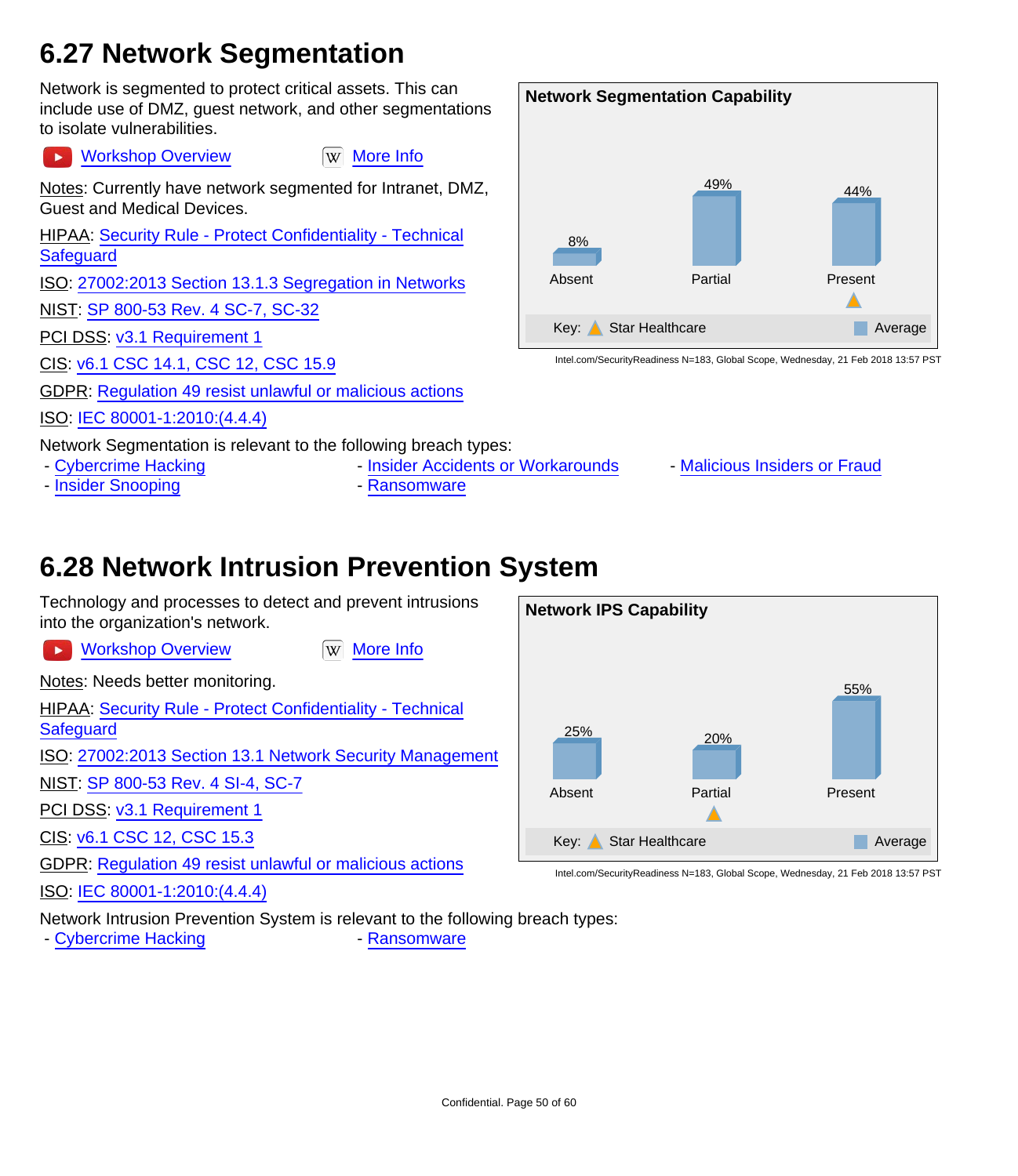#### <span id="page-50-1"></span>**6.29 Business Associate Agreements**

Contractual agreements covering the security and privacy of sensitive information with all third-party sub-contractors or data processors that work with sensitive information.

[Workshop Overview](https://youtu.be/cw4f6wzsv_4) WWW [More Info](http://www.ehow.com/about_6304836_business-associate-agreement_.html)  $\sim$ 

Notes: Most of our contractors have signed a BAA. Working on getting others.

HIPAA: [45 CFR 164.308\(b\)\(1\)](https://www.law.cornell.edu/cfr/text/45/164.308)

ISO: [27002:2013 Section 13.2.4 Confidentiality or Non-](http://www.iso.org/iso/catalogue_detail?csnumber=54533)[Disclosure Agreements](http://www.iso.org/iso/catalogue_detail?csnumber=54533)

NIST: [SP 800-53 Rev. 4 SA-9](http://nvlpubs.nist.gov/nistpubs/SpecialPublications/NIST.SP.800-53r4.pdf)

PCI DSS: [v3.1 Section 12.8.2](https://www.pcisecuritystandards.org/documents/PCI_DSS_v3-1.pdf)

GDPR: [Article 32 4 controller and processor ensure](http://ec.europa.eu/justice/data-protection/reform/files/regulation_oj_en.pdf) [compliance](http://ec.europa.eu/justice/data-protection/reform/files/regulation_oj_en.pdf)

ISO: [IEC 80001-1:2010:\(3.5,3.6,4.3.4\), IEC/TR](https://www.iso.org/search/x/query/80001) [80001-2-2:2012:\(5.14\), ISO/TR 80001-2-6:2014](https://www.iso.org/search/x/query/80001)

EU MDR: [2017/745 Annex I:\(17.4\)](http://eur-lex.europa.eu/legal-content/EN/TXT/HTML/?uri=CELEX:32017R0745&from=EN)

Business Associate Agreements is relevant to the following breach types:

- [Business Associates](#page-11-0)



Intel.com/SecurityReadiness N=183, Global Scope, Wednesday, 21 Feb 2018 13:57 PST

 $\triangle$  Star Healthcare is lagging the health and life sciences industry in implementing the Business Associate Agreements capability.

### <span id="page-50-0"></span>**6.30 Virtualization**

Virtualizing clients so that sensitive information exists only on strongly managed and secured servers and not on clients and mobile devices that are at higher risk of loss or theft.

 $\blacktriangleright$ 

[Workshop Overview](https://youtu.be/lY45GlzKYg8) **[More Info](https://en.wikipedia.org/wiki/Virtualization)** 

Notes: We have some VDI from zero client terminals, but we still have a significant portion of our endpoint PC's without VDI.

HIPAA: [Security Rule - Protect Confidentiality - Technical](http://www.hhs.gov/hipaa/for-professionals/security/laws-regulations/) **[Safeguard](http://www.hhs.gov/hipaa/for-professionals/security/laws-regulations/)** 

ISO: [27002:2013 Section 11.2.1 Equipment Siting and](http://www.iso.org/iso/catalogue_detail?csnumber=54533) **[Protection](http://www.iso.org/iso/catalogue_detail?csnumber=54533)** 

NIST: [SP 800-53 Rev. 4 SC-2, SC-7, SI-14](http://nvlpubs.nist.gov/nistpubs/SpecialPublications/NIST.SP.800-53r4.pdf)

PCI DSS: [v3.1 Section 2.2.1](https://www.pcisecuritystandards.org/documents/PCI_DSS_v3-1.pdf)

CIS: [v6.1 CSC 2.4](https://www.cisecurity.org/critical-controls/Library.cfm)

GDPR: [Regulation 83 protect confidentiality of personal data](http://ec.europa.eu/justice/data-protection/reform/files/regulation_oj_en.pdf)

ISO: [IEC 80001-1:2010:\(4.4.4\)](https://www.iso.org/search/x/query/80001)

Virtualization is relevant to the following breach types:

- [Loss or Theft of Mobile Device or Media](#page-7-0)

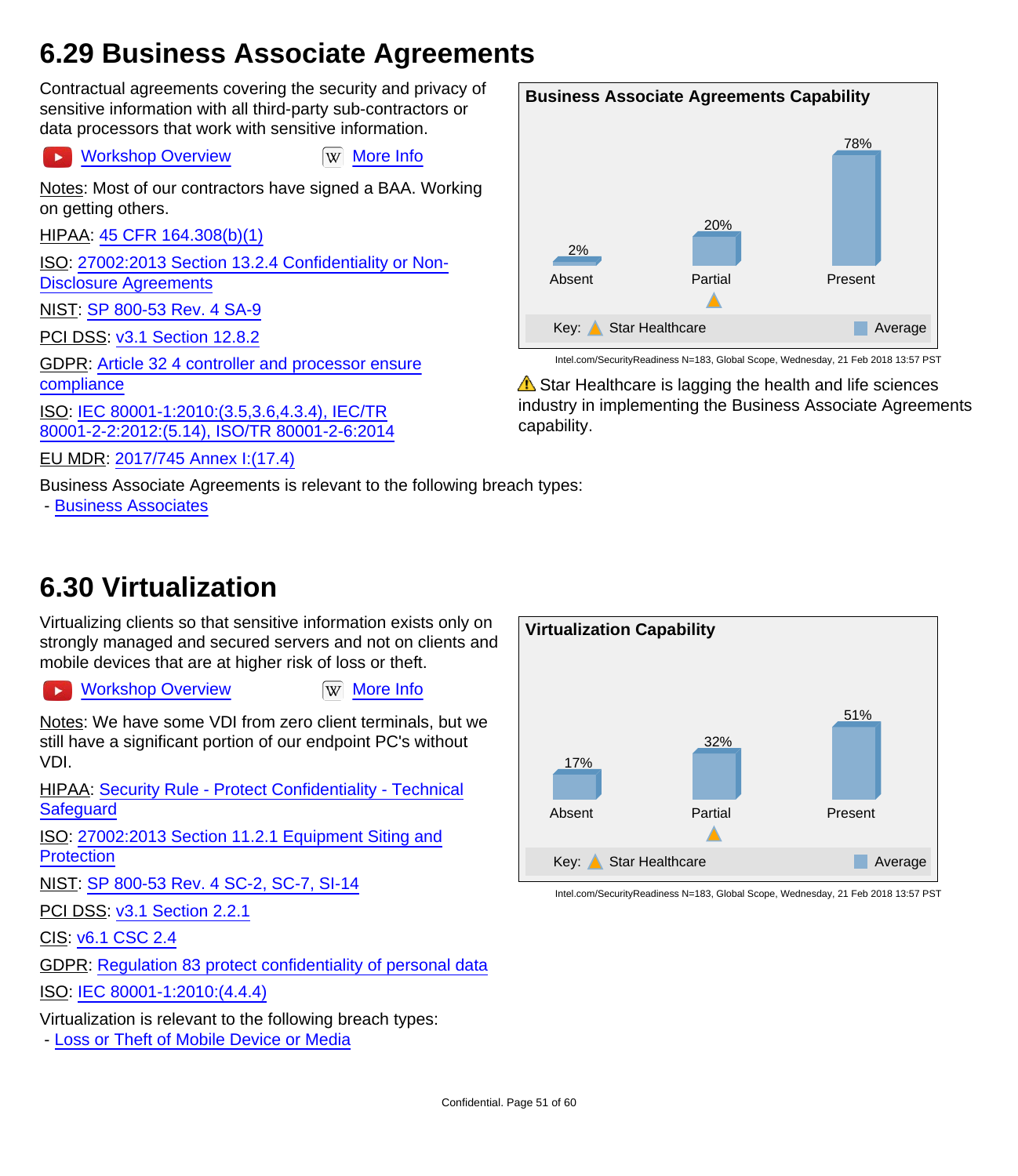### <span id="page-51-1"></span>**6.31 Server Solid State Drive (Encrypted)**

Self-encrypting solid state drives used on servers to protect sensitive information at rest, with high performance.

[Workshop Overview](https://youtu.be/wGuuRdLCv1s) **William** [More Info](https://en.wikipedia.org/wiki/Solid-state_drive)  $\overline{\phantom{a}}$ 

Notes: We don't use any SSD's on the server at present.

HIPAA: [45 CFR 164.312](https://www.law.cornell.edu/cfr/text/45/164.312)

ISO: [27002:2013 Section 10 Cryptography](http://www.iso.org/iso/catalogue_detail?csnumber=54533)

NIST: [SP 800-53 Rev. 4 SC-28](http://nvlpubs.nist.gov/nistpubs/SpecialPublications/NIST.SP.800-53r4.pdf)

PCI DSS: [v3.1 Section 3.4.1](https://www.pcisecuritystandards.org/documents/PCI_DSS_v3-1.pdf)

CIS: [v6.1 CSC 13.2, CSC 14.5](https://www.cisecurity.org/critical-controls/Library.cfm)

GDPR: [Article 32 1a encryption of personal data](http://ec.europa.eu/justice/data-protection/reform/files/regulation_oj_en.pdf)

ISO: [IEC 80001-1:2010:\(4.4.4\)](https://www.iso.org/search/x/query/80001)

**Server SSD (Encrypted) Capability** 77% Absent 15% Partial 9% Present Key: Star Healthcare Average

Intel.com/SecurityReadiness N=183, Global Scope, Wednesday, 21 Feb 2018 13:57 PST

Server Solid State Drive (Encrypted) is relevant to the following breach types:

- [Loss or Theft of Mobile Device or Media](#page-7-0) - [Malicious Insiders or Fraud](#page-13-0) - [Improper Disposal](#page-17-0)



## <span id="page-51-0"></span>**6.32 Network Data Loss Prevention (Prevention Mode)**

Network Data Loss Prevention ability to prevent noncompliance with the policy of the organization regarding network traffic. For example, if an organization has a policy against sending sensitive information attached to emails, NDLP can detect and block such emails and notify the sender to reduce risk of recurrence.

**EX [Workshop Overview](https://youtu.be/oYHCvJ9Hwgo) [More Info](https://en.wikipedia.org/wiki/Data_loss_prevention_software)** 

Notes: We don't currently have network DLP.

HIPAA: [Security Rule - Protect Confidentiality - Technical](http://www.hhs.gov/hipaa/for-professionals/security/laws-regulations/) **[Safeguard](http://www.hhs.gov/hipaa/for-professionals/security/laws-regulations/)** 

ISO: [27002:2013 Section 13.1 Network Security Management](http://www.iso.org/iso/catalogue_detail?csnumber=54533)

NIST: [SP 800-53 Rev. 4 SC-7](http://nvlpubs.nist.gov/nistpubs/SpecialPublications/NIST.SP.800-53r4.pdf)

PCI DSS: [v3.1 Requirement 3](https://www.pcisecuritystandards.org/documents/PCI_DSS_v3-1.pdf)

CIS: [v6.1 CSC 13.6](https://www.cisecurity.org/critical-controls/Library.cfm)

GDPR: [Regulation 49 resist accidental events that](http://ec.europa.eu/justice/data-protection/reform/files/regulation_oj_en.pdf) [compromise confidentiality](http://ec.europa.eu/justice/data-protection/reform/files/regulation_oj_en.pdf)

Network Data Loss Prevention (Prevention Mode) is relevant to the following breach types:

- 
- - [Insider Snooping](#page-15-0)  **[Ransomware](#page-19-0)**
- - [Cybercrime Hacking](#page-5-1) Theorem [Insider Accidents or Workarounds](#page-9-0) [Malicious Insiders or Fraud](#page-13-0)
- 

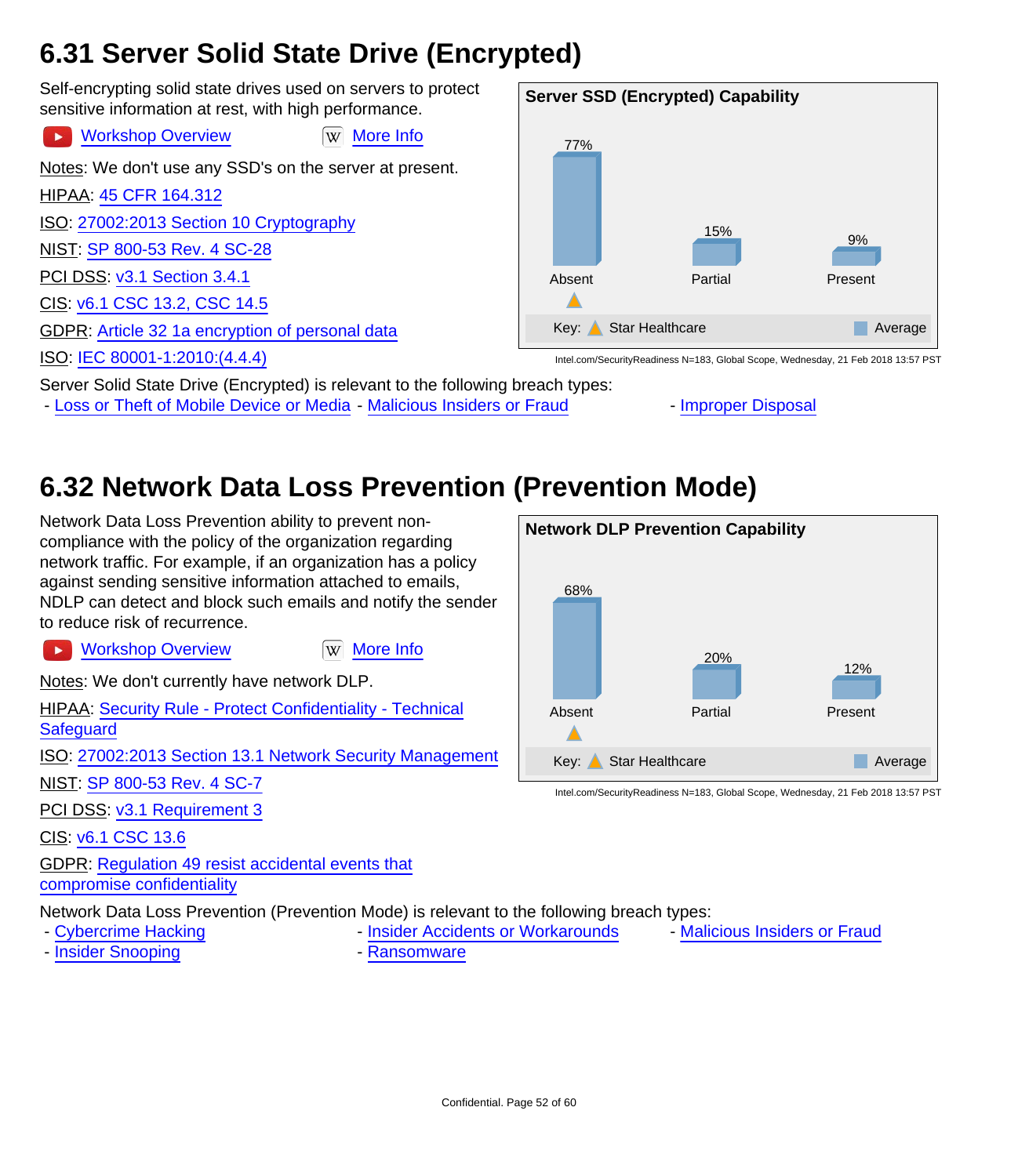## <span id="page-52-0"></span>**6.33 Database Activity Monitoring**

Monitoring of database activity in order to detect possible intrusion, for example in a case where database administrator credentials may have been compromised and used for covert unauthorized access to sensitive information in the database.

#### $\mathbf{r}$

[Workshop Overview](https://youtu.be/b-2lYDEMk0k) **WAG WORKSHOP OVER** [More Info](https://en.wikipedia.org/wiki/Database_activity_monitoring)

Notes: We currently only have this on some of our databases containing patient information.

HIPAA: [Security Rule - Protect Confidentiality - Technical](http://www.hhs.gov/hipaa/for-professionals/security/laws-regulations/) **[Safeguard](http://www.hhs.gov/hipaa/for-professionals/security/laws-regulations/)** ISO: [27002:2013 Section 12.4 Logging and Monitoring](http://www.iso.org/iso/catalogue_detail?csnumber=54533) NIST: [SP 800-53 Rev. 4 AC-23](http://nvlpubs.nist.gov/nistpubs/SpecialPublications/NIST.SP.800-53r4.pdf) PCI DSS: [v3.1 Requirement 10](https://www.pcisecuritystandards.org/documents/PCI_DSS_v3-1.pdf) CIS: [v6.1 CSC 5.1](https://www.cisecurity.org/critical-controls/Library.cfm)

GDPR: [Regulation 39 security and preventing unauthorised](http://ec.europa.eu/justice/data-protection/reform/files/regulation_oj_en.pdf) [access](http://ec.europa.eu/justice/data-protection/reform/files/regulation_oj_en.pdf)

ISO: [IEC 80001-1:2010:\(4.6.1\)](https://www.iso.org/search/x/query/80001)

Database Activity Monitoring is relevant to the following breach types:

- [Cybercrime Hacking](#page-5-1) The [Malicious Insiders or Fraud](#page-13-0) - [Insider Snooping](#page-15-0)



Intel.com/SecurityReadiness N=183, Global Scope, Wednesday, 21 Feb 2018 13:57 PST

#### <span id="page-52-1"></span>**6.34 Digital Forensics**

Ability to conduct forensic analysis of IT infrastructure, often in the event of a suspected security incident, to detect unauthorized access to sensitive information, and establish whether a breach occurred and, if so, characteristics such as timing and extent.

[Workshop Overview](https://youtu.be/NYIrscibdDY) **WAG WANGE IN** [More Info](https://en.wikipedia.org/wiki/Digital_forensics)  $\rightarrow$ 

Notes: We contract an external organization for parts of this.

HIPAA: [Incident Management - Forensics](http://www.hhs.gov/ocio/securityprivacy/incidentmanagement/incidentresp.html)

ISO: [27002:2013 Section 16.1.7 Collection of Evidence](http://www.iso.org/iso/catalogue_detail?csnumber=54533)

NIST: [SP 800-53 Rev. 4 IR-7, 10](http://nvlpubs.nist.gov/nistpubs/SpecialPublications/NIST.SP.800-53r4.pdf)

PCI DSS: [v3.1 Sections 10.3 and A1.4](https://www.pcisecuritystandards.org/documents/PCI_DSS_v3-1.pdf)

CIS: [v6.1 CSC 17](https://www.cisecurity.org/critical-controls/Library.cfm)

GDPR: [Regulation 83 protect confidentiality of personal data](http://ec.europa.eu/justice/data-protection/reform/files/regulation_oj_en.pdf)

ISO: [IEC 80001-1:2010:\(4.6.1\)](https://www.iso.org/search/x/query/80001)

Digital Forensics is relevant to the following breach types:

- -
- - [Improper Disposal](#page-17-0)  **[Ransomware](#page-19-0)**
- - [Cybercrime Hacking](#page-5-1)  **[Loss or Theft of Mobile Device or Media](#page-7-0)** [Insider Accidents or Workarounds](#page-9-0)

**Digital Forensics Capability**

45%

Absent

- - [Business Associates](#page-11-0) The [Malicious Insiders or Fraud](#page-13-0) [Insider Snooping](#page-15-0)
- 

27%

28%

Present

Partial

Key: Star Healthcare Average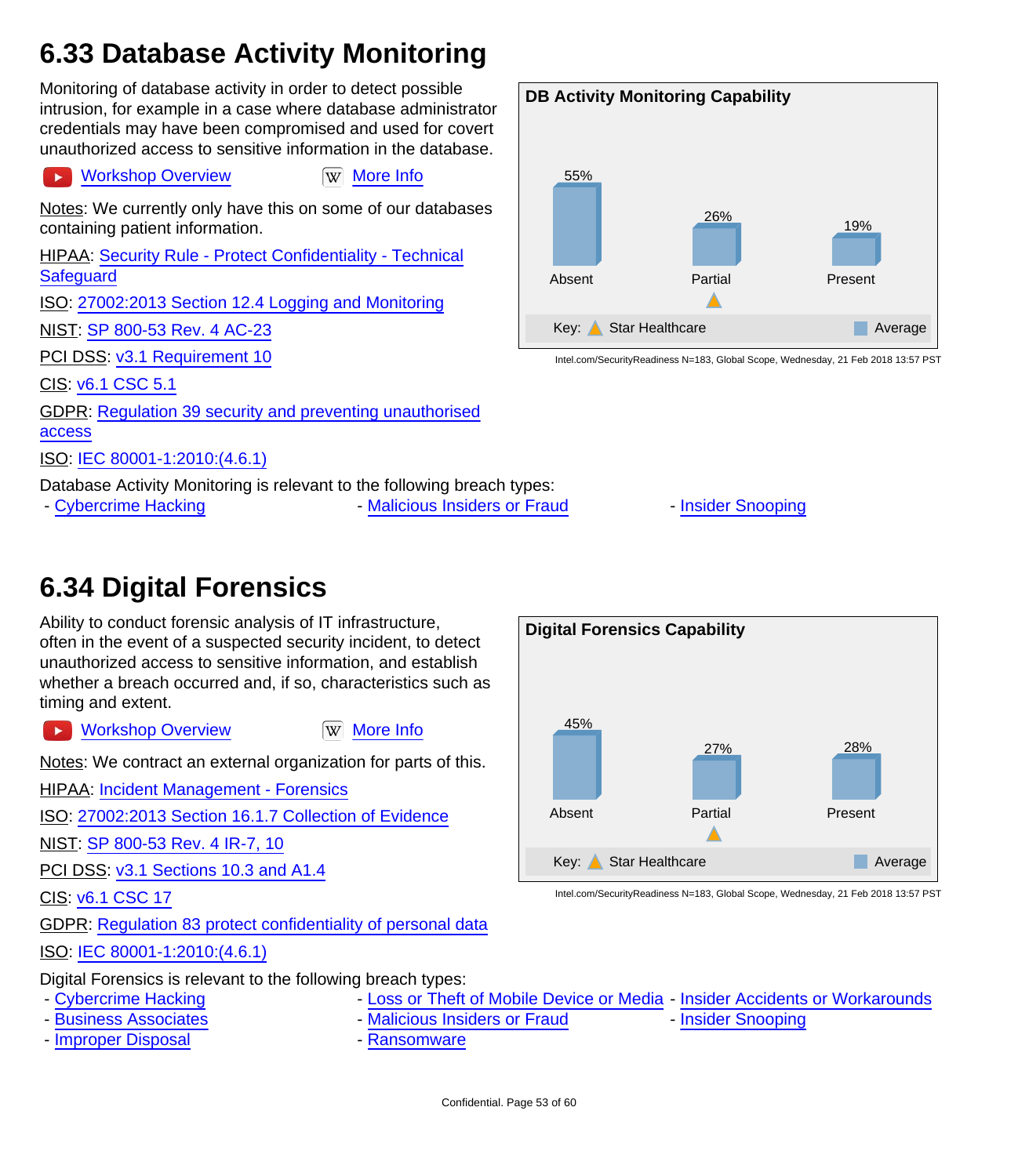#### <span id="page-53-0"></span>**6.35 Security Information and Event Management**

Security Information and Event Management includes realtime analysis of logs and security alerts generated by network hardware and applications.

Notes: We really need this to improve our detection capabilities.

[Workshop Overview](https://youtu.be/TuSyCkAnKPw) WWW [More Info](https://en.wikipedia.org/wiki/Security_information_and_event_management)

**!** Recommended Action: 2019 - Implement SIEM for improved detection of breaches to minimize business impact. See [Action Plan](#page-26-0).

HIPAA: [Security Rule - Protect Confidentiality - Technical](http://www.hhs.gov/hipaa/for-professionals/security/laws-regulations/) **[Safeguard](http://www.hhs.gov/hipaa/for-professionals/security/laws-regulations/)** 

ISO: [27002:2013 Section 12.4 Logging and Monitoring](http://www.iso.org/iso/catalogue_detail?csnumber=54533)

NIST: [SP 800-53 Rev. 4 SI-4](http://nvlpubs.nist.gov/nistpubs/SpecialPublications/NIST.SP.800-53r4.pdf)

PCI DSS: [v3.1 Section 10.6](https://www.pcisecuritystandards.org/documents/PCI_DSS_v3-1.pdf)

CIS: [v6.1 CSC 6.6](https://www.cisecurity.org/critical-controls/Library.cfm)

 $\blacktriangleright$ 

GDPR: [Regulation 39 security and preventing unauthorised](http://ec.europa.eu/justice/data-protection/reform/files/regulation_oj_en.pdf) [access](http://ec.europa.eu/justice/data-protection/reform/files/regulation_oj_en.pdf)

#### ISO: [IEC 80001-1:2010:\(4.6.2\)](https://www.iso.org/search/x/query/80001)

Security Information and Event Management is relevant to the following breach types:

- [Cybercrime Hacking](#page-5-1) The [Malicious Insiders or Fraud](#page-13-0) Theorem - [Insider Snooping](#page-15-0)

- [Ransomware](#page-19-0)



Intel.com/SecurityReadiness N=183, Global Scope, Wednesday, 21 Feb 2018 13:57 PST

 $\triangle$  Star Healthcare is lagging the health and life sciences industry in implementing the Security Information and Event Management capability.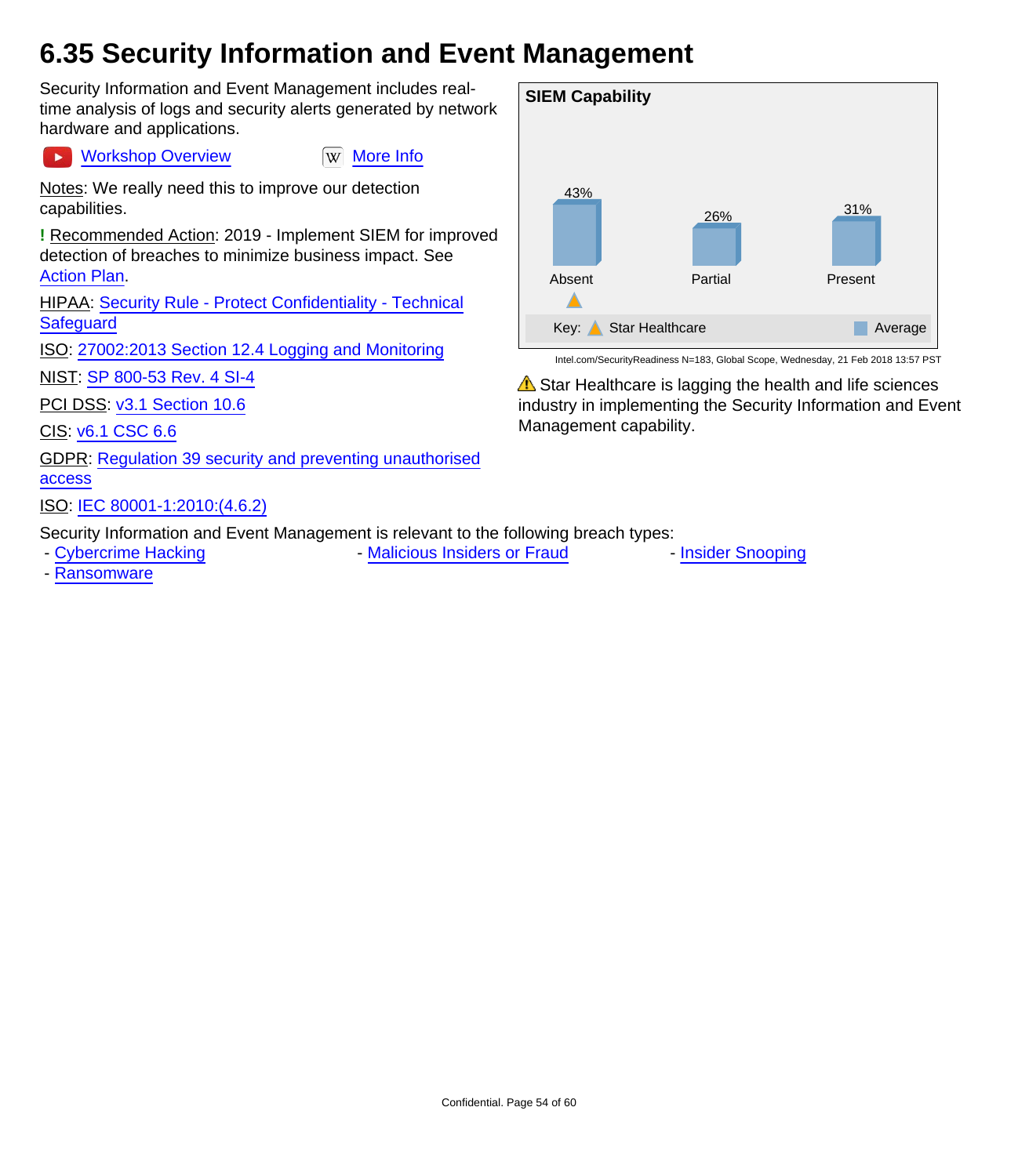### <span id="page-54-0"></span>**6.36 Threat Intelligence**

Acquisition of threat intelligence information, such as where suspicious activities or intrusions have occurred, the nature of the incidents, and appropriate safeguards and actions to mitigate, and sharing this information across security infrastructure in near-real time to improve defense and minimize recurrence / extent of future intrusions / breaches. Threat intelligence can include information acquired through cybersecurity information sharing forums, reputational information, sandboxing and static or dynamic analysis of suspect executables, or behavioral analytics.

#### [Workshop Overview](https://youtu.be/9Bh3n8DTcsc) WWW [More Info](https://en.wikipedia.org/wiki/Cyber_threat_intelligence)  $\rightarrow$

Notes: We get updates on new threats from our security provider. We really need the ability to automate update of security controls based on this feed though.

HIPAA: [Security Rule - Protect Confidentiality - Technical](http://www.hhs.gov/hipaa/for-professionals/security/laws-regulations/) **[Safeguard](http://www.hhs.gov/hipaa/for-professionals/security/laws-regulations/)** 

ISO: [27002:2013 Section 12.6 Technical Vulnerability](http://www.iso.org/iso/catalogue_detail?csnumber=54533) **[Management](http://www.iso.org/iso/catalogue_detail?csnumber=54533)** 

NIST: [SP 800-53 Rev. 4 SI-4, SI-5, SC-7, SC-44](http://nvlpubs.nist.gov/nistpubs/SpecialPublications/NIST.SP.800-53r4.pdf)

PCI DSS: [v3.1 Requirement 5](https://www.pcisecuritystandards.org/documents/PCI_DSS_v3-1.pdf)

CIS: [v6.1 CSC 8.5, CSC 12, CSC 16.10](https://www.cisecurity.org/critical-controls/Library.cfm)

GDPR: [Regulation 39 security and preventing unauthorised](http://ec.europa.eu/justice/data-protection/reform/files/regulation_oj_en.pdf) [access](http://ec.europa.eu/justice/data-protection/reform/files/regulation_oj_en.pdf)

ISO: [IEC 80001-1:2010:\(4.6.1\)](https://www.iso.org/search/x/query/80001)

Threat Intelligence is relevant to the following breach types:

- 
- - [Malicious Insiders or Fraud](#page-13-0) [Insider Snooping](#page-15-0) The [Ransomware](#page-19-0)
- - [Cybercrime Hacking](#page-5-1)  **[Insider Accidents or Workarounds](#page-9-0)** [Business Associates](#page-11-0)
	-



- 
-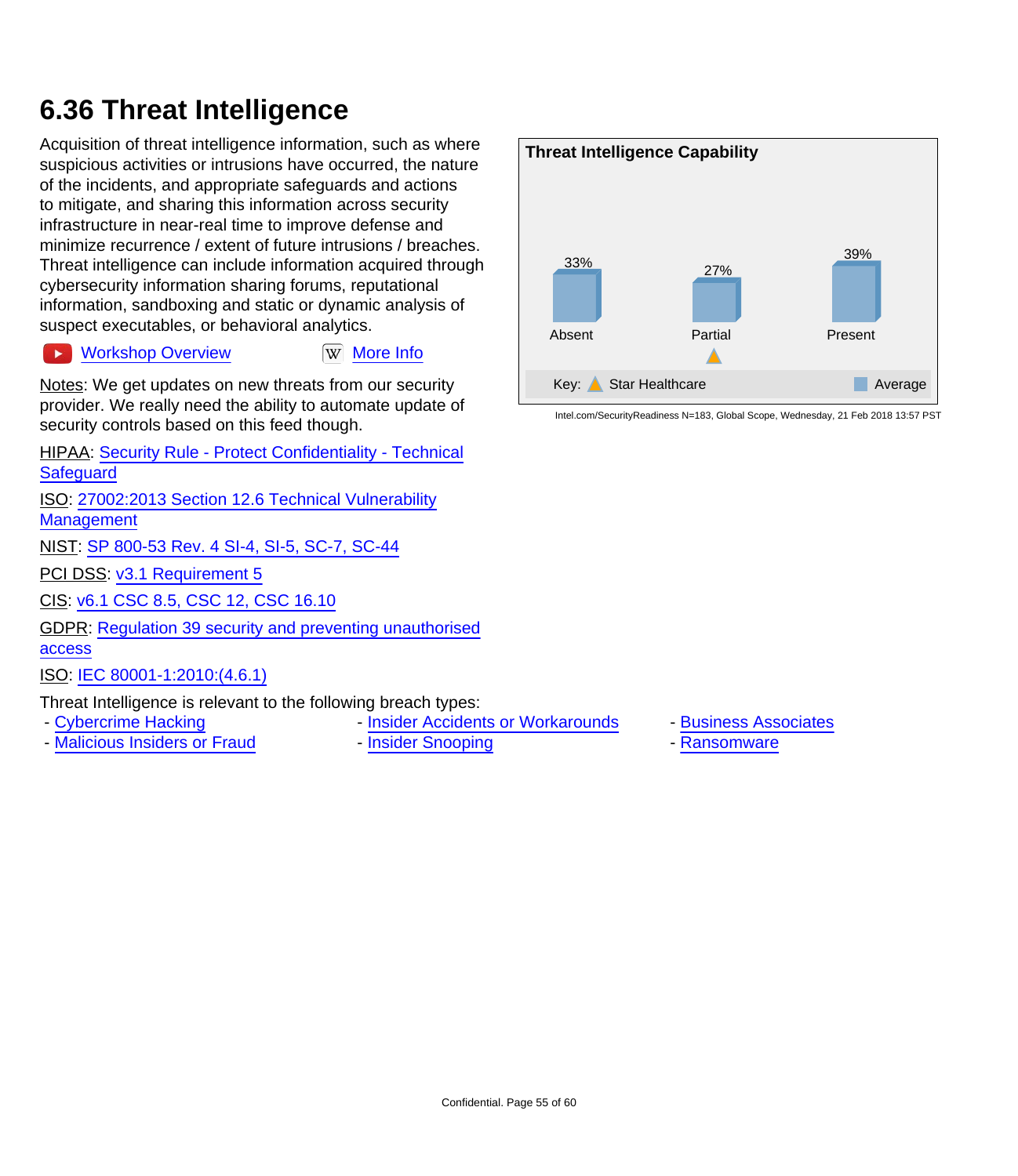### <span id="page-55-0"></span>**6.37 Multi-Factor Authentication with Walk-Away Lock**

Multi-Factor Authentication including multiple factors such as what you know (e.g., username / password), what you have (e.g., security hardware token), and what you are (e.g., biometrics). Walk-away lock is the ability to automatically lock a secure session the moment a worker walks away from the endpoint device being used to access that session. Intended to mitigate risk of an unauthorized individual hijacking a secure session that an authorized user established and has abandoned, and before timeout lock has occurred.

[Workshop Overview](https://youtu.be/oHJPYXQvu7c) **Ware Information** Workshop Overview  $\rightarrow$ 

Notes: We don't currently have MFA. Once we have MFA we want to get this through Imprivata walk-away lock based on facial recognition.

**!** Recommended Action: 2020 - Upgrade tap and go MFA to also include walk-away lock to minimize risk of session hijacking when clinicians leave. See [Action Plan](#page-26-0).

HIPAA: [45 CFR 164.312](https://www.law.cornell.edu/cfr/text/45/164.312)

ISO: [27002:2013 Section 9 Access Control](http://www.iso.org/iso/catalogue_detail?csnumber=54533)

NIST: [SP 800-53 Rev. 4 IA-2, AC-2, AC-11, AC-12](http://nvlpubs.nist.gov/nistpubs/SpecialPublications/NIST.SP.800-53r4.pdf)

PCI DSS: [v3.1 Requirement 8](https://www.pcisecuritystandards.org/documents/PCI_DSS_v3-1.pdf)

CIS: [v6.1 CSC 5.6, CSC 11.4, CSC 12.6, CSC 16.11](https://www.cisecurity.org/critical-controls/Library.cfm)

GDPR: [Regulation 39 security and preventing unauthorised](http://ec.europa.eu/justice/data-protection/reform/files/regulation_oj_en.pdf) [access](http://ec.europa.eu/justice/data-protection/reform/files/regulation_oj_en.pdf)

ISO: [IEC/TR 80001-2-2:2012:\(5.1\)](https://www.iso.org/search/x/query/80001)

Multi-Factor Authentication with Walk-Away Lock is relevant to the following breach types:

- - [Cybercrime Hacking](#page-5-1) Theft of Mobile Device or Media [Malicious Insiders or Fraud](#page-13-0)
- - [Insider Snooping](#page-15-0)

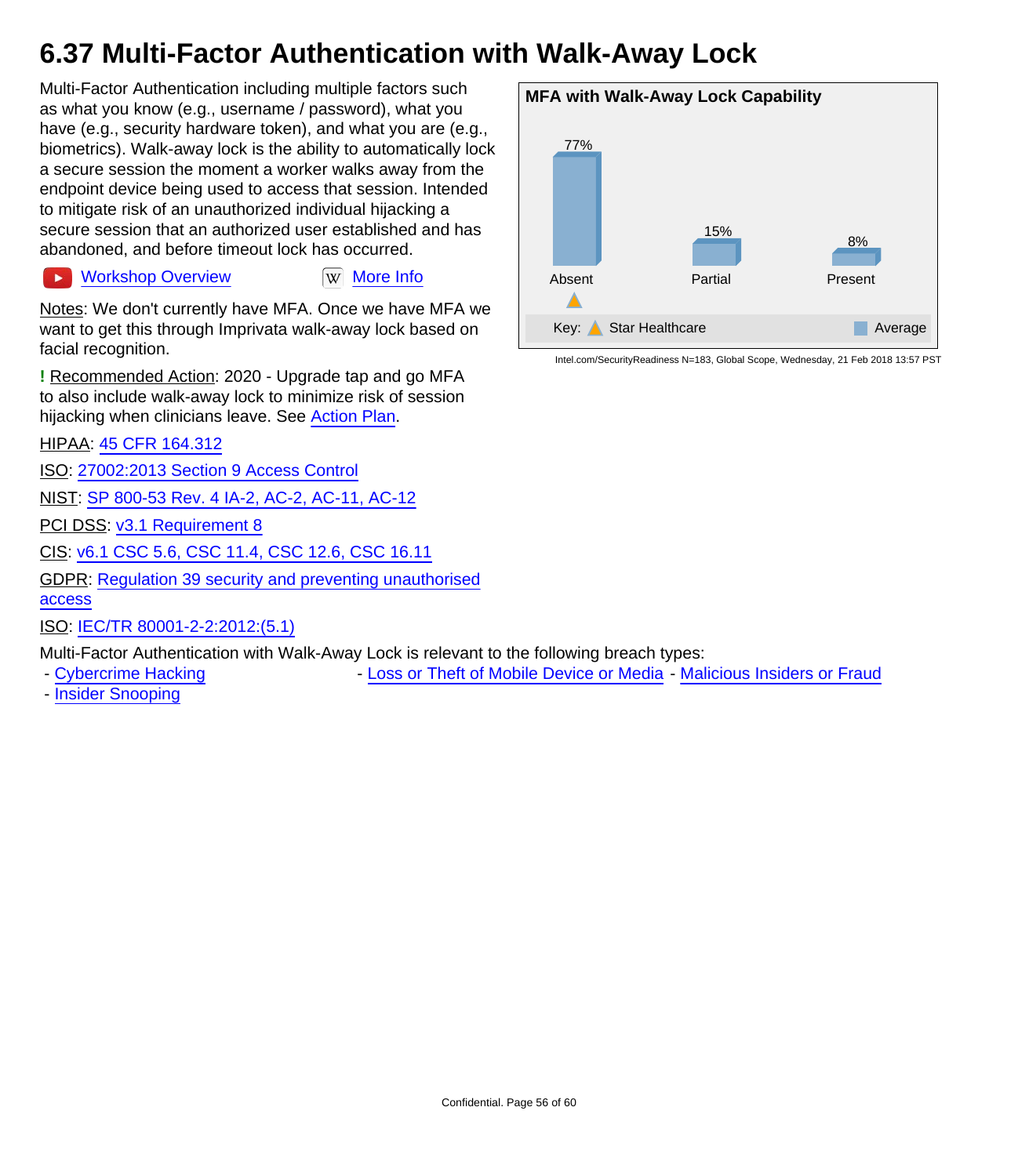### <span id="page-56-0"></span>**6.38 Client Application Whitelisting**

Ability to control what applications run on a client device, and block unauthorized applications from running. Typically, signature-based detection and enforcement. Includes secure processes for provisioning, managing, and updating whitelists.

[Workshop Overview](https://youtu.be/4jNnldVjS5M) **William** [More Info](http://itlaw.wikia.com/wiki/Application_whitelisting)

Notes: We have this on some medical device machines. We need it on more.

HIPAA: [Security Rule - Protect Confidentiality - Technical](http://www.hhs.gov/hipaa/for-professionals/security/laws-regulations/) **Safequard** 

ISO: [27002:2013 Section 12.2.1 Controls Against Malware](http://www.iso.org/iso/catalogue_detail?csnumber=54533)

NIST: [SP 800-53 Rev. 4 CM-7](http://nvlpubs.nist.gov/nistpubs/SpecialPublications/NIST.SP.800-53r4.pdf)

PCI DSS: [v3.1 Requirement 5](https://www.pcisecuritystandards.org/documents/PCI_DSS_v3-1.pdf)

CIS: [v6.1 CSC 2.2](https://www.cisecurity.org/critical-controls/Library.cfm)

 $\blacktriangleright$ 

GDPR: [Regulation 49 resist unlawful or malicious actions](http://ec.europa.eu/justice/data-protection/reform/files/regulation_oj_en.pdf)

ISO: [IEC/TR 80001-2-2:2012:\(5.3\)](https://www.iso.org/search/x/query/80001)

Client Application Whitelisting is relevant to the following breach types:

- [Loss or Theft of Mobile Device or Media](#page-7-0) - [Insider Accidents or Workarounds](#page-9-0) - [Malicious Insiders or Fraud](#page-13-0)

- [Insider Snooping](#page-15-0) **- [Ransomware](#page-19-0)** 

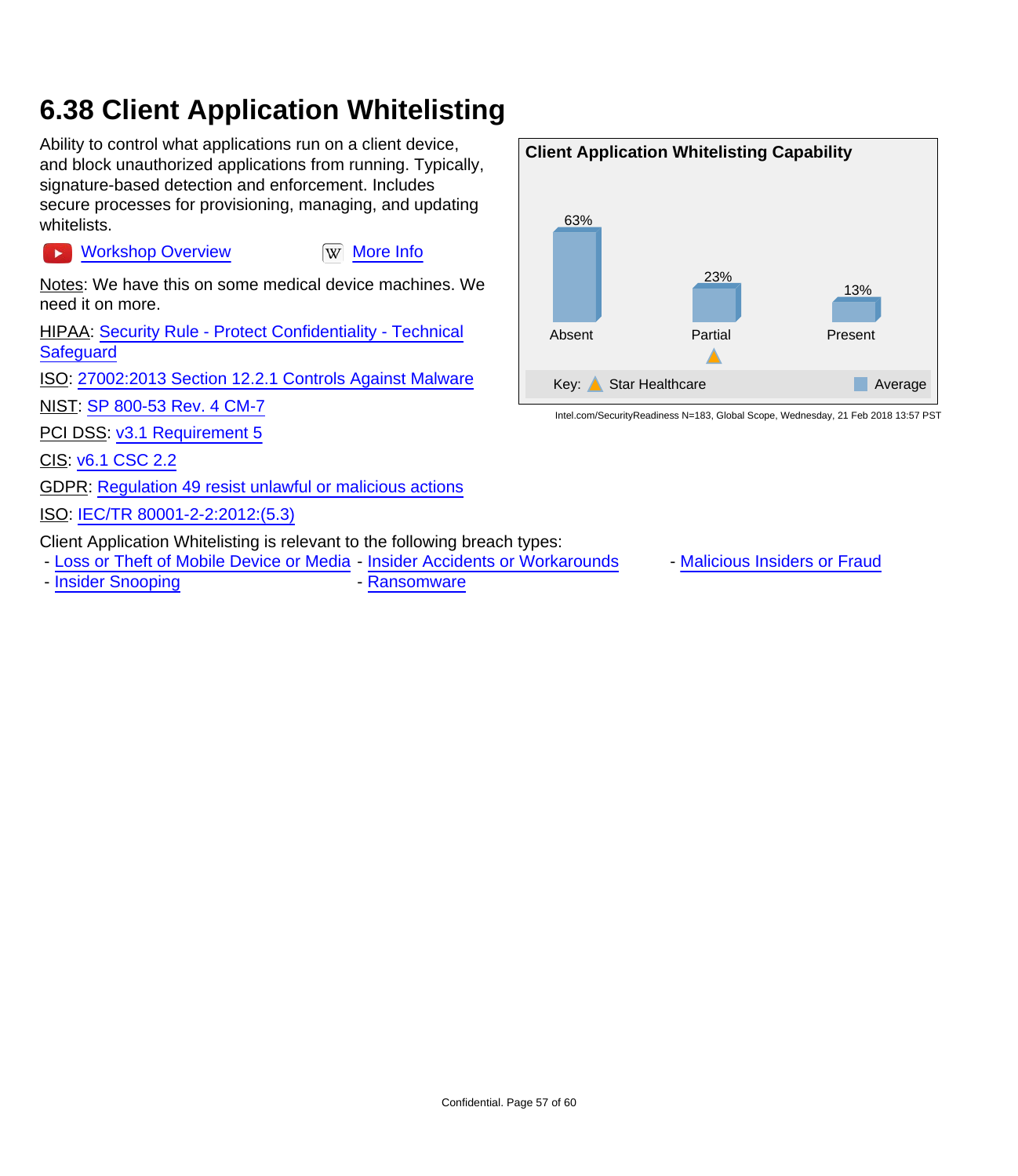### <span id="page-57-0"></span>**6.39 Server Application Whitelisting**

Ability to control what applications run on servers and block unauthorized applications from running. Typically, signaturebased detection and enforcement. Includes secure processes for provisioning, managing, and updating whitelists.

#### **EX [Workshop Overview](https://youtu.be/oX9xirxwtyg) [More Info](http://itlaw.wikia.com/wiki/Application_whitelisting)**

Notes: Some servers associated with medical devices have this, but need it on all medical device servers.

HIPAA: [Security Rule - Protect Confidentiality - Technical](http://www.hhs.gov/hipaa/for-professionals/security/laws-regulations/) **[Safeguard](http://www.hhs.gov/hipaa/for-professionals/security/laws-regulations/)** 

ISO: [27002:2013 Section 12.2.1 Controls Against Malware](http://www.iso.org/iso/catalogue_detail?csnumber=54533)

NIST: [SP 800-53 Rev. 4 CM-7](http://nvlpubs.nist.gov/nistpubs/SpecialPublications/NIST.SP.800-53r4.pdf)

PCI DSS: [v3.1 Requirement 5](https://www.pcisecuritystandards.org/documents/PCI_DSS_v3-1.pdf)

CIS: [v6.1 CSC 2.2](https://www.cisecurity.org/critical-controls/Library.cfm)

GDPR: [Regulation 49 resist unlawful or malicious actions](http://ec.europa.eu/justice/data-protection/reform/files/regulation_oj_en.pdf)

ISO: [IEC 80001-1:2010:\(4.4.4\), IEC/TR 80001-2-2:2012:](https://www.iso.org/search/x/query/80001) [\(5.11\)](https://www.iso.org/search/x/query/80001)

Server Application Whitelisting is relevant to the following breach types:

- - [Cybercrime Hacking](#page-5-1) The [Malicious Insiders or Fraud](#page-13-0) [Insider Snooping](#page-15-0)
- - [Ransomware](#page-19-0)

#### **Server Application Whitelisting Capability** 69% Absent 20% Partial 11% Present Key: Star Healthcare Average

Intel.com/SecurityReadiness N=183, Global Scope, Wednesday, 21 Feb 2018 13:57 PST

**6.40 De-Identification / Anonymization**

<span id="page-57-1"></span>The ability to remove or mask personally identifiable information fields in sensitive information in order to enable the subsequent limited use of such information while minimizing risk of breach. These fields can include any

information that may be used to identify, locate, or contact individuals associated with the sensitive information records.

 $\blacktriangleright$ 

[Workshop Overview](https://youtu.be/qIq1YecGRWk) **William** Workshop Overview

Notes: We currently do this on data for research.

**HIPAA: [HHS Guidance](http://www.hhs.gov/hipaa/for-professionals/privacy/special-topics/de-identification/index.html)** 

ISO: [27002:2013 Section 9.4.1 Information Access](http://www.iso.org/iso/catalogue_detail?csnumber=54533)

**[Restriction](http://www.iso.org/iso/catalogue_detail?csnumber=54533)** 

NIST: [SP 800-53 Rev. 4 MP-6, DM-2, DM-3](http://nvlpubs.nist.gov/nistpubs/SpecialPublications/NIST.SP.800-53r4.pdf)

PCI DSS: [v3.1 Requirement 3](https://www.pcisecuritystandards.org/documents/PCI_DSS_v3-1.pdf)

GDPR: [Regulation 26 anonymous information](http://ec.europa.eu/justice/data-protection/reform/files/regulation_oj_en.pdf)

ISO: [IEC/TR 80001-2-2:2012:\(5.6\)](https://www.iso.org/search/x/query/80001)

De-Identification / Anonymization is relevant to the following breach types:

- 
- - [Business Associates](#page-11-0)  **[Malicious Insiders or Fraud](#page-13-0)** [Insider Snooping](#page-15-0)
- - [Improper Disposal](#page-17-0)
- - [Cybercrime Hacking](#page-5-1) The [Loss or Theft of Mobile Device or Media](#page-7-0) [Insider Accidents or Workarounds](#page-9-0)
	-
	-

Confidential. Page 58 of 60

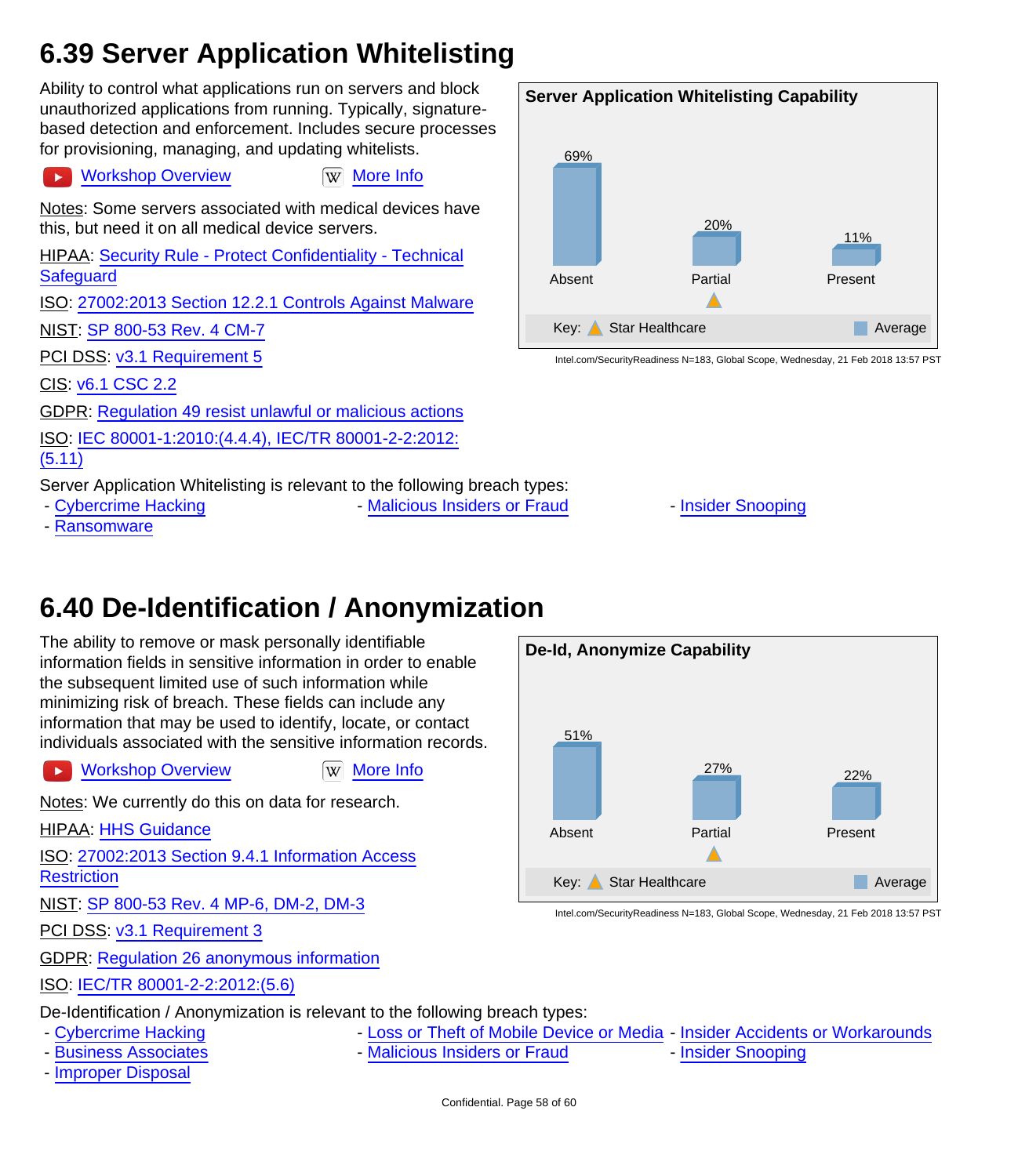#### <span id="page-58-0"></span>**6.41 Tokenization**

Replacing personally identifiable information fields in sensitive information records with opaque, unique tokens and storing the mappings from these tokens back to the real data values in a secure, access-controlled database.

#### [Workshop Overview](https://youtu.be/KJvE37i0gNw) **Ware Information** Will [More Info](https://en.wikipedia.org/wiki/Tokenization_(data_security))

Notes: We don't do this but could use it for areas of our network that do payment processing and are subject to PCI DSS compliance.

HIPAA: [HHS Guidance](http://www.hhs.gov/hipaa/for-professionals/privacy/special-topics/de-identification/index.html)

ISO: [27002:2013 Section 9.4.1 Information Access](http://www.iso.org/iso/catalogue_detail?csnumber=54533) **[Restriction](http://www.iso.org/iso/catalogue_detail?csnumber=54533)** 

NIST: [SP 800-53 Rev. 4 MP-6, DM-2, DM-3](http://nvlpubs.nist.gov/nistpubs/SpecialPublications/NIST.SP.800-53r4.pdf)

PCI DSS: [v3.1 Requirement 3](https://www.pcisecuritystandards.org/documents/PCI_DSS_v3-1.pdf)

GDPR: [Article 32 1a pseudonymisation of personal data](http://ec.europa.eu/justice/data-protection/reform/files/regulation_oj_en.pdf)

ISO: [IEC 80001-1:2010:\(4.4.4\)](https://www.iso.org/search/x/query/80001)

Tokenization is relevant to the following breach types:

- 
- - [Improper Disposal](#page-17-0)

- [Cybercrime Hacking](#page-5-1) **- [Loss or Theft of Mobile Device or Media](#page-7-0)** - [Insider Accidents or Workarounds](#page-9-0)

<span id="page-58-1"></span>**6.42 Business Continuity and Disaster Recovery**

People, process, and technology to enable the recovery or continuation of vital technology infrastructure and systems following a natural or human-induced disaster or disruption. This includes having a plan, as well as failover capabilities to support continuity of critical business processes in the event of a disruption.

**EX [Workshop Overview](https://youtu.be/XA3lx28UhUs) [More Info](https://en.wikipedia.org/wiki/Business_continuity)** 

Notes: Some core / critical systems still need to be added.

**HIPAA: [Security Rule - Protect Availability](http://www.hhs.gov/hipaa/for-professionals/security/laws-regulations/)** 

ISO: [27002:2013 Section 11.1.4 Protecting Against External](http://www.iso.org/iso/catalogue_detail?csnumber=54533) [and Environmental Threats](http://www.iso.org/iso/catalogue_detail?csnumber=54533)

NIST: [SP 800-53 Rev. 4 CP-1 to 13](http://nvlpubs.nist.gov/nistpubs/SpecialPublications/NIST.SP.800-53r4.pdf)

**PCI DSS: [v3.1 Section 12.10.1](https://www.pcisecuritystandards.org/documents/PCI_DSS_v3-1.pdf)** 

CIS: [v6.1 CSC Governance Item #4: Business Continuity and](https://www.cisecurity.org/critical-controls/Library.cfm) [Disaster Recovery](https://www.cisecurity.org/critical-controls/Library.cfm)

GDPR: [Article 32 1c restore availability and access to](http://ec.europa.eu/justice/data-protection/reform/files/regulation_oj_en.pdf) [personal data](http://ec.europa.eu/justice/data-protection/reform/files/regulation_oj_en.pdf)

Business Continuity and Disaster Recovery is relevant to the following breach types:

- [Cybercrime Hacking](#page-5-1) The [Malicious Insiders or Fraud](#page-13-0) - [Ransomware](#page-19-0)



Intel.com/SecurityReadiness N=183, Global Scope, Wednesday, 21 Feb 2018 13:57 PST